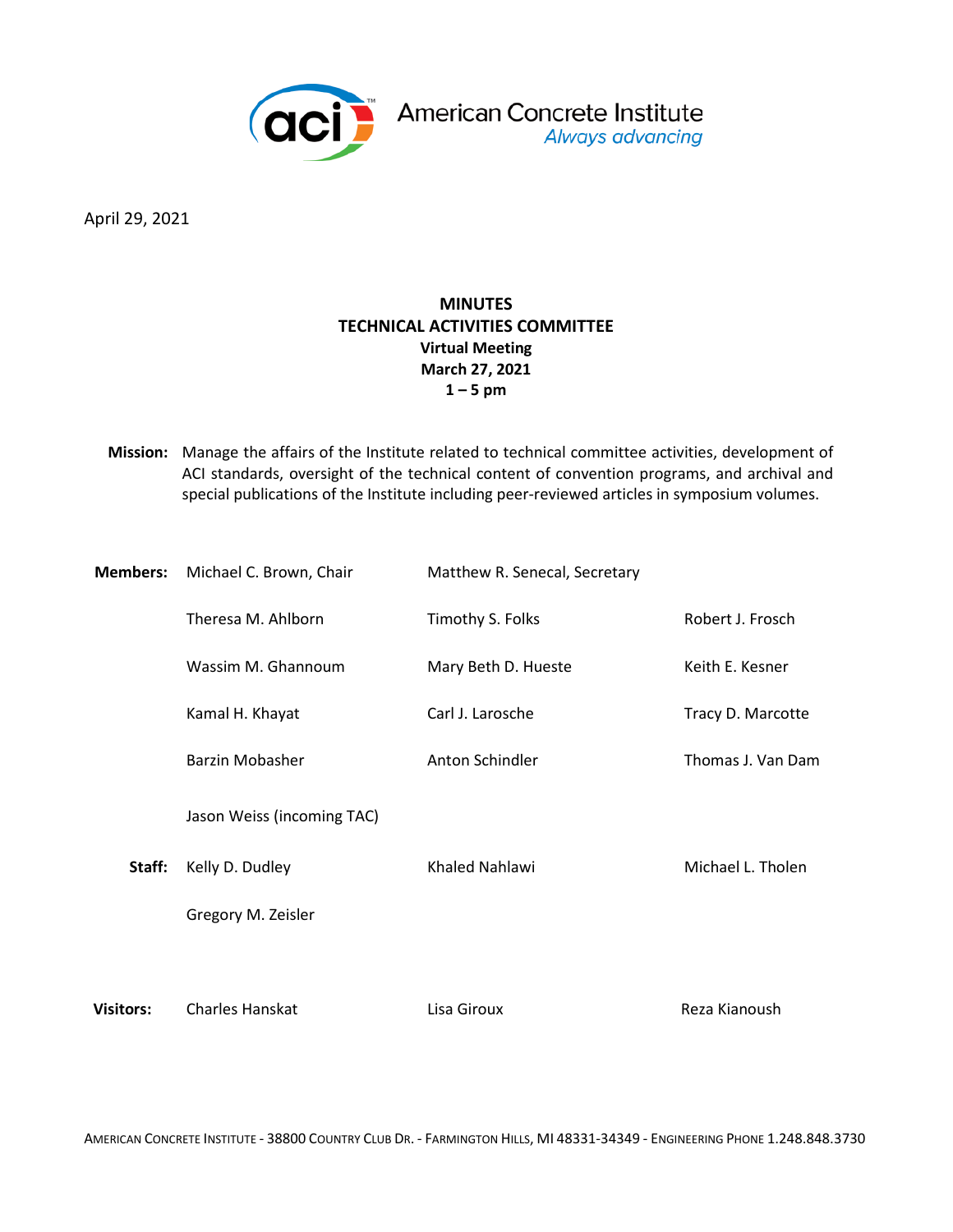| Item  | <b>Table of Contents</b>                                                         | Page |
|-------|----------------------------------------------------------------------------------|------|
| 4.    | TASK GROUPS, LIAISONS, AND SUBCOMMITTEES (Open Meeting)                          | 14   |
| 4.1   | ACI-ASTM Division of Responsibility for Standards Liaison                        | 14   |
| 4.2   | ACI/ASCE-SEI Joint Subcommittee                                                  | 15   |
| 4.3   | ISO/TC 71 Liaison                                                                | 15   |
| 4.4   | Strategic Development Council (SDC) Liaison                                      | 15   |
| 4.5   | MOUs with Related Organizations                                                  | 16   |
| 4.6   | Technical Exchanges with International Societies and Partners (TEISP) Task Group | 17   |
| 4.7   | Codes and Standards Advocacy and Outreach Committee (CSAO)                       | 18   |
| 4.8   | TAC Repair and Rehabilitation Committee (TRRC)                                   | 18   |
| 4.9   | TAC Construction Standards Committee (TCSC)                                      | 19   |
| 4.10  | <b>Committee Numbering Task Group</b>                                            | 20   |
| 5.    | TECHNICAL COMMITTEE PROCEDURES (Open Meeting)                                    | 22   |
| 5.1   | <b>TCM Subcommittee</b>                                                          | 22   |
| 5.1.1 | Proposed Revisions to the 2020 TCM                                               | 23   |
| 5.2   | Liaisons                                                                         | 24   |
| 6.    | TAC SUMMER MEETINGS (Open Meeting)                                               | 25   |
| 6.1   | 2021 Summer Meeting                                                              | 25   |
| 6.2   | 2022 Summer Meeting                                                              | 25   |
| 7.    | <b>CONVENTIONS (Open Meeting)</b>                                                | 26   |
| 7.1   | Session Review Task Group                                                        | 26   |
| 8.    | <b>TECHNICAL COMMITTEE DOCUMENTS (Open Meeting)</b>                              | 27   |
| 8.1   | <b>TAC Document-Related Discussion</b>                                           | 27   |
| 8.1.1 | Document Deadlines for Upcoming TAC Review                                       | 27   |
| 8.1.2 | Documents Waiting for Committee Response to TAC Comments                         | 28   |
| 8.1.3 | Committee 359 - Request to Approve Code Case from ASME III-2/ACI 359 18-1721     | 28   |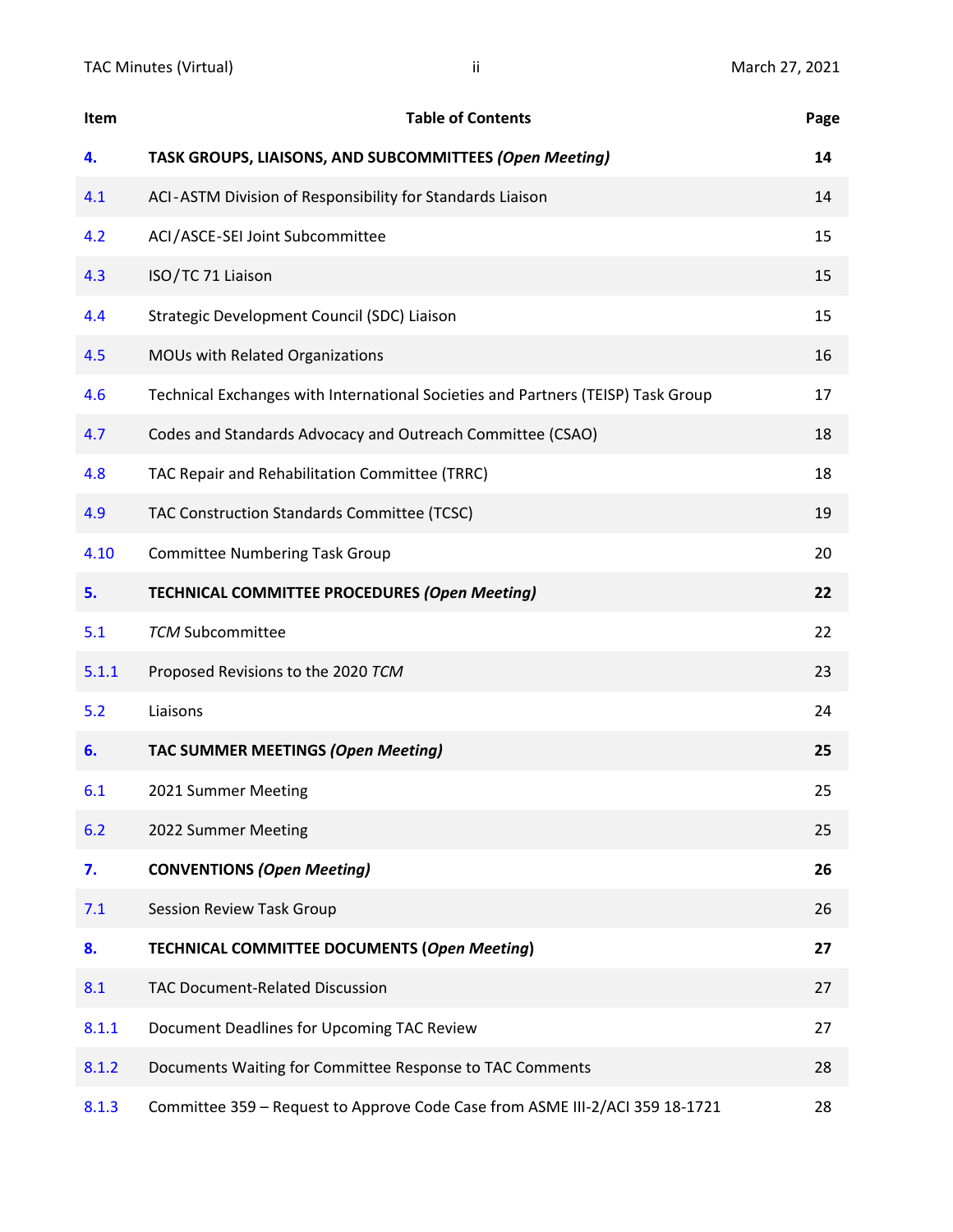|     | Item  | <b>Table of Contents</b>                                                                                                                                                                                                                                                                                                       | Page |
|-----|-------|--------------------------------------------------------------------------------------------------------------------------------------------------------------------------------------------------------------------------------------------------------------------------------------------------------------------------------|------|
| 8.2 |       | Document Reapproval and Withdrawal Requests                                                                                                                                                                                                                                                                                    | 29   |
|     | 8.2.1 | Committee 360 - Negative Resolution on Reapproval of: "Guide to Design of Slabs on<br>Ground" (ACI-PRC-360-10)                                                                                                                                                                                                                 | 29   |
| 8.3 |       | <b>Requests to Develop New Documents</b>                                                                                                                                                                                                                                                                                       | 29   |
|     | 8.3.1 | Committee 228 - Ballot Summary on Request to Develop a TechNote: "Calibration,<br>Verification, and Validation in the NDE Practice"                                                                                                                                                                                            | 29   |
|     | 8.3.2 | Committee 445 - Ballot Summary on Request to Develop a Report: "Shear Design and<br>Behavior in Structural Concrete"                                                                                                                                                                                                           | 30   |
|     | 8.3.3 | Committee 374 - Ballot Summary on Request to Develop a Guide: "Nonlinear Modeling<br>Parameter Development Based on Experimental Data"                                                                                                                                                                                         | 30   |
| 8.4 |       | Documents Reviewed by TAC During February 22, 2021 Meeting                                                                                                                                                                                                                                                                     | 31   |
|     | 8.4.1 | Committee 122 - Proposed New: "Thermal Bridge Mitigation for Buildings having Concrete<br>and Masonry Walls and Masonry Veneer-Code Requirements and<br>Commentary" (ACI CODE-122.Y)                                                                                                                                           | 31   |
|     | 8.4.2 | Committee 131 - Proposed New: "BIM Level of Development Classification-TechNote"<br>(ACI PRC-131.X)                                                                                                                                                                                                                            | 31   |
|     | 8.4.3 | Committee 343 - Proposed Revisions to: "Analysis and Design of Reinforced Concrete<br>Bridge Structures" (ACI 343R-94 {Reapproved 2004}) and Title Change To:<br>"Reinforced Concrete Bridge Structure Analysis and Design-Guide"<br>(ACI PRC-343)                                                                             | 31   |
|     | 8.4.4 | Committee 350 - Proposed Revisions to: "Specification for Tightness Testing of<br>Environmental Engineering Concrete Structures (ACI 350.1-10) and<br>Commentary" and Title Change To: "Environmental Engineering Concrete<br>Structure Tightness Testing-Specification and Commentary"<br>(ACI SPEC-350.1)                    | 32   |
|     | 8.4.5 | Committee 355 - Proposed Revisions to: "Qualification of Post-Installed Mechanical<br>Anchors in Concrete (ACI 355.2-19) and Commentary" and Title Change<br>To: "Post-Installed Mechanical Anchors in Concrete-Qualification<br>Requirements and Commentary" (ACI CODE-355.2)                                                 | 32   |
|     | 8.4.6 | Committee 447 - Proposed New: "Finite Element Analysis Post-Processing for Concrete<br>Structures-Guide" (ACI PRC-447.A)                                                                                                                                                                                                       | 32   |
|     | 8.4.7 | Committee 548 - Proposed Revisions to: "Specification for Type MMS (Methyl Methacrylate<br>Slurry) Polymer Overlays for Bridge and Parking Garage Decks" (ACI<br>548.10-10) and Title Change To: "Bridge and Parking Garage Deck Type<br>MMS (Methyl Methacrylate Slurry) Polymer Overlays-Specification"<br>(ACI SPEC-548.10) | 33   |
|     | 8.4.8 | Committee 551 - Proposed New: "Pitfalls of Deviating from Slender Wall Provisions-<br>TechNote" (ACI PRC-551.X)                                                                                                                                                                                                                | 33   |
|     | 8.4.9 | Committee 560 - Proposed New: Appendix A and Design Examples to: "Insulating Concrete<br>Form Design and Construction-Report ACI PRC-560-16"                                                                                                                                                                                   | 33   |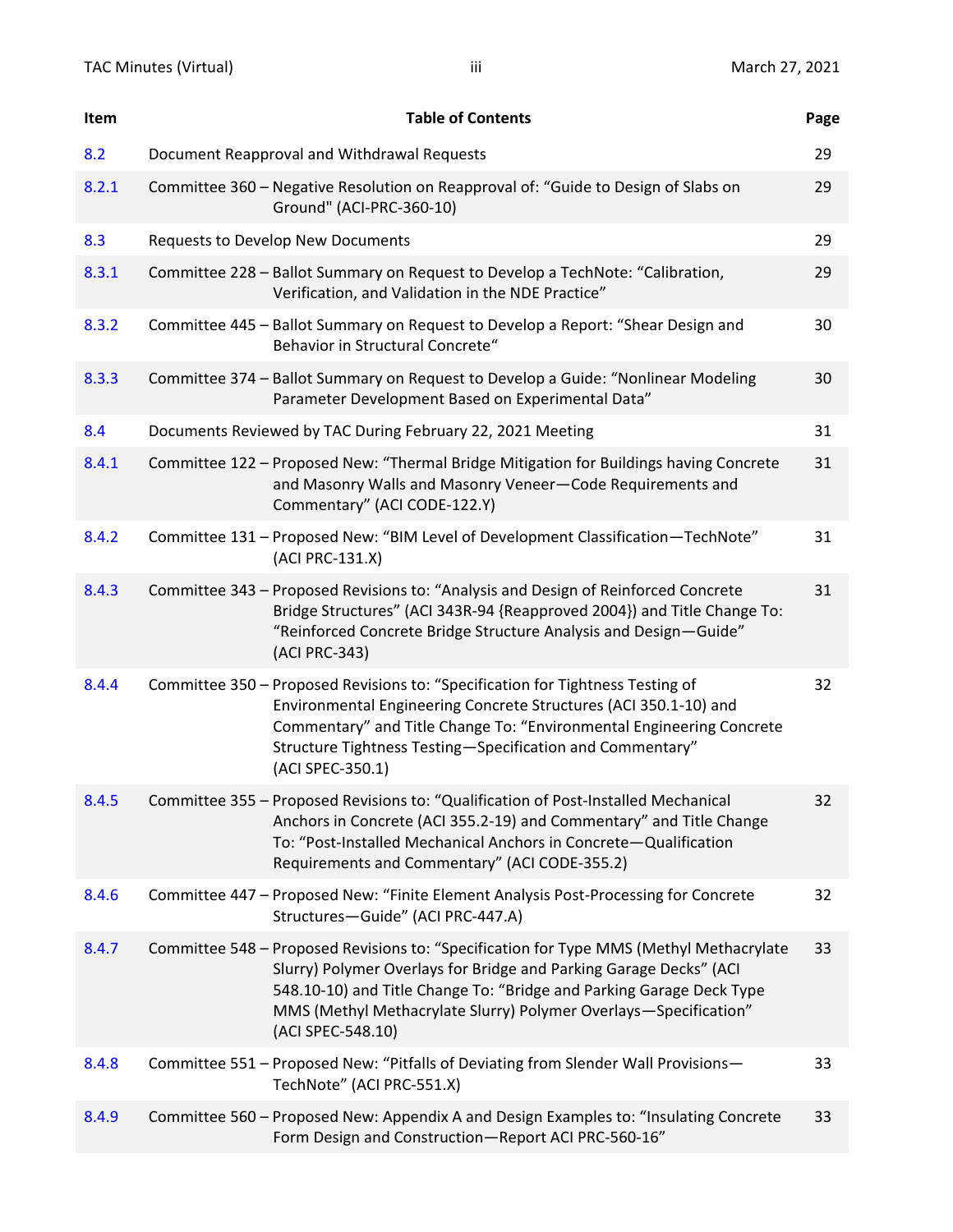| Item   | <b>Table of Contents</b>                                                                                                                                       | Page |
|--------|----------------------------------------------------------------------------------------------------------------------------------------------------------------|------|
| 9.     | <b>SPECIAL PUBLICATIONS (Open Meeting)</b>                                                                                                                     | 34   |
| 9.1    | SPs in Progress                                                                                                                                                | 34   |
| 9.2    | Proposed ACI Special Publications (SPs)                                                                                                                        | 34   |
| 9.2.1  | Final Request for SP - Materials, Analysis, Structural Design, and Applications of Textile-<br>Reinforced Concrete/Fabric-Reinforced Cementitious Matrix       | 34   |
| 9.2.2  | Final Request for SP - Foundations for Dynamic Equipment                                                                                                       | 34   |
| 9.2.3  | Preliminary Request for SP - Best Practices and Lessons Learned for Teaching Concrete<br><b>Materials and Reinforced Concrete</b>                              | 35   |
| 9.2.4  | Final Request for SP - Field Applications of Non-Conventional Reinforcing and<br>Strengthening Methods for Bridges and Structures                              | 35   |
| 9.2.5  | Final Request for SP - Eleventh ACI/RILEM International Conference on Cementitious<br>Materials and Alternative Binders for Sustainable Concrete<br>(ICCM2021) | 35   |
| 9.3    | TAC Ad-Hoc Review Task Group                                                                                                                                   | 36   |
| 10.    | <b>TECHNICAL COMMITTEE AFFAIRS (Open Meeting)</b>                                                                                                              | 36   |
| 10.1   | <b>Technical Committee Chair Breakfast Meeting</b>                                                                                                             | 36   |
| 10.2   | Leadership Training Workshop (TAC, EAC, and CPC)                                                                                                               | 37   |
| 10.3   | <b>Mission Changes</b>                                                                                                                                         | 38   |
| 10.3.1 | Committee 232 Title and Mission Change Request                                                                                                                 | 38   |
| 11.    | POLICIES AND PROCEDURES (Open Meeting)                                                                                                                         | 39   |
| 11.1   | <b>New Code Committees</b>                                                                                                                                     | 39   |
| 11.1.1 | Proposal for new Code Committee on Pools and Watershapes                                                                                                       | 41   |
| 11.2   | <b>Incrementally Updated Documents</b>                                                                                                                         | 42   |
| 11.3   | Coordination of Information between Committees                                                                                                                 | 45   |

| <b>ITEM</b> |                                | <b>EXHIBITS</b> | <b>PAGE</b> |
|-------------|--------------------------------|-----------------|-------------|
| 7.1         | <b>Future Session Requests</b> |                 | E-1         |
| 9.1         | SP's in Progress               |                 | $E-8$       |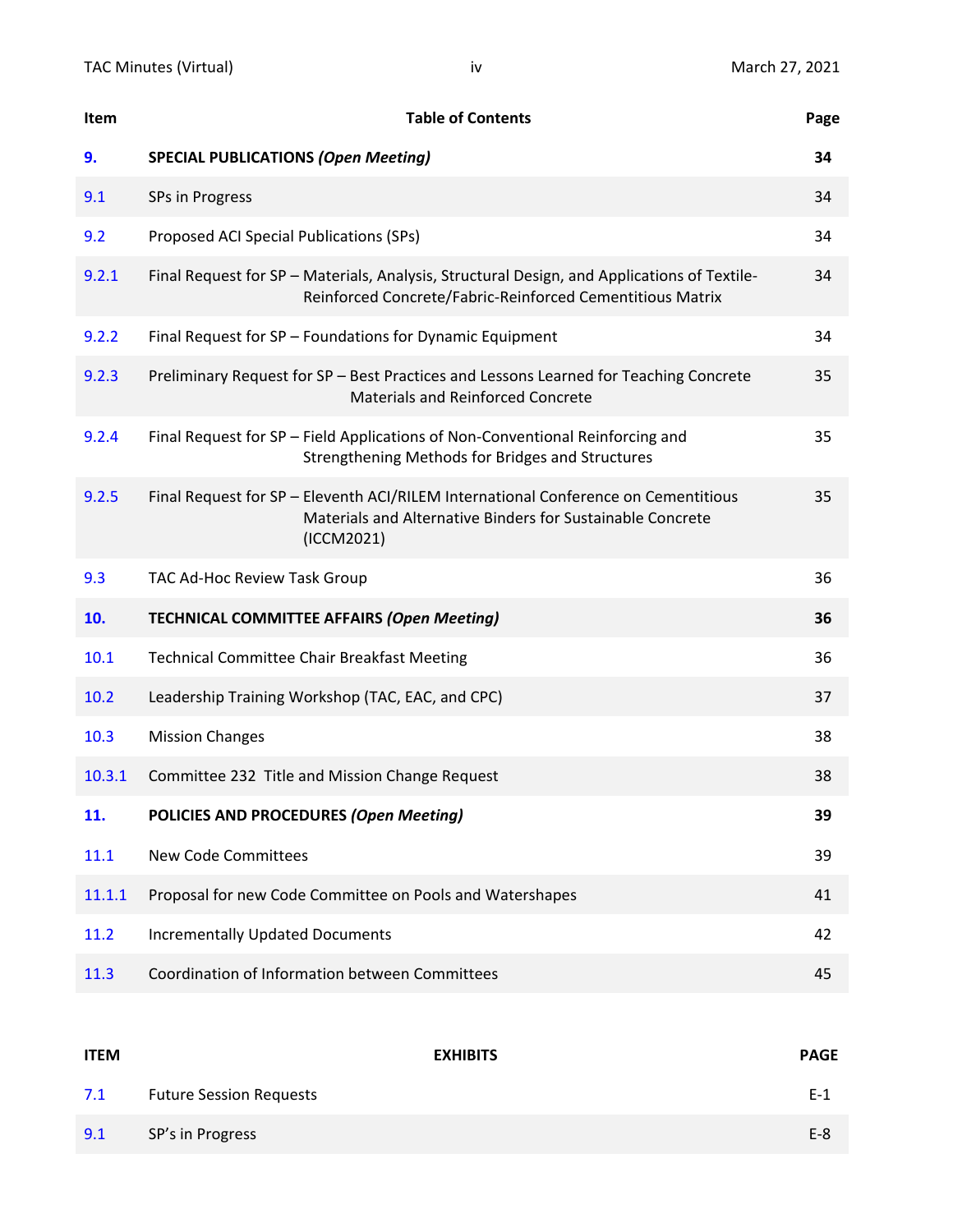#### <span id="page-4-0"></span>4. TASK GROUPS, LIAISONS, AND SUBCOMMITTEES *(Open Meeting)*

Reference: TAC Agenda, October 24, 2020, Exhibit 4.

- REPORT: A current listing of TAC Task Groups/Subcommittees and Representatives to Other Organizations is shown in Exhibit 4. TAC task groups not reported in Section 4 are:
	- TAC Awards TG, Item 3.2
	- *TCM* Subcommittee, Item 5.1
	- Session Review TG, Item 7.1
- ACTION: This item was for information only.

#### 4.1 ACI-ASTM Division of Responsibility for Standards Liaison

References: TAC Minutes, July 12-14, 2017, Item 4.1, page 5, and Exhibit 4.1, page E-1. TAC Minutes, July 11-13, 2018, Exhibit 4.1.

Members are:

- Matt Senecal (ACI staff)
- Michael Brown (ACI-TAC)
- REPORT: At the summer meeting, Senecal reported that ACI has an ongoing meeting with ASTM to discuss potential conflicts. There are currently no action items between ACI and ASTM.
- ACTION: This item will only be discussed at the summer meeting, unless TAC action is required.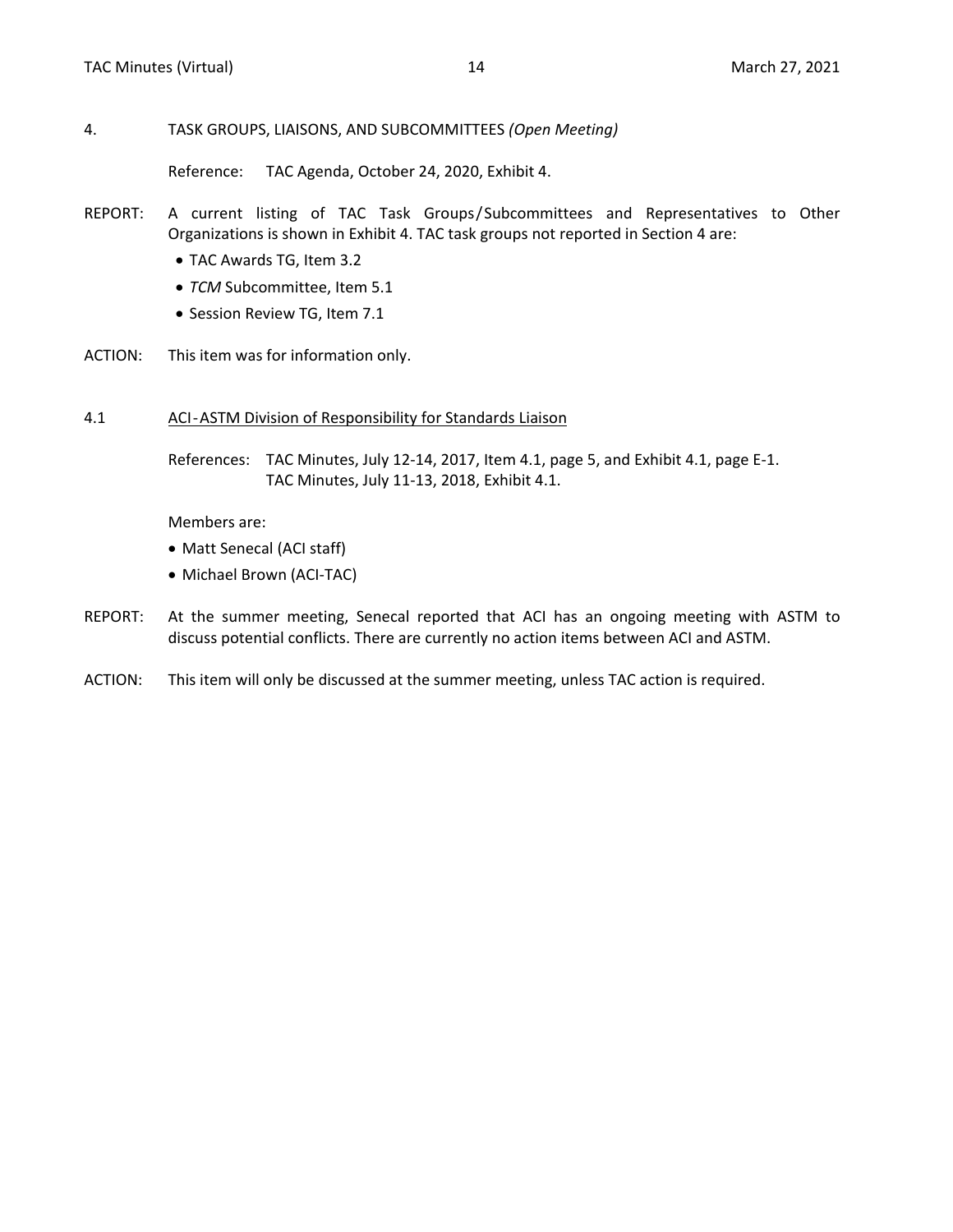#### <span id="page-5-0"></span>4.2 ACI/ASCE-SEI Joint Subcommittee

DJ Belarbi was re-appointed as chair of this joint subcommittee by TAC Chair Brown in Spring 2021.

Members are:

• Khaled Nahlawi (ACI staff)

- REPORTS: 1) Upon becoming Chair of TAC, forrmer TAC Liasion Michael Brown, appointed staff member Nahlawi as the liaison for this subcommittee.
	- 2) ACI/ASCE-SEI joint committee, when established, used to meet twice a year at conventions. The meetings were an opportunity for ACI/ASCE-SEI to stay updated on the activities of the joint committees. However, poor attendance suggested that meeting once a year would be more beneficial and would encourage committee chairs to attend. This did not fair much better. In 2019, the chair recommended that future meetings will be virtual; once a year at the end of January or February. If an issue arises or there is a need for face-to-face meeting, then the committee will schedule a meeting at a future convention.
- ACTION: This item will only be discussed at the summer meeting, unless TAC action is required.
- CONTACT: Nahlawi
- 4.3 ISO/TC 71 Liaison
	- References: TAC Agenda, July 12-14, 2017, Exhibit 4.3, page E-6. TAC Minutes, July 12-14, 2017, Exhibit 4.3, page E-3. TAC Agenda, July 11-13, 2018, Exhibit 4.3. TAC Minutes, July 15-16, 2020, Exhibit 4.3.

The American National Standards Institute (ANSI) represents the U.S. as Secretariat for International Standards Organization (ISO) Technical Committee 71, Concrete, Reinforced Concrete, and Prestressed Concrete. ANSI has delegated the administration of ISO/TC 71 to ACI.

Zeisler reported that on July 9, 2020, ANSI let ISO know we are relinquishing both secretariats. Full report was shown in the Summer Minutes Exhibit 4.3.

- ACTION: This item will only be discussed at the summer meeting, unless TAC action is required.
- CONTACT: Zeisler
- 4.4 Strategic Development Council (SDC) Liaison

References: TAC Agenda, July 17-19, 2019, Supplemental Exhibit 4.4. TAC Minutes, July 17-19, 2019, Exhibit 4.4.

ACTION: This item will only be discussed at the summer meeting, unless TAC action is required.

CONTACT: Larosche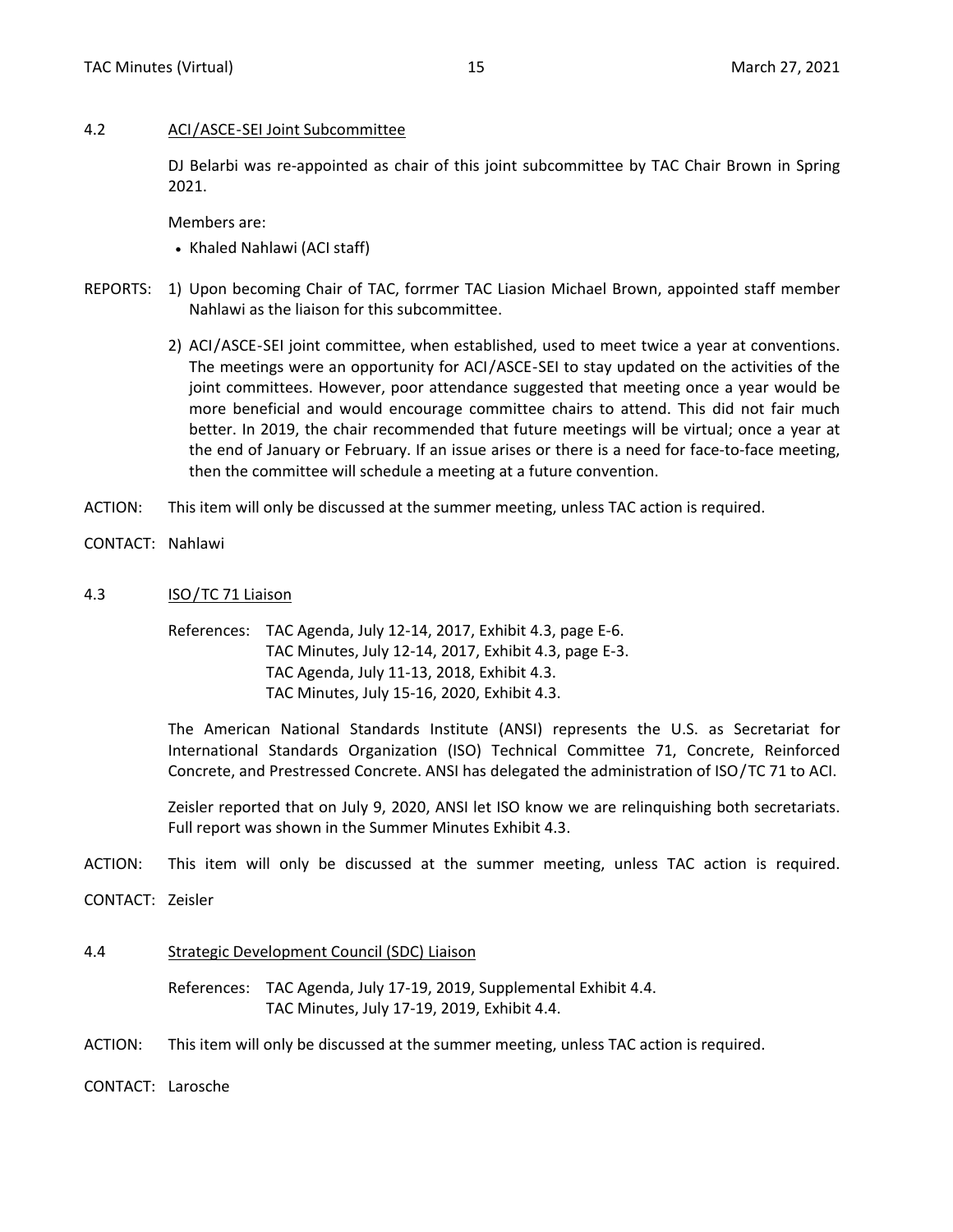#### <span id="page-6-0"></span>4.5 MOUs with Related Organizations

At the 2010 fall meeting, TAC asked staff to provide a list of Memorandum of Understanding (MOUs) and joint committees. This list is limited to U.S.-based institutions. ACI has over 40 International Partnership Agreements, IPAs, that include government agencies and foreign concrete societies, see <https://www.concrete.org/aboutaci/internationalagreements.aspx> for more information. ACI is the major sponsor for all the joint committees except where noted otherwise.

| Organization | Date of MOU      | Joint technical committee(s)                   |
|--------------|------------------|------------------------------------------------|
| <b>ASTM</b>  | February 1936    | None                                           |
| <b>ASME</b>  | June 1984        | 359 (ACI minor sponsor)                        |
| <b>TMS</b>   | October 2006     | 122, 216                                       |
|              | January 2007     | 334, 343, 352, 421, 423, 441,<br>445, 447, 550 |
| SEI/ASCE     | April 2008       | 408, 446                                       |
|              | January 2014     | 369                                            |
|              | September 2014   | 335 (ACI minor sponsor)                        |
| <b>AISC</b>  | January 2007     | None                                           |
| <b>TCA</b>   | April 2007       | None                                           |
| <b>CRSI</b>  | <b>July 2007</b> | 315 (General MOU only)                         |
|              | January 2016     | 117                                            |
| <b>ASCC</b>  | April 2018       | 310                                            |
| <b>ICRI</b>  | June 2017        | None                                           |
| <b>NACE</b>  | November 2010    | None                                           |
| PCI          | February 2020    | 319                                            |
| PTI          | June 2020        | 320                                            |

ACTION: Keep this item on future agenda as an information only item.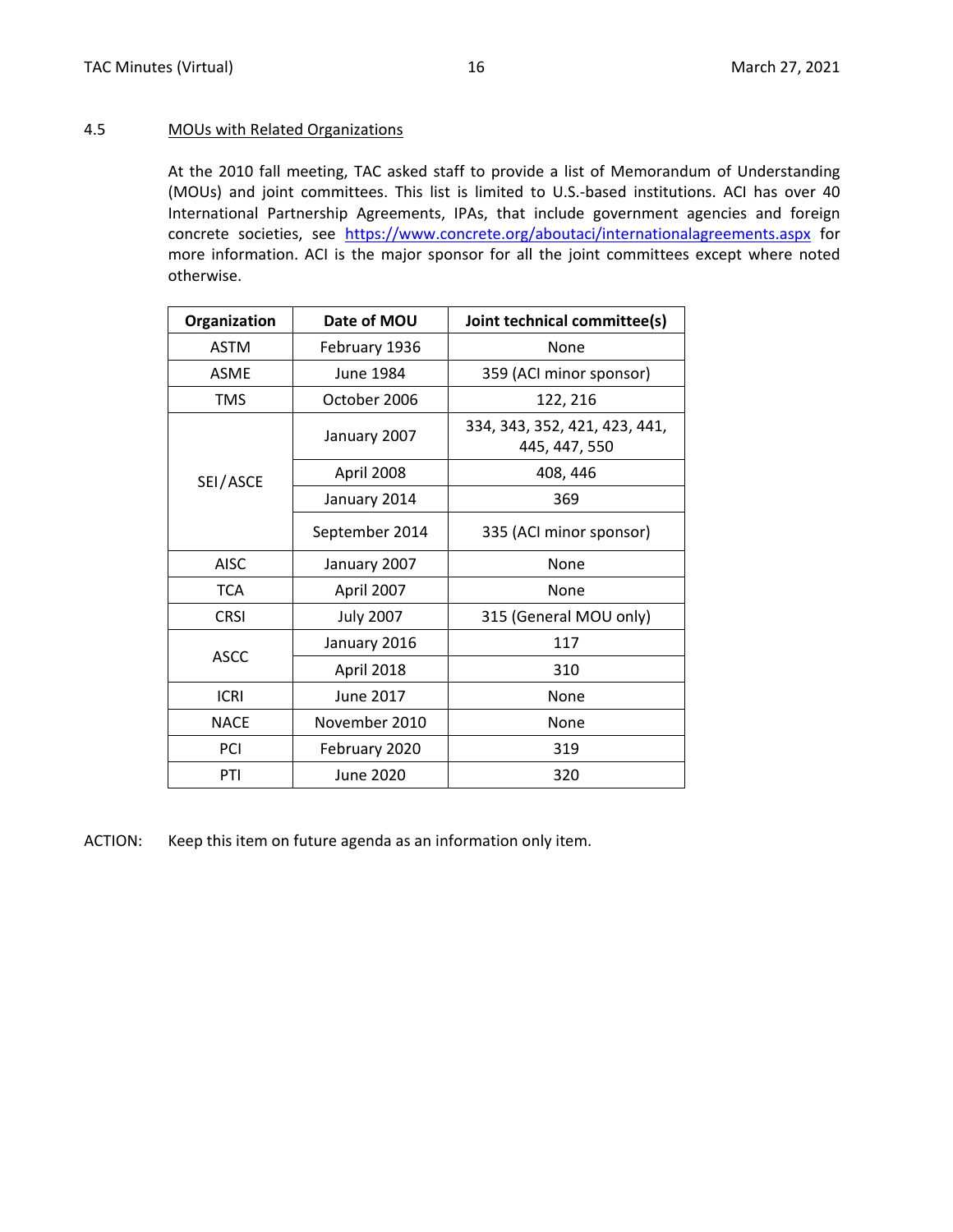#### <span id="page-7-0"></span>4.6 Technical Exchanges with International Societies and Partners (TEISP) Task Group

References: TAC Agenda, October 13-14, 2017, Exhibit 4.7, pages E-3 to E-6. TAC Minutes, July 17-19, 2019, Exhibit 4.6.

The 2020 TEISP Task Group members are:

- Barzin Mobasher (Chair)
- Kamal Khayat
- Mary Beth Hueste
- Wassim Ghannoum

At the 2018 summer meeting, Krstulovic reported that there is a lack of applications coming in from the Technical Cooperation Program. He suggested we advertise in CI.

TAC contacts are asked to approach their committee chairs and be sure they are aware of the Technical Cooperation Program.

Potential committees that may be interested in applying are: 122, 130, 201, 222, 225, 228, 231, 236, 237, 238, 239, 240, 241, 242, 318, 350, 355, 365, 369, 370, 440, 444, 445, 544, 548, 549, 550, and 562.

One applicant, Remy Lequesne, submitted for sponsorship in August 2018. He was approved to attend the *fib* commission meetings on behalf of ACI 408. This is the only application approved so far.

Krstulovic's report was shown in Exhibit 4.4 of the summer minutes.

In January 2020, the Codes and Standards Advocacy and Outreach Committee (CSAO) approved two people for the Technical Cooperation Program.

- Lisa Feldman, *fib*, TG 2.5, London
- Shana Kelley, *fib*, Commission 7, Prague

A concrete international article will be published for the April edition highlighting the program and its recipients.

Mobasher agreed to chair this TG once Krstulovic's TAC term ended after the Spring 2020 TAC Meeting.

At the summer meeting, Mobasher suggested there be more streamlining in the communication with the liasions.

Khayat, Hueste, and Ghannoum joined this TG. The TG should review the FIS for the Technical Cooperation Program to be sure they understand what the resources are meant to accomplish. Senecal posted the FIS so that all of TAC can see it. Marketing for the Technical Cooperation Program could improve (potentially remind the chairs about it at the next chair breakfast).

- REPORT: Keep on future agenda. TG will not disband at this time.
- ACTION: This item will only be discussed at the summer meeting, unless TAC action is required.
- CONTACT: Mobasher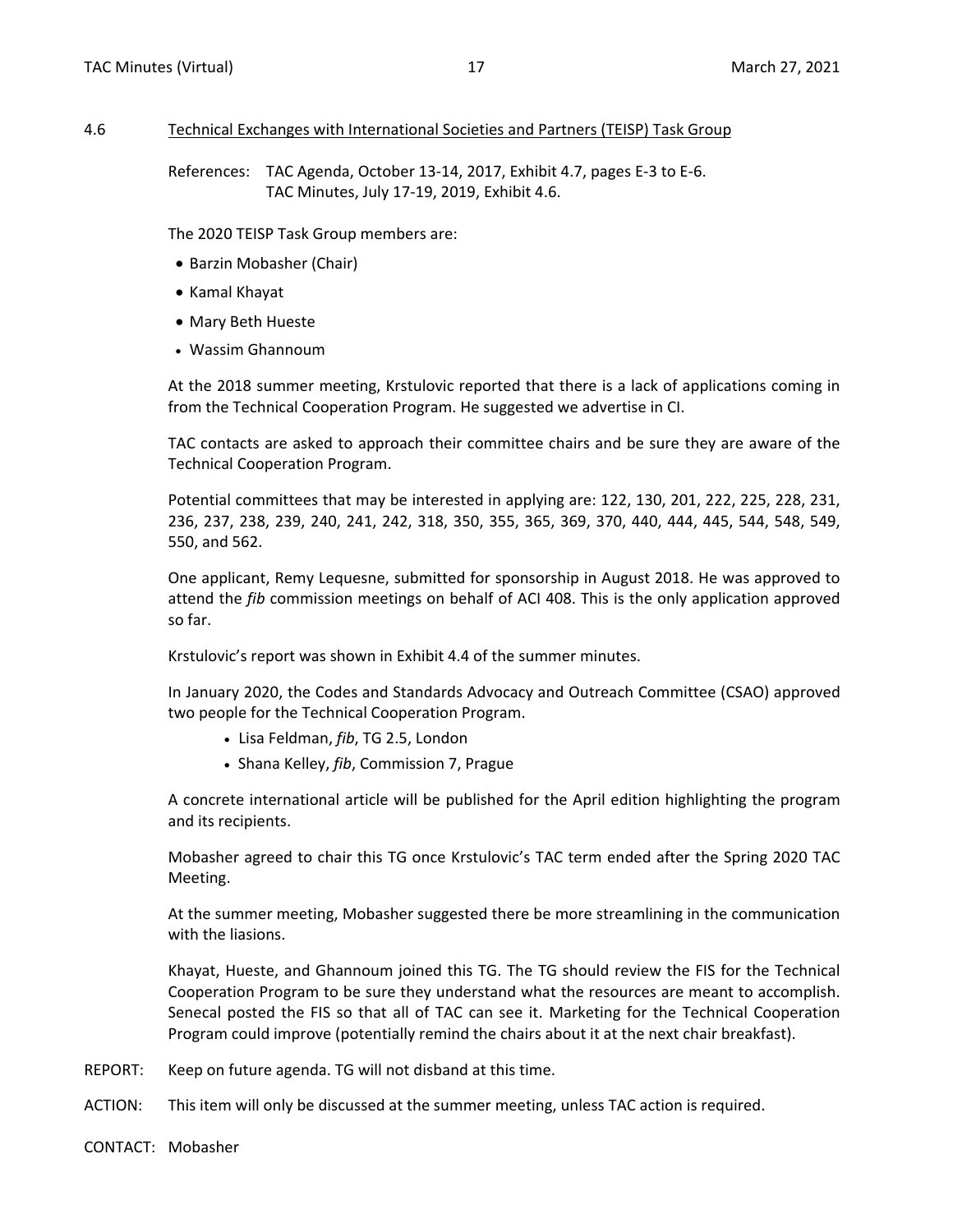#### <span id="page-8-0"></span>4.7 Codes and Standards Advocacy and Outreach Committee (CSAO)

References: TAC Minutes, July 12-14, 2017, Exhibit 4.8, page E-4. TAC Minutes, July 12-14, 2017, Exhibit 4.9, page E-5. TAC Minutes, July 11-13, 2018, Exhibit 4.7.

CSAO is reaching out to state code officials to promote ACI 562. They are also looking at port authorities and owners of LNG tanks for ways to promote ACI 562 and other repair documents.

At the summer meeting, Zeisler reported that CSAO has approved some position statements to assist in code advocacy.

- ACTION: This item will only be discussed at the summer meeting, unless TAC action is required.
- CONTACT: Frosch

#### 4.8 TAC Repair and Rehabilitation Committee (TRRC)

References: TAC Agenda, July 12-14, 2017, Exhibit 4.10 A, page E-18, and Supplemental Exhibit 4.10 B. TAC Minutes, July 12-14, 2017, Item 4.10, page 9. TAC Minutes, July 11-13, 2018, Exhibit 4.9.

TRRC members are:

- Chuck Larosche (Co-Chair)
- Keith Kesner (Co-Chair)
- Khaled Nahlawi (ACI staff)

At the 2019 spring TAC meeting, further discussion was had on the direction of the subcommittee. It was noted that maybe the committee could help with research proposals on needs in the repair industry.

Marcotte was appointed the new chair of TRRC.

- REPORT: Marcotte's term on TAC is expiring this Spring.
- ACTION: 1. Larosche and Kesner will co-chair TRRC.

2. Remove Mike Stenko and Tracy Marcotte from the TRRC roster.

CONTACT: Marcotte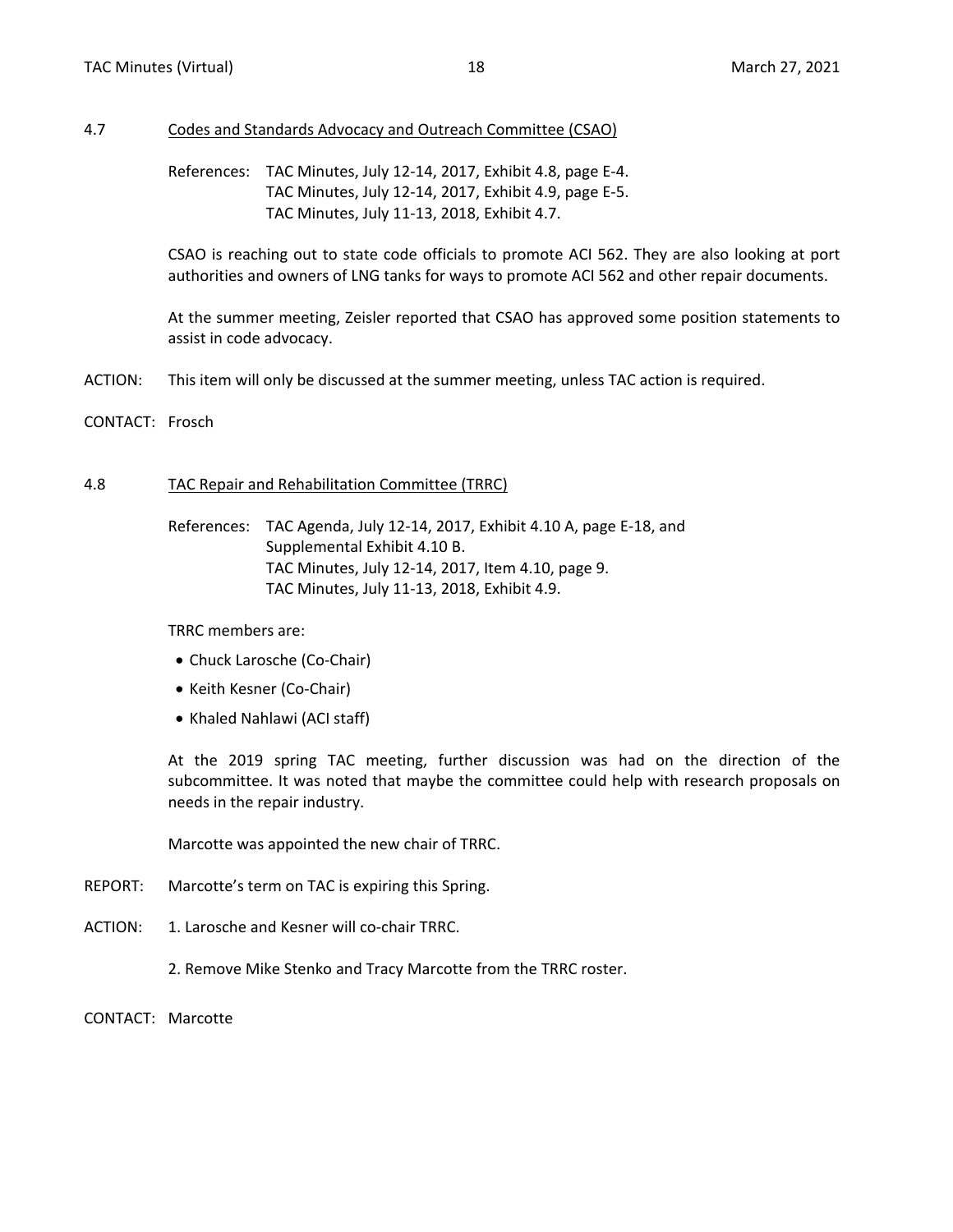#### <span id="page-9-0"></span>4.9 TAC Construction Standards Committee (TCSC)

References: TAC Minutes, July 20-22, 2016, Item 4.13, page 13. TAC Minutes, July 12-14, 2017, Item 4.11, page 10. TAC Minutes, July 11-13, 2018, Item 4.10.

TCSC members are:

- Chuck Larosche (Chair)
- Tracy Marcotte
- Mike Stenko
- Mike Tholen (ACI staff)

TCSC members have reviewed Chapter 6, Format and Language for Construction Specifications, of 2018 *TCM* and discussed proposed changes at the ACI Fall 2018 Convention. Of importance is the use of Architect/Engineer and Specialty Engineer. Many specifications, such as 301, use Architect/Engineer but since that specification has precast, tilt-up and other items, the contractor may be hiring a specialty engineer who will have responsibilities. Thus one term, Architect/Engineer, may not be sufficient. TCSC will be discussing these items and welcomes any members of the *TCM* subcommittee that would like to be part of this discussion.

TCSC is looking to revise the *TCM* on items related to specifications. They would like a crossout/underline version of the previous *TCM* to see what changes have been made.

At the 2019 spring TAC meeting, Larosche replaced Suprenant as chair on TCSC.

At the 2019 summer meeting, Larosche reported that the committee had a productive meeting in Quebec.

Mike Stenko requested to remain a member of TCSC.

- ACTION: This item will only be discussed at the summer meeting, unless TAC action is required.
- CONTACT: Larosche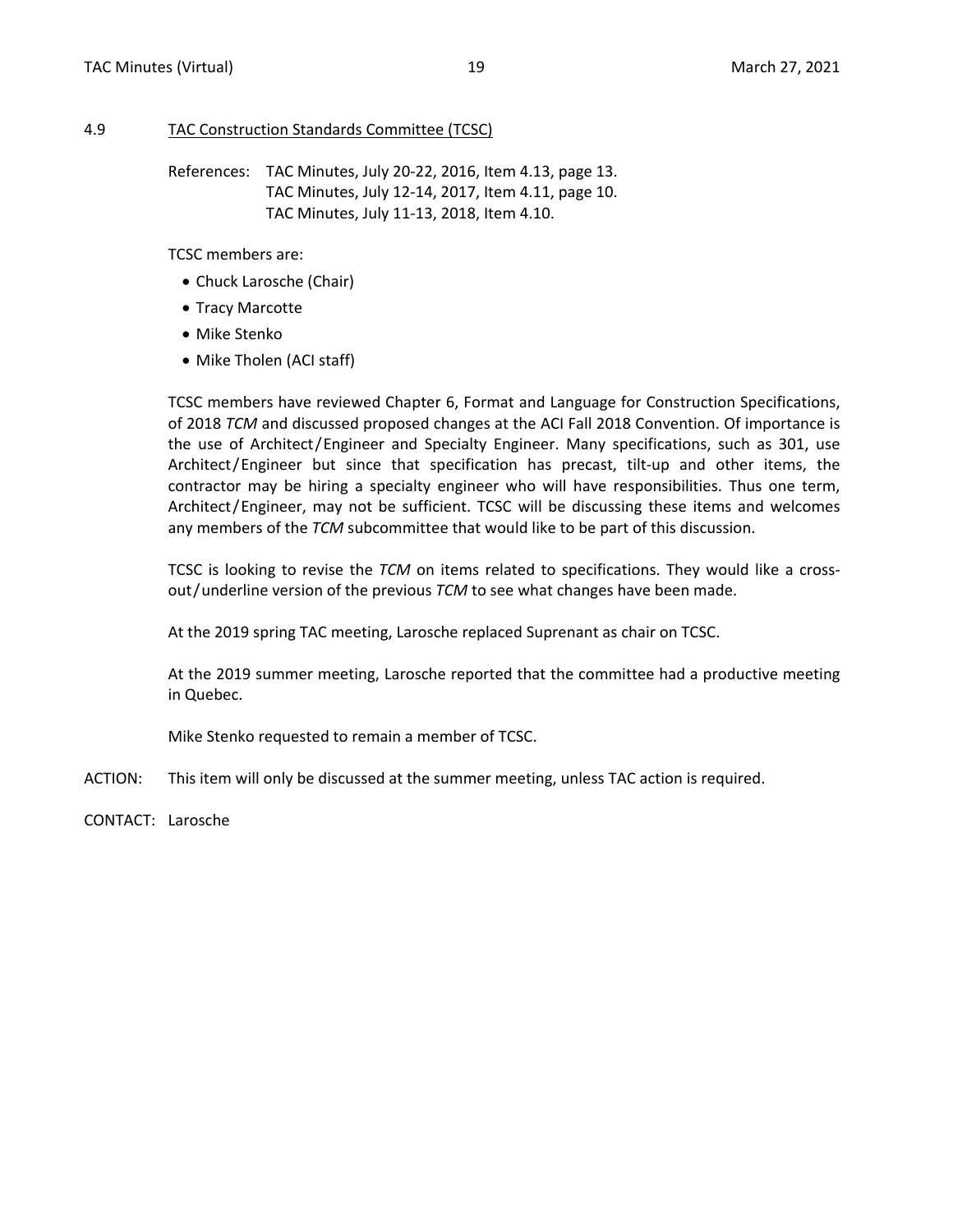#### <span id="page-10-0"></span>4.10 Committee Numbering Task Group

References: TAC Agenda, July 15-16, 2020, Item 11.1. TAC Agenda, July 15-16, 2020, Item 3.3.3. TAC Agenda, July 15-16, 2020, Exhibit 4.10. TAC Agenda, October 24, 2020, Supplemental Exhibit 4.10a and 4.10b.

At the 2019 spring TAC meeting, Marcotte requested we change the committee number of Committee 564 to something in the 300s. A task group was formed to evaluate the committee numbering system. The TG members were Marcotte, Larosche, Khayat, and Kahn. Staff member Dudley could assist if needed.

TAC requested assistance from the ACI Marketing Department to determine if there is a significant advantage to renumbering the committees. See report below.

In Item 3.3.3, TAC approved a ballot numbering the Durability Code Committee, ACI 321. In a separate email, more information on the structure of our current code number system was presented. The Board in 1962 reorganized the Technical Committee Structure as follows:

**100 Research and Administration**—This group contains all research and administrative committees governed by TAC including any committees not logically placed in other subdivisions.

**200 Materials and Properties of Concrete**—This group contains all committees dealing with materials in concrete and properties of concrete but not with construction or structural design practices of concrete.

**300 Design and Construction Practices**—This group contains all committees whose missions include design and construction practices. If design includes recommendations or specifications on field procedure the committee is in this group.

**400 Structural Analysis**—This group contains only those committees dealing with analysis of structures or analysis of design practices. It does not cover construction practices.

*Note that the website now states, Concrete Reinforcement and Structural Analysis.*

**500 Special Products and Special Processes**—This group contains all committees dealing with special products used with concrete or special processing of concrete.

*Note that the website now states, Special Applications and Repair.*

A spreadsheet, Exhibit 4.10, was also distributed that shows the history of the committee numbering system.

REPORT: ACI Marketing was asked to look at the numbering. At first, the numbering itself did not seem to be something Marketing could provide help with but, when mixed with the discussion of grouping codes together, it gave them something to work with.

> ACI Marketing presented for TAC on how we may market codes as a suite of codes and questioned does numbering matter.

> Renumbering the committees at this time is not critical. Trying to keep new code committees close to the 318, 319, etc., is preferred. The existing code committees have established histories and are currently referenced in external documents. Their number should remain the same. It is agreed that a committee number is not as important to the external users and that better marketing solutions are needed.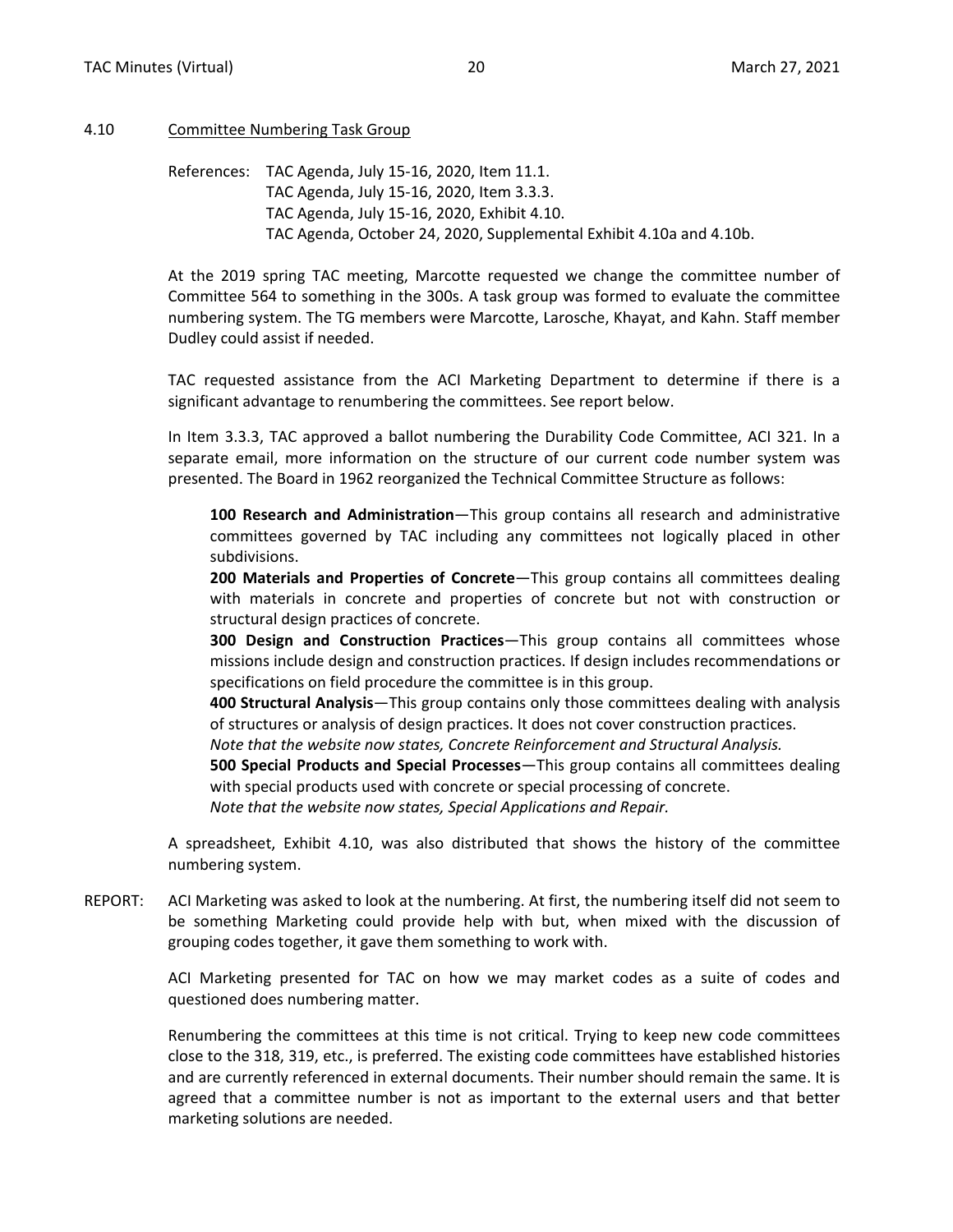#### 4.10 Committee Numbering Task Group *(Continued)*

TAC agreed that the revised nomenclature and title reorganization presented by ACI Marketing is good, but a TG should review the details. The TG will act in an advisory role to Marketing.

The new TG members are: Frosch (chair), Schindler, Folks, Larosche, and Hueste.

The Document Titles/Committee Numbering Task Group met virtually on August 21, 2020.

At the December meeting, TAC authorized staff to move forward with the title structure change as given by the Marketing Department and have the TCM TG start working on associated language for the manual. TAC would like an update from staff at the next TAC meeting. This TG was discharged with the thanks of TAC.

- REPORT: Senecal reported that staff has changed the designations, but are working on the title changes. Frosch mentioned the *TCM* needs to be updated to reflect the changes. Also staff should explore how to implement the document name changes more quickly rather than allowing names to be grandfathered until the next published revision, which could take over a decade for some documents. The pdf only versions could be changed presently.
- ACTION: This item can be removed from future agenda.

CONTACT: Frosch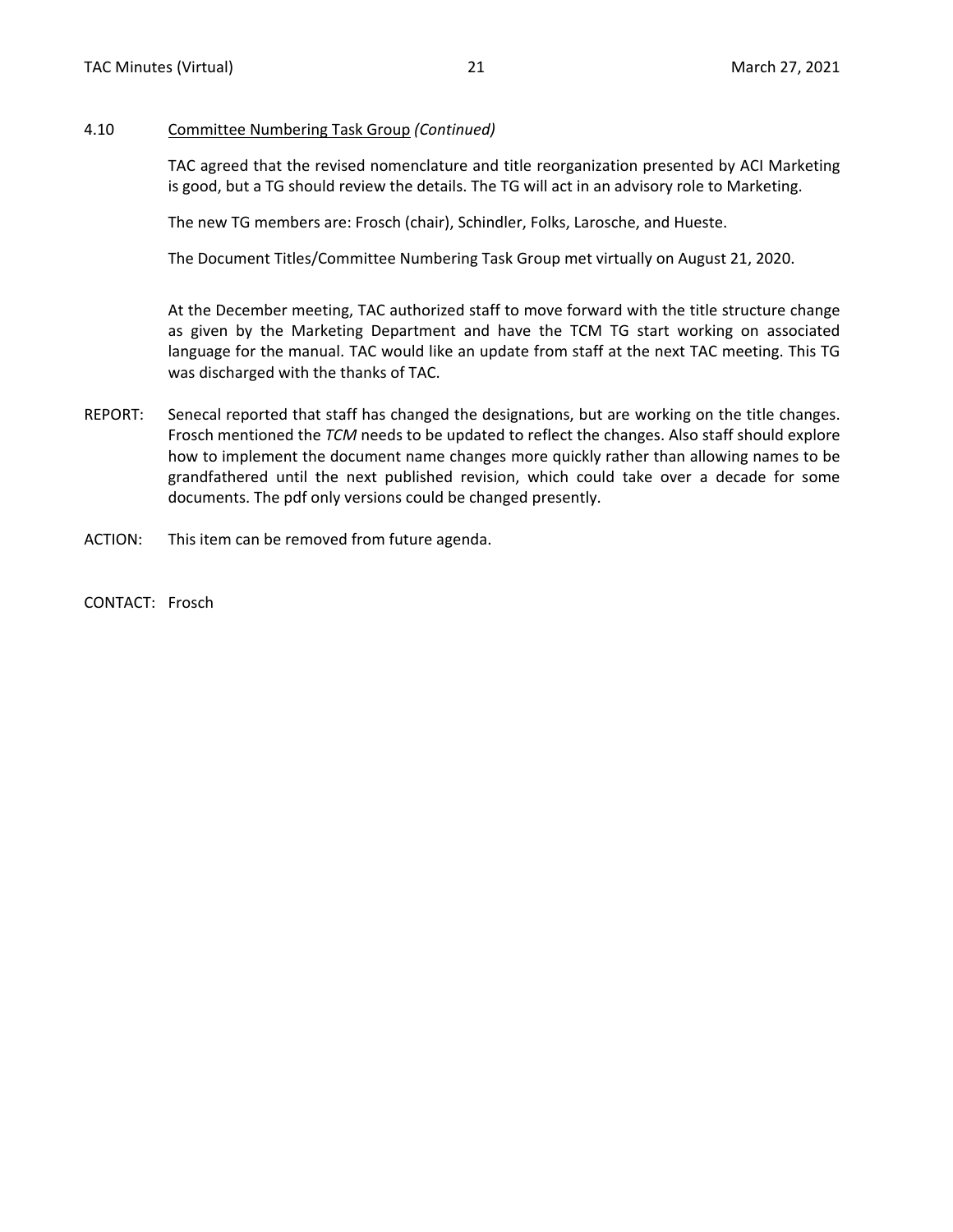#### <span id="page-12-0"></span>5. TECHNICAL COMMITTEE PROCEDURES *(Open Meeting)*

- 5.1 *TCM* Subcommittee
	- References: TAC Minutes, July 17-19, 2019, Item 5.1, page 18. TAC Agenda, October 18-19, 2019, Item 5.1, page 18, and Supplemental Exhibit 5.1 TAC Minutes, July 15-16, 2020, Item 5.1, page 20. TAC Minutes, October 24, 2020, Item 5.1, page 20. TAC Agenda, October 27, 2021, Item 5.1, page 21.

The *TCM* Subcommittee reviews proposed *TCM* changes and all suggested revisions.

At the 2020 summer meeting, TAC appointed the following *TCM* Subcommittee members:

- Tracy Marcotte (Chair)
- Kamal Khayat
- Mary Beth Hueste
- Anton Schindler
- Shannon Banchero (ACI staff)
- REPORT: The *TCM* Subcommittee reviewed the proposals for revision in October. A TAC ballot was issued on January 13, 2021 with a canvassing date of January 31, 2021.
- ACTION: TAC selected Kamal Khayat as the new chair of the Subcommittee for the 2022 *TCM*.
- CONTACT: Marcotte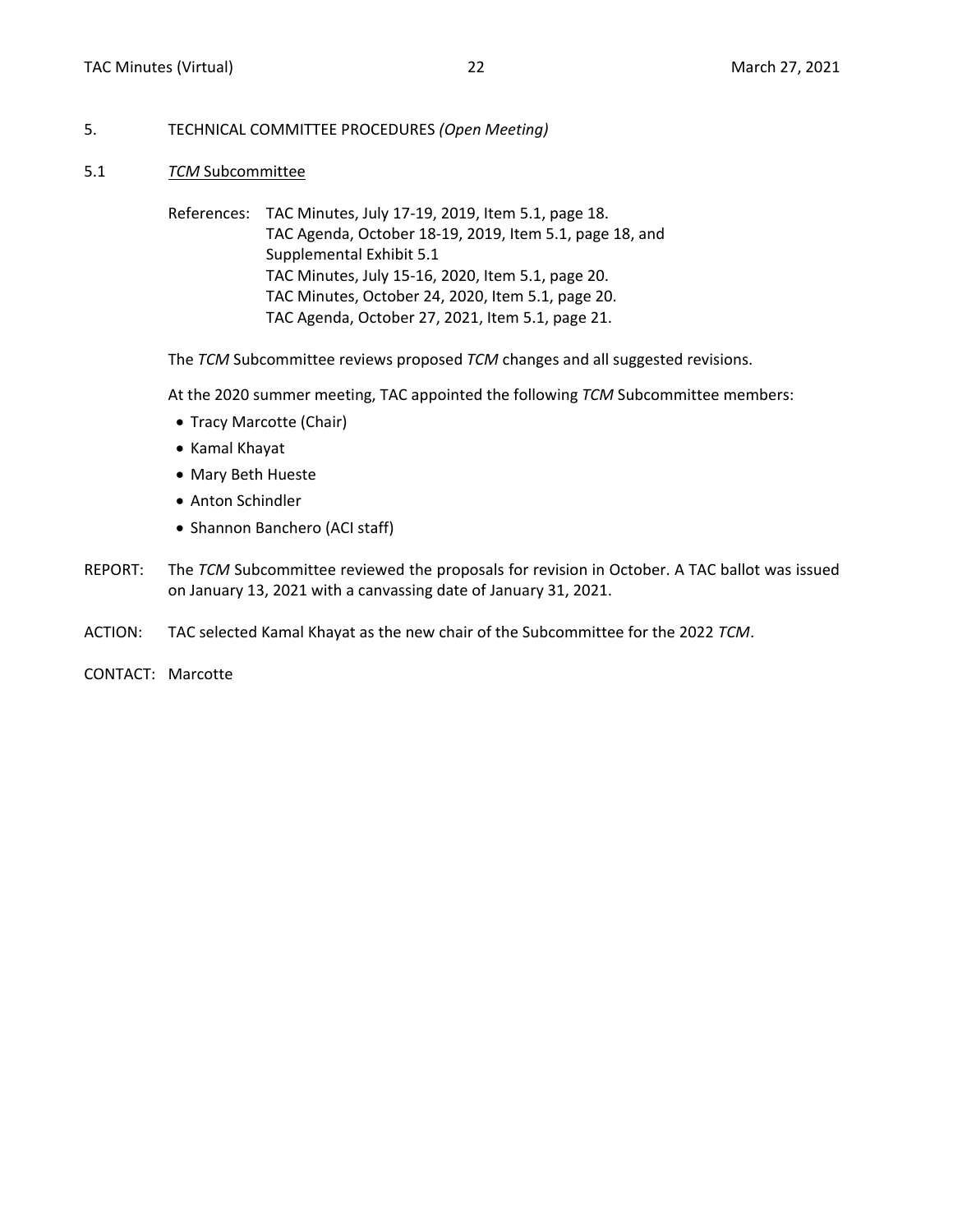#### <span id="page-13-0"></span>5.1.1 Proposed Revisions to the 2020 *TCM*

References: TAC Agenda, March 27, 2021, Item 5.1.1, pages 22 to 23 and Exhibit 5.1.1.

Exhibit 5.1.1 was a web ballot issued January 13, 2021, ending January 31, 2021 to resolve the negatives for the 2020 *TCM*.

The comments received in the following items were editorial and accepted. Item 2) Van Dam withdrew his negative based on an editorial clarification.

Item 1) Section 2.7.4

Out of the 13 eligible voting members 8 voting members voted affirmative with no comments, 2 voted affirmative with comments (Frosch and Schindler) and 3 did not return (Brown, Larosche, and Mobasher).

ACTION: This item passed.

Item 2) Sections 4.2.6.5 and 7.3.3

Out of the 13 eligible voting members 7 voting members voted affirmative with no comments, 3 voted affirmative with comments (Ghannoum, Hueste, and Kesner) 1 voted negative (Van Dam), and 2 did not return (Brown and Mobasher). Van Dam withdrew his negative based on an editorial clarification.

ACTION: This Item passed.

Item 3) Section 6.2.6.10

Out of the 13 eligible voting members 11 voting members voted affirmative with no comments and 2 did not return (Brown and Mobasher).

ACTION: This item passed.

Item 4) Sections 5.2.1, 6.2.5, and 8.1.2

Out of the 13 eligible voting members 10 voting members voted affirmative with no comments, 1 voted affirmative with comments (Schindler) and 2 did not return (Brown and Mobasher).

ACTION: This item passed.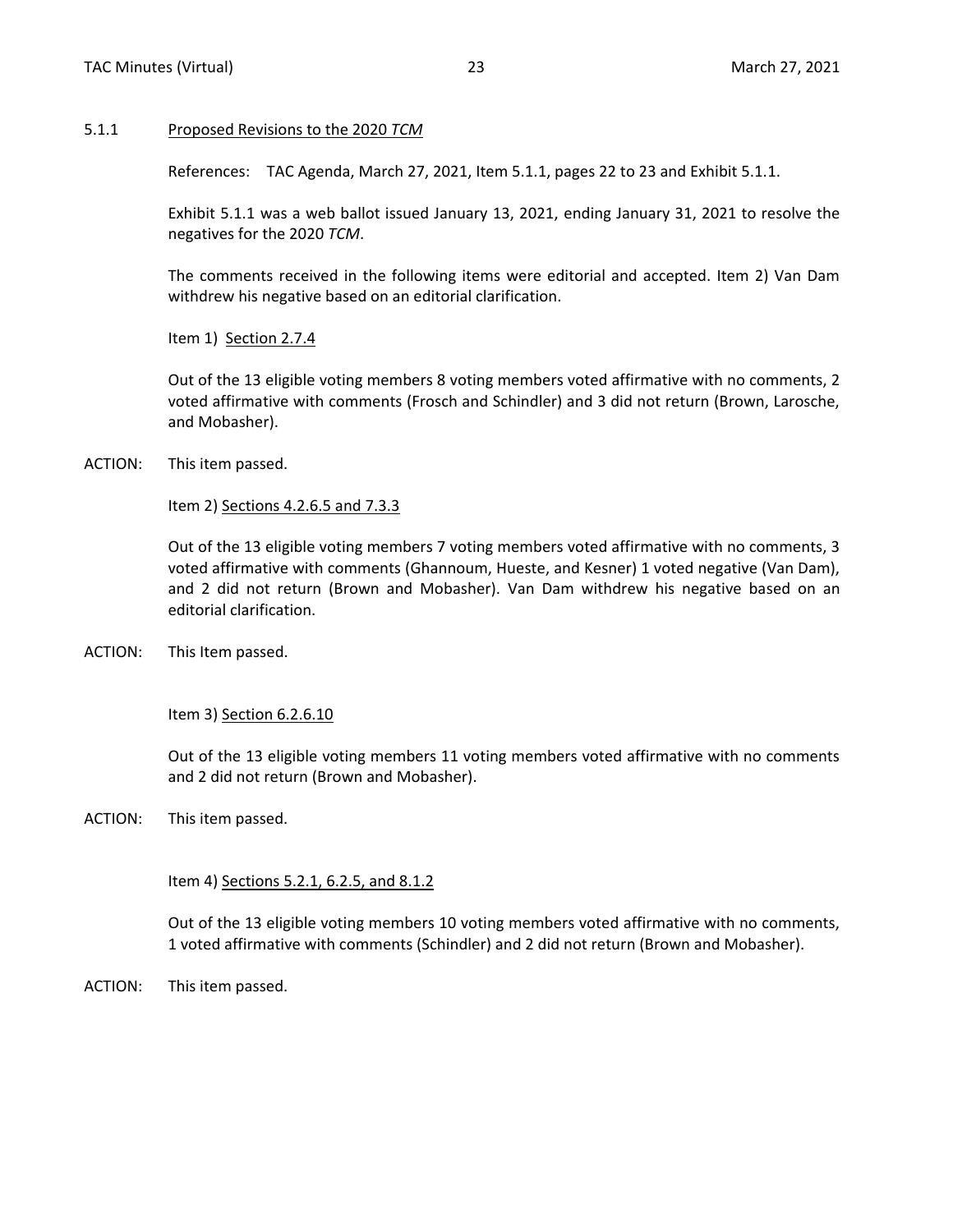#### <span id="page-14-0"></span>5.1.1 Proposed Revisions to the 2020 *TCM* (*Continued*)

Item 5) Section 4.2.1

Out of the 13 eligible voting members 10 voting members voted affirmative with no comments, 1 voted affirmative with comments (Schindler) and 2 did not return (Brown and Mobasher).

ACTION: This item passed.

Item 6) Section 4.2.2

Out of the 13 eligible voting members 10 voting members voted affirmative with no comments, 1 voted affirmative with comments (Schindler) and 2 did not return (Brown and Mobasher).

- ACTION: This item passed.
- 5.2 Liaisons

Reference: TAC Minutes, October 24, 2020, Item 5.2, page 21. TAC Agenda, March 27, 2021, Item 5.2, page 23.

The category of membership known as Liaisons was redefined to encourage greater participation by international organizations or individuals. Several years have gone by and the implementation of this program has raised several questions with staff.

- 1. In Section 1.2.3.3 of the *TCM*, it states that, "For a committee to have a liaison member, the committee must have a liaison subcommittee." This may be logical for large committees that already have many subcommittees but is confusing for small committees that do not intend to make subcommittees.
- 2. International organizations often partner with ACI and request that liaisons be placed on ACI committees. It is not clear who approves these requests. Section 1.5.4 of the *TCM* defines the qualifications, requirements, privileges, term, and appointment of a liaison member. In neither the qualifications or appointment section is there a description on how a liaison is elected.
- 3. Are there any restrictions to how many liaisons there should be from one organization? Section 1.5.4.4 of the *TCM* states that one liaison shall be made for SDC to an ITG but does not state a number for a typical organization.
- 4. Who determines that a request for a liaison membership is valid? What criteria is used to determine that an organization or individual, foreign, or domestic, is an acceptable liaison?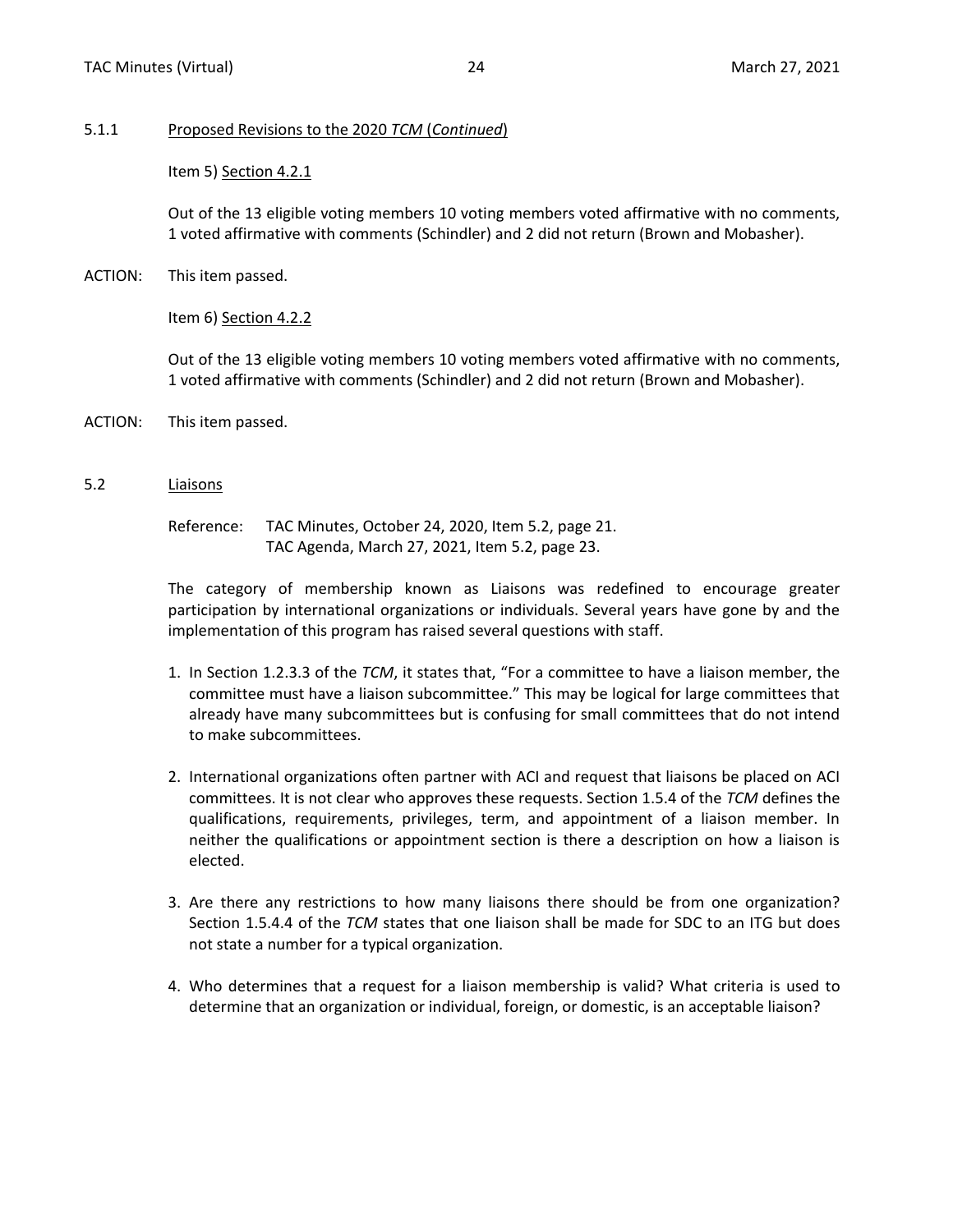## <span id="page-15-0"></span>5.2 Proposed Revisions to the 2020 *TCM* (*Continued*)

- REPORT: Staff member Senecal reported.
- ACTION: TAC suggested that creation of a Liaison subcommittee is not needed when a Liaison member is added. A subcommittee may be appropriate if there are several Liaison members on the committee. *TCM* subcommittee will draft changes for TAC ballot based on discussion. Key points raised during the discussion:
	- The need for a Liaison subcommittee is at the discretion of the chair.
	- Requests for Liaison should be from International Partners or similarly identified organizations where both organizations will benefit.
	- This category is for organizations not individuals.
		- o Note: Individuals have other avenues to become members.
	- Liaison membership will be automatic, since this an organization level relationship. o Note: Liaisons are nonvoting members.
	- Liaison membership changes occur at the organization level.

# 6. TAC SUMMER MEETINGS *(Open Meeting)*

# 6.1 2021 Summer Meeting

- 1) The 2021 summer TAC meeting will be held at the Coeur D'Alene Resort in Coeur D'Alene, Idaho on July 14-16, 2021. It will be understandable that some mayl not feel comfortable traveling or not be permitted to travel at that time. Staff is investigating the resources needed to allow members to participate both in person and online. ACI will switch to an online format for these dates if it is determined to be safe to travel.
- 2) Staff member Dudley will be sending additional reservation information in the following weeks.

# 6.2 2022 Summer Meeting

Locations that TAC has previously suggested include: Bar Harbor, ME; Traverse City, MI; Banff, Alberta; Flagstaff, AZ; and the U.S. Virgin Islands; Costa Rica; San Diego, CA; Charleston, SC; and Halifax, Nova Scotia.

- REPORT: TAC requested our events staff look into Bar Harbor, ME; Banff, Alberta; the U.S. Virgin Islands, and Sonoma County, CA for the 2022 summer meeting.
- ACTION: This item was for information only.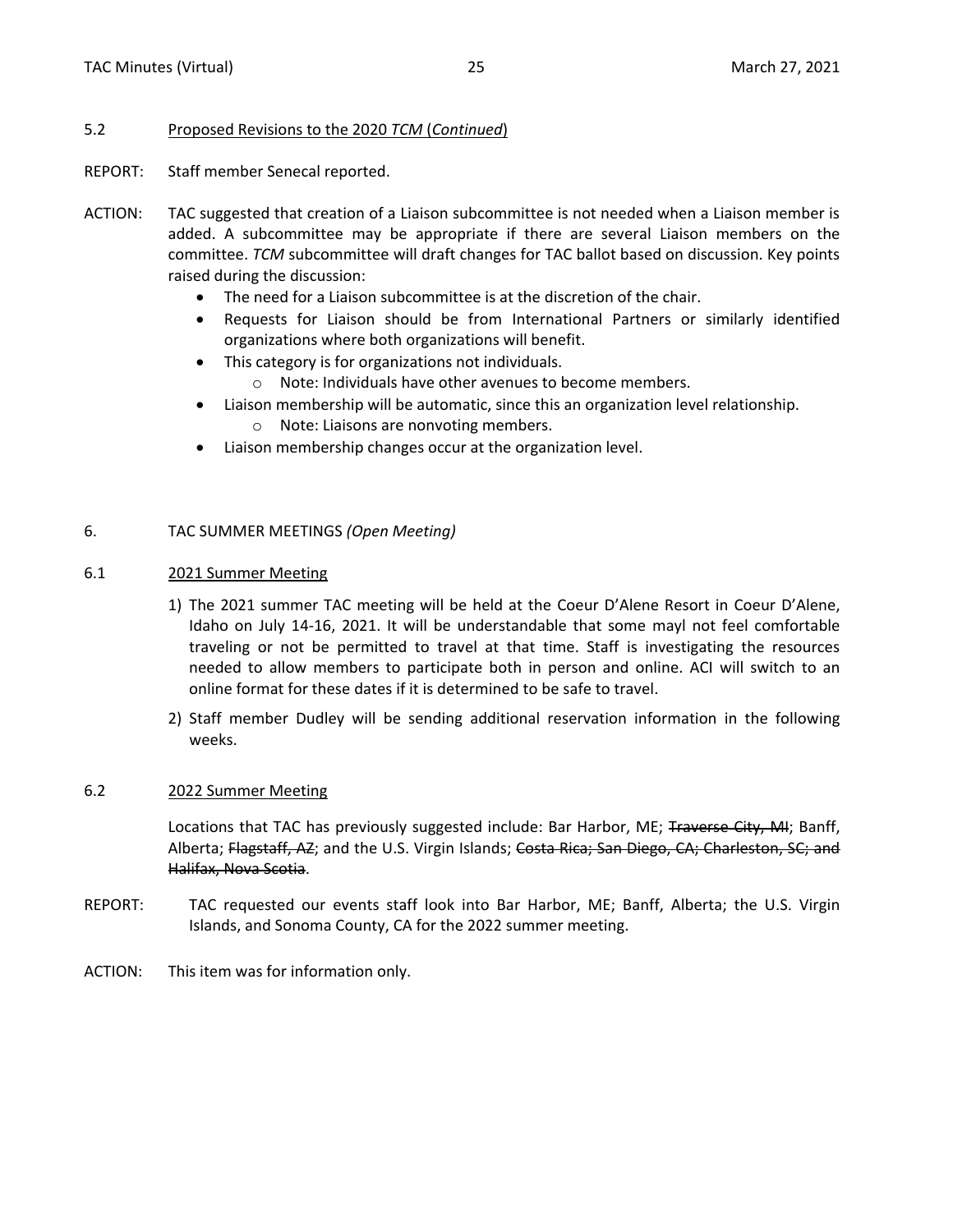- <span id="page-16-0"></span>7. CONVENTIONS *(Open Meeting)*
- 7.1 Session Review Task Group

References: TAC Agenda, October 24, 2020, Item 7.1, page 18, and Exhibit 7.1, pages E-4 to E-10. TAC Minutes, October 24, 2020, Exhibit 7.1. TAC Agenda, March 27, 2021, Item 7.1, page 24, and Suppemental Exhibit 7.1.

The Session Review Task Group reviews all session requests for future conventions. The TG holds a virtual meeting approximately 1.5 weeks after Conventions.

At the 2020 summer meeting, TAC appointed the following TG members:

- Kamal Khayat (Chair)
- Robert Frosch
- Keith Kesner
- Barbara Coleman (ACI staff)
- REPORT: The Task Group will meet April 26th, 2021 to review all session requests to date. The Task Group will review 40 final requests and 39 preliminary requests. The TG also reviews session requests between the fall and spring conventions, as necessary. The status of all sessions approved is shown in Minutes Exhibit 7.1.
- ACTION: TAC was requested to appoint a new Session Review Task Group for 2021-2022. Due to time constraints this item was deferred until the 2021 summer meeting.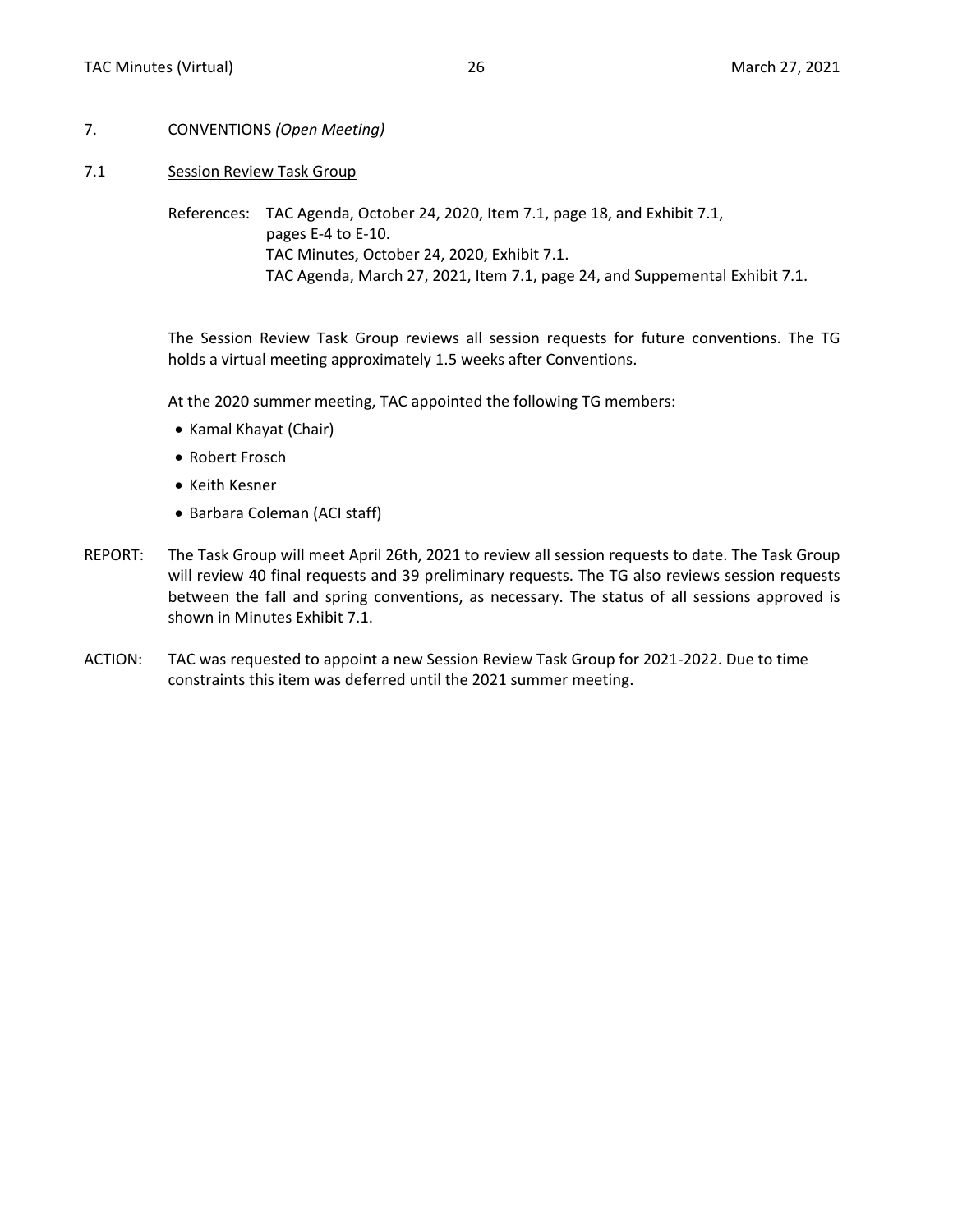# <span id="page-17-0"></span>8. TECHNICAL COMMITTEE DOCUMENTS (*Open Meeting*)

## 8.1 TAC Document-Related Discussion

## 8.1.1 Document Deadlines for Upcoming TAC Review

| <b>Activity</b>                                                                  | <b>Spring</b><br>May 12, 2021 | <b>Summer</b><br><b>August 11, 2021</b> | Fall<br><b>November 10, 2021</b> |
|----------------------------------------------------------------------------------|-------------------------------|-----------------------------------------|----------------------------------|
| <b>Final 30-day letter</b><br>ballot issued                                      | January 6, 2021               | April 7, 2021                           | July 7, 2021                     |
| Committee-<br>approved<br>document<br>submitted to staff<br>for editorial review | February 22, 2021             | May 24, 2021                            | August 30, 2021                  |
| <b>Document</b><br>submitted to TAC<br>and external<br>reviewers                 | April 5, 2021                 | June 28, 2021                           | October 4, 2021                  |
| <b>TAC Review Group</b><br>conference calls                                      | May 3, 2021                   | August 2, 2021                          | November 2, 2021                 |
| <b>TAC review</b>                                                                | May 12, 2021                  | August 11, 2021                         | November 10, 2021                |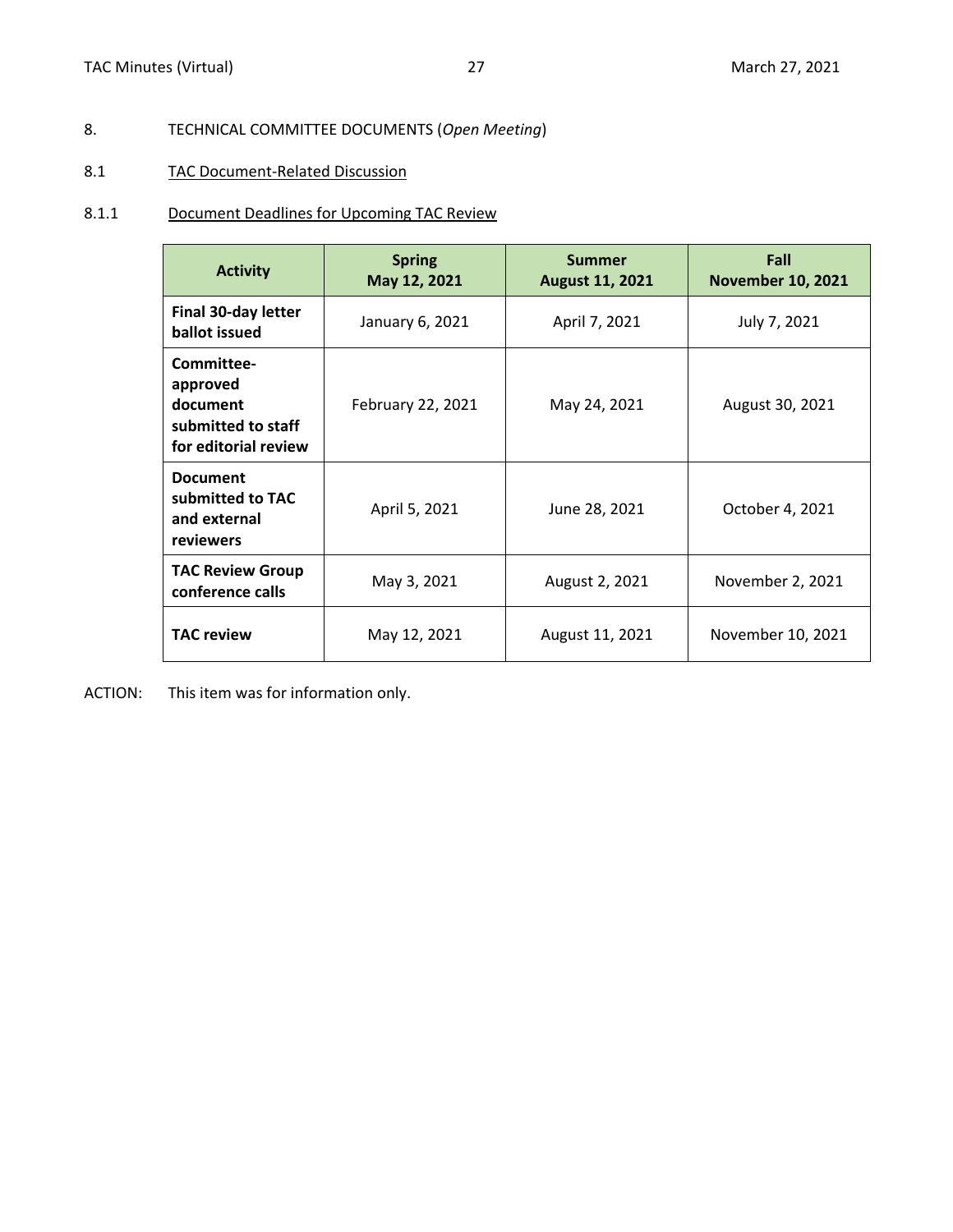#### <span id="page-18-0"></span>8.1.2 Documents Waiting for Committee Response to TAC Comments

Reference: TAC Agenda, March 27, 2021, Exhibit 8.1.2, pages E-11 - E-12.

Agenda Exhibit 8.1.2 showed the status of all technical committee documents approved by TAC and waiting for committee response to TAC comments. TAC may withdraw approval if a committee does not respond to TAC comments within two years of TAC approval.

**PRC-201.B:** The document was approved in the summer of 2019. The chair was sent a status request on March 1, 2021. Chair Hooton responded to staff stating that the committee had decided to withdraw the document based on the number of comments, and revise and resubmit at a later date.

**PRC-224.X:** The document was approved in the summer of 2019. A partial response to TAC comments was received January 19, 2020. Reminders were sent to the chair June 18, 2020, and March 1, 2021.

**PRC-309.5:** The document was approved in the spring of 2019. Per Chair Jaworski, there were several issues holding the document back. Staff made suggestions and recommended the chair speak with the committee's TAC Contact for further assistance.

ACTION: This item was deferred until the summer meeting.

| CONTACTS: | 201: Van Dam | 224: Mobasher | 309: Ahlborn |
|-----------|--------------|---------------|--------------|
|           |              |               |              |

#### 8.1.3 Committee 359 – Request to Approve Code Case from ASME III-2/ACI 359 18-1721

Reference: TAC Agenda, March 27, 2021, Exhibit 8.1.3, pages E-13 – E-21.

Committee 359 submitted a code cases for TAC approval. TAC was balloted on November 5, 2020. There were two comments and no negatives. The ballot passed. The two comments were forwarded to the chair on November 23, 2020. The ballot summary with comments and the code case were shown in Agenda Exhibit 8.1.3.

ACTION: This item was for information only.

CONTACT: Larosche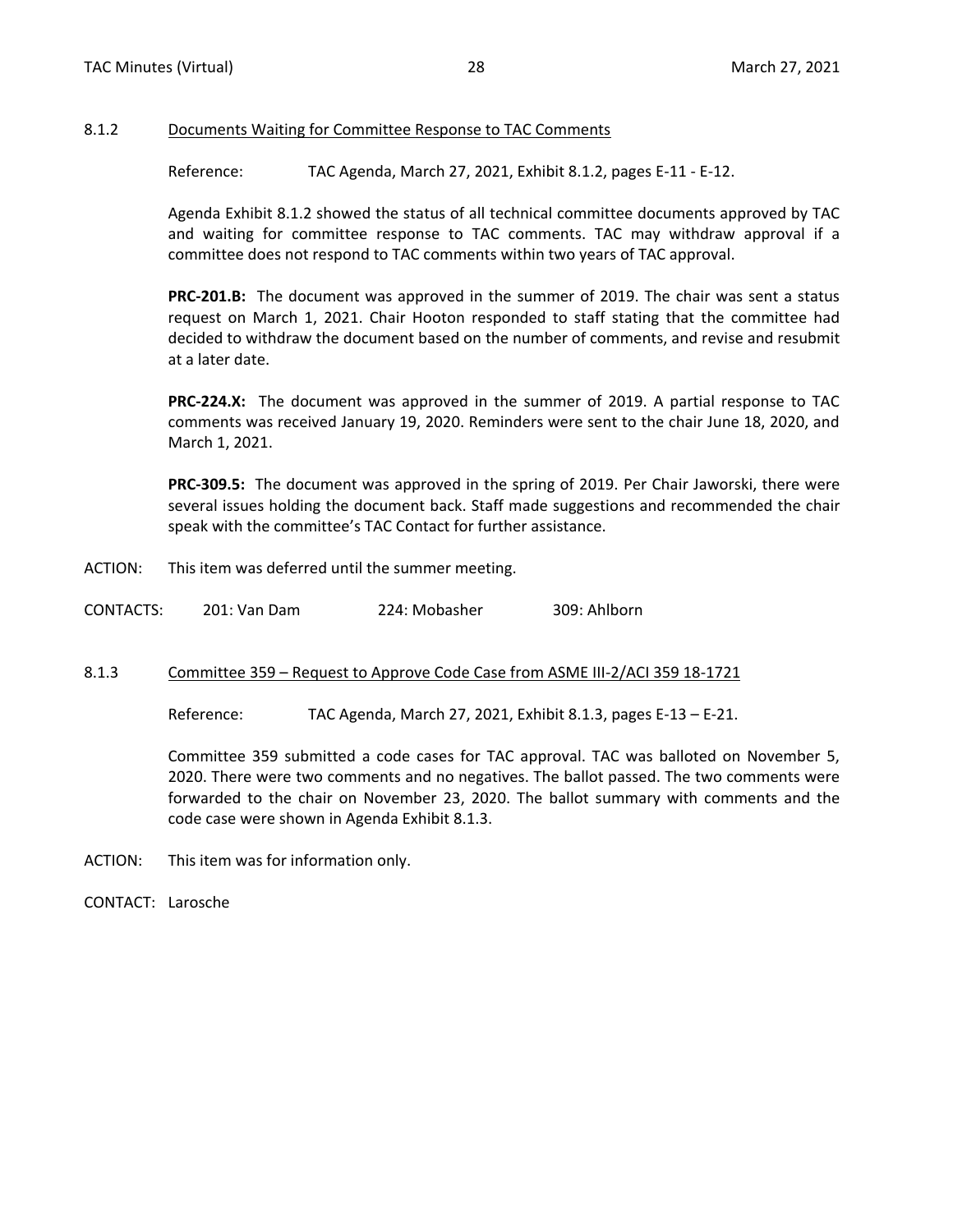#### <span id="page-19-0"></span>8.2 Document Reapproval and Withdrawal Requests

### 8.2.1 Committee 360 – Negative Resolution on Reapproval of: "Guide to Design of Slabs on Ground" (ACI-PRC-360-10)

References: TAC Agenda, March 27, 2021, Exhibit 8.2.1, pages E-22 – E-104.

Committee 360 requested reapproval of 360R-10 for five years while the committee works on a revision. TAC was balloted on January 22, 2021. Two negatives and three comments were received. The ballot summary, comments, and PDF of 360R-10 were included as Agenda Exhibit 8.2.1.

- ACTION: a. TAC found the negative comments persuasive and reapproved the document for three years, as long as the references are updated.
	- b. TAC Contact Larosche relayed TAC's requirements to the committee. The committee agreed that the change was necessary.

*Note: Staff contacted the Chair on April 15, 2021, for a status update on how the committee is handling the requirement. A response has not yet been received.*

- CONTACT: Larosche
- 8.3 Requests to Develop New Documents
- 8.3.1 Committee 228 Ballot Summary on Request to Develop a TechNote: "Calibration, Verification, and Validation in the NDE Practice"

Reference: TAC Agenda, March 27, 2021, Exhibit 8.3.1, pages E-105 – E-108.

Committee 228 requested permission to develop a new TechNote. TAC was balloted on November 19, 2020. The ballot passed with no comments. The ballot summary and Document Development Request were included as Agenda Exhibit 8.3.1.

ACTION: This item was for information only.

*Note: The committee was notified of TAC action on January 5, 2021.*

CONTACT: Schindler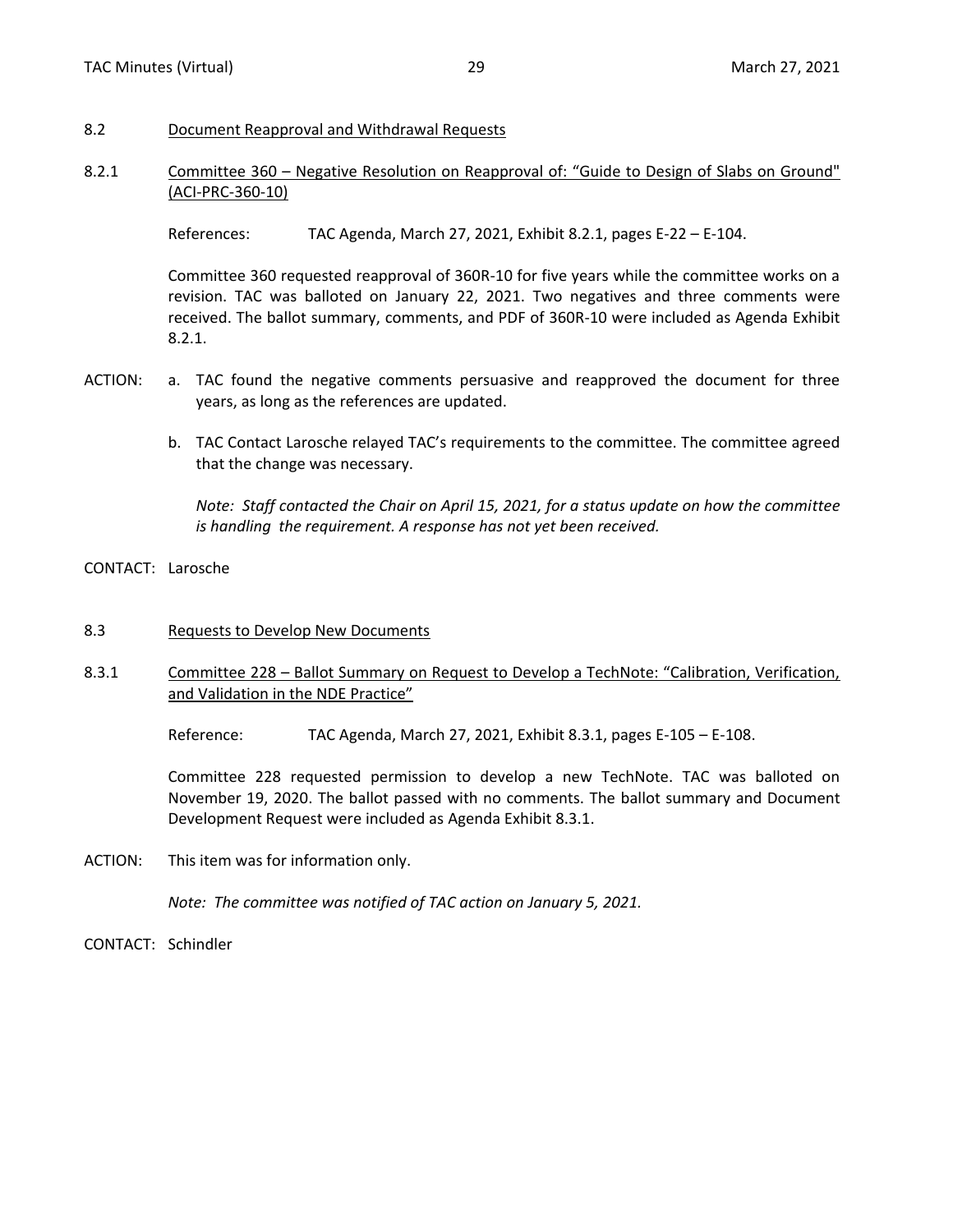#### <span id="page-20-0"></span>8.3.2 Committee 445 – Ballot Summary on Request to Develop a Report: "Shear Design and Behavior in Structural Concrete"

Reference: TAC Agenda, March 27, 2021, Exhibit 8.3.2, pages E-109 – E-112.

Committee 445 requested permission to develop a new report. TAC was balloted on November 16, 2020. The ballot passed with two comments. The ballot summary with comments, and the Document Development Request were included as Agenda Exhibit 8.3.2.

ACTION: This item was for information only.

*Note: The committee was notified of TAC action and sent the comments on December 7, 2020.*

- CONTACT: Frosch
- 8.3.3 Committee 374 Ballot Summary on Request to Develop a Guide: "Nonlinear Modeling Parameter Development Based on Experimental Data"

Reference: TAC Agenda, March 27, 2021, Exhibit 8.3.3, pages E-113 - E-118.

Committee 374 requested permission to develop a new guide. TAC was balloted on January 7, 2021. The ballot passed with several comments. The ballot summary with comments and the Document Development Request were included as Agenda Exhibit 8.3.3.

- ACTION: This item was for information only.
	- *Note: The committee was notified of TAC action and sent the comments on January 22, 2021.*
- CONTACT: Hueste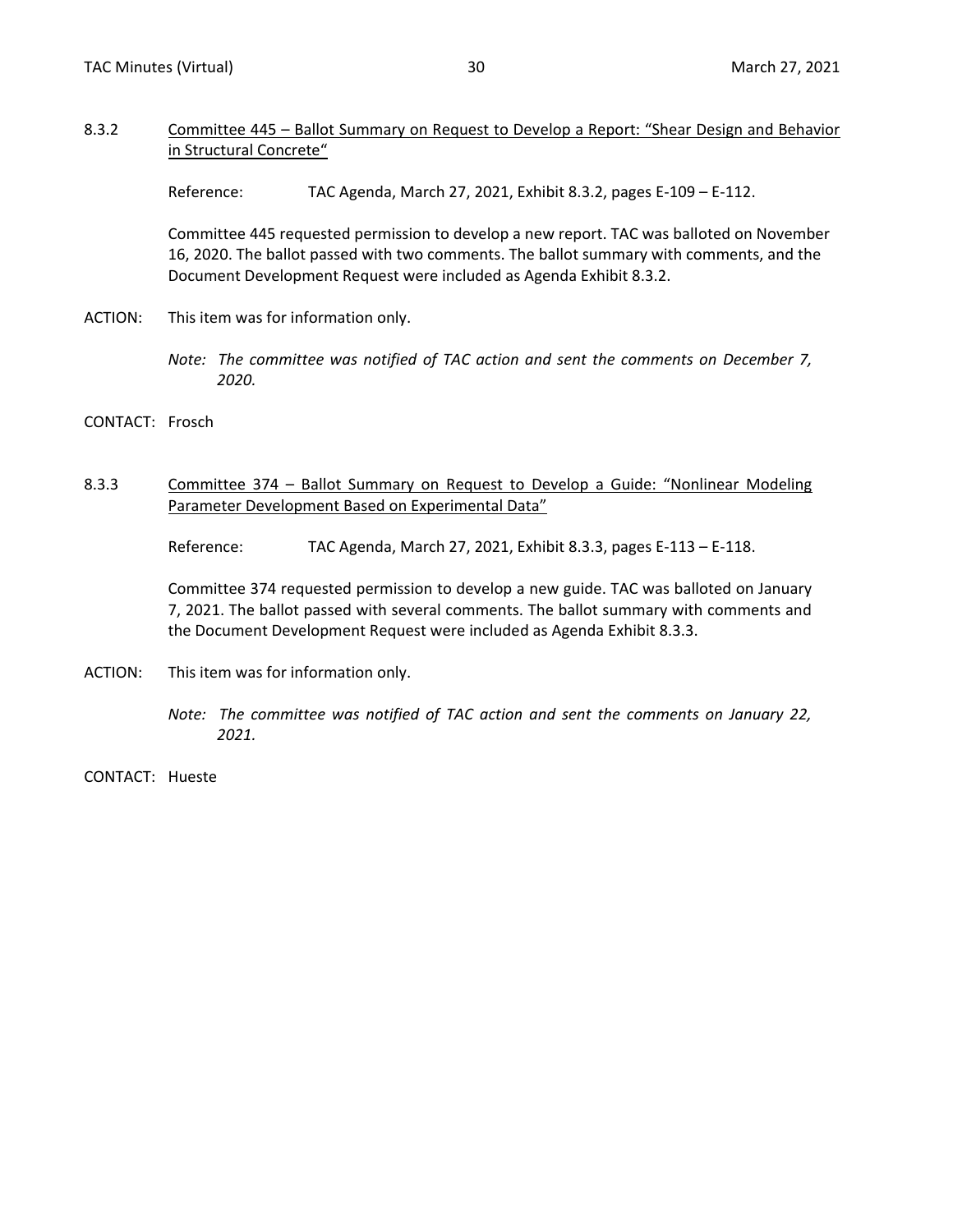# <span id="page-21-0"></span>8.4 Documents Reviewed by TAC During February 22, 2021 Meeting

8.4.1 Committee 122 – Proposed New: "Thermal Bridge Mitigation for Buildings having Concrete and Masonry Walls and Masonry Veneer—Code Requirements and Commentary" (ACI CODE-122.Y)

> Review Group: Ahlborn; Folks, Ghannoum TAC Contact: Ahlborn

TAC approved the proposed new Code Requirements subject to satisfactory response to TAC comments. The committee was notified of TAC action on February 12, 2021.

- ACTION: This item was for information only.
- 8.4.2 Committee 131 Proposed New: "BIM Level of Development Classification—TechNote" (ACI PRC-131.X)

Review Group: Folks; Ahlborn, Ghannoum TAC Contact: Ahlborn

TAC approved the proposed new TechNote subject to satisfactory response to TAC comments. The committee was notified of TAC action on February 17, 2021.

- ACTION: This item was for information only.
- 8.4.3 Committee 343 Proposed Revisions to: "Analysis and Design of Reinforced Concrete Bridge Structures" (ACI 343R-94 {Reapproved 2004}) and Title Change To: "Reinforced Concrete Bridge Structure Analysis and Design—Guide" (ACI PRC-343)

Review Group: Frosch; Mobasher, Schindler TAC Contact: Schindler

TAC did not approve the proposed revised guide, and returned it to the committee to rewrite, reballot, and resubmit for TAC approval. The committee was notified of TAC action on February 23, 2021.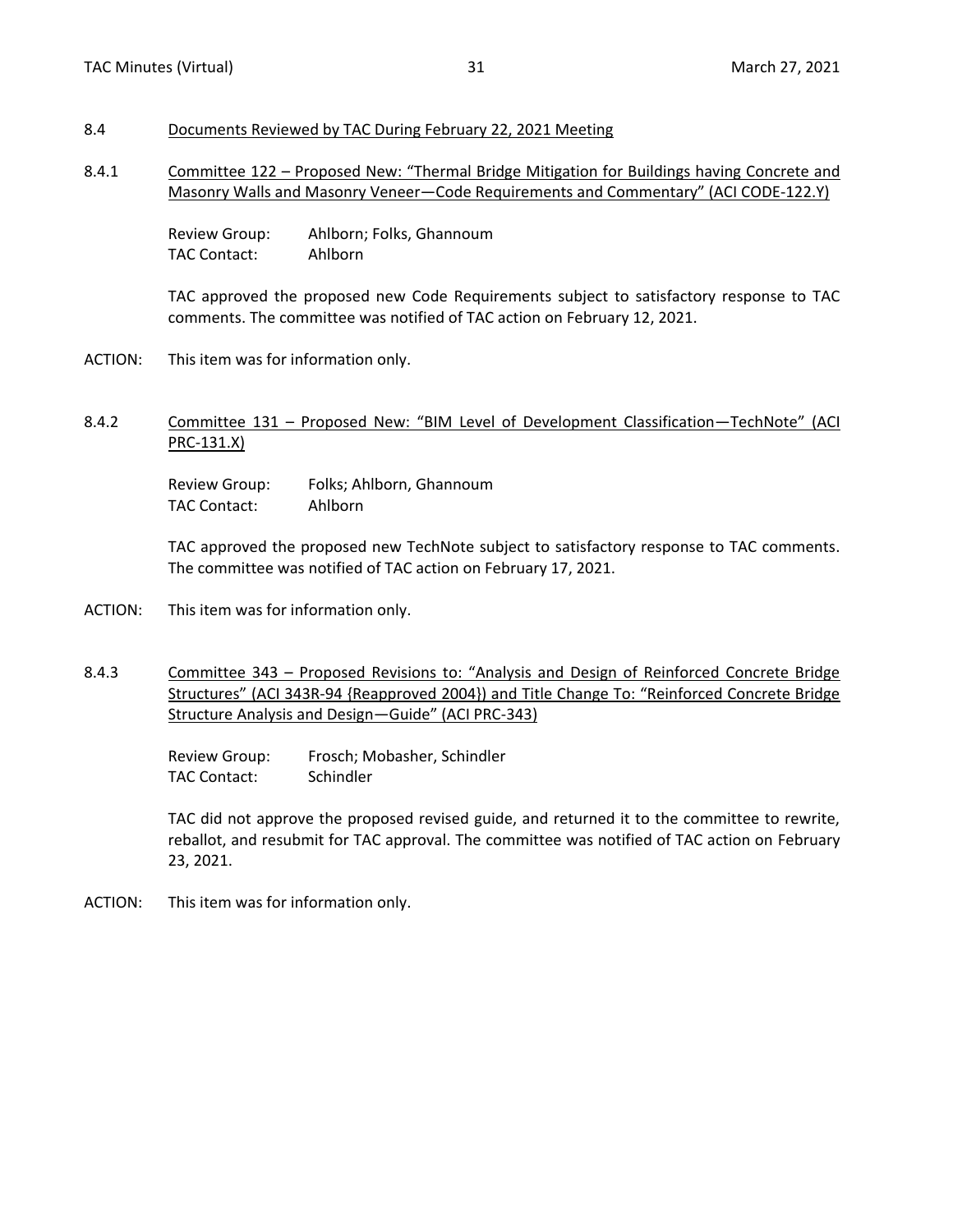<span id="page-22-0"></span>8.4.4 Committee 350 – Proposed Revisions to: "Specification for Tightness Testing of Environmental Engineering Concrete Structures (ACI 350.1-10) and Commentary" and Title Change To: "Environmental Engineering Concrete Structure Tightness Testing—Specification and Commentary" (ACI SPEC-350.1)

> Review Group: Larosche; Marcotte, Van Dam TAC Contact: Larosche

TAC approved the proposed revised specification subject to satisfactory response to TAC comments. TAC would like to see the committee's responses to TAC comments. Specifically, the review group is looking for the committee to bring the document in line with the current *TCM* specification format. The committee was notified of TAC action on February 23, 2021.

- ACTION: This item was for information only.
- 8.4.5 Committee 355 Proposed Revisions to: "Qualification of Post-Installed Mechanical Anchors in Concrete (ACI 355.2-19) and Commentary" and Title Change To: "Post-Installed Mechanical Anchors in Concrete—Qualification Requirements and Commentary" (ACI CODE-355.2)

Review Group: Marcotte; Larosche, Van Dam TAC Contact: Ghannoum

TAC approved the proposed revised standard subject to satisfactory response to TAC comments. The committee was notified of TAC action on February 10, 2021.

- ACTION: This item was for information only.
- 8.4.6 Committee 447 Proposed New: "Finite Element Analysis Post-Processing for Concrete Structures—Guide" (ACI PRC-447.A)

Review Group: Hueste; Kesner, Khayat TAC Contact: Mobasher

TAC did not approve the proposed new guide, and returned it to the committee to rewrite, reballot, and resubmit for TAC approval. Specifically, TAC determined that the document was too focused on structural analysis. It could be divided into two TechNotes. The committee was notified of TAC action on February 11, 2021.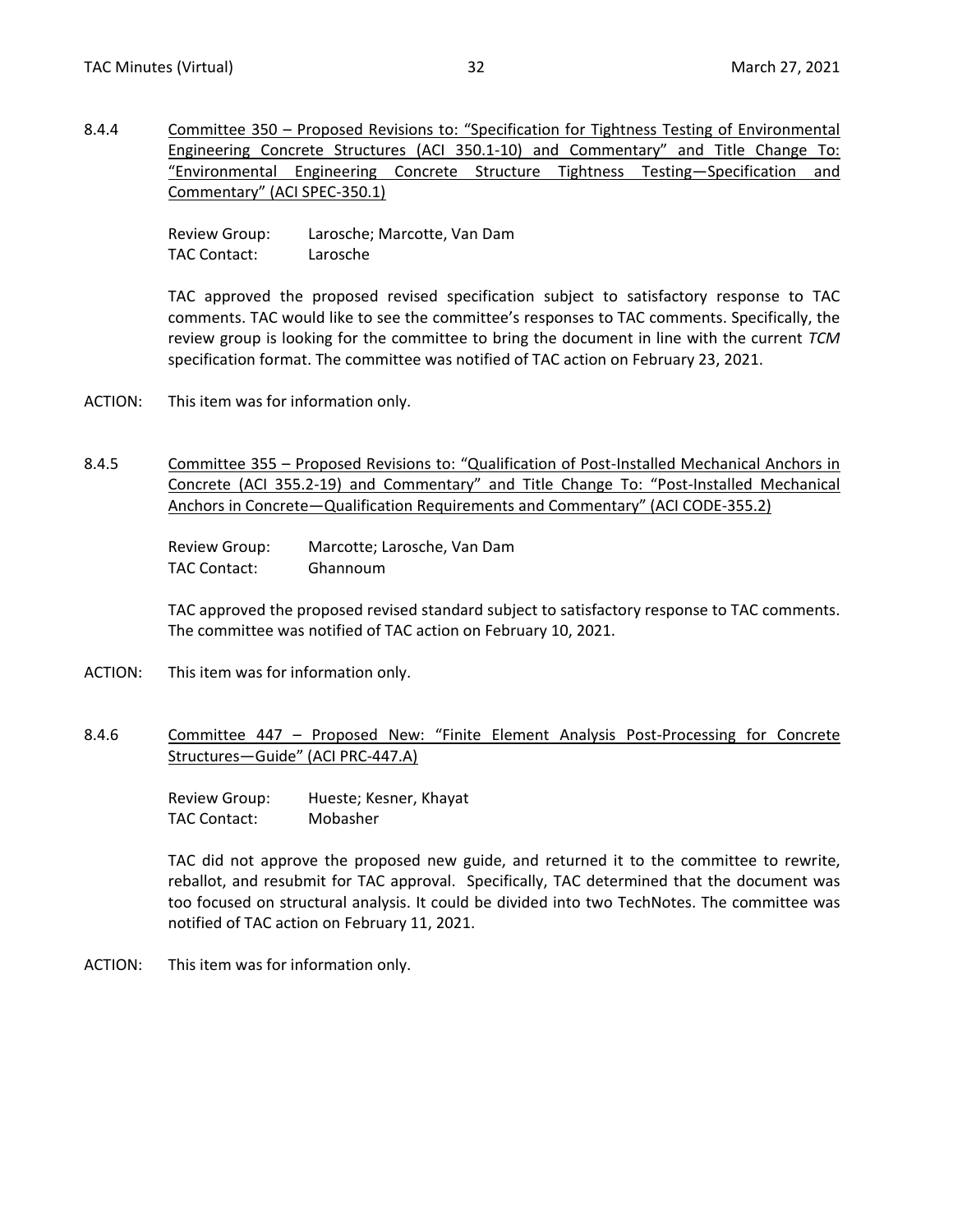<span id="page-23-0"></span>8.4.7 Committee 548 – Proposed Revisions to: "Specification for Type MMS (Methyl Methacrylate Slurry) Polymer Overlays for Bridge and Parking Garage Decks" (ACI 548.10-10) and Title Change To: "Bridge and Parking Garage Deck Type MMS (Methyl Methacrylate Slurry) Polymer Overlays—Specification" (ACI SPEC-548.10)

> Review Group: Van Dam; Larosche, Marcotte TAC Contact: Kesner

TAC did not approve the proposed revised specification, and returned it to the committee to rewrite, reballot, and resubmit for TAC approval. Specifically, TAC felt the specification was too similar to the committee's other specifications. TAC felt the committee could use assistance with the specification writing process. The committee was notified of TAC action on February 11, 2021.

ACTION: This item was for information only.

### 8.4.8 Committee 551 – Proposed New: "Pitfalls of Deviating from Slender Wall Provisions—TechNote" (ACI PRC-551.X)

Review Group: Ghannoum; Ahlborn, Folks TAC Contact: Larosche

TAC approved the proposed new TechNote subject to satisfactory response to TAC comments. The committee was notified of TAC action on February 11, 2021.

- ACTION: This item was for information only.
- 8.4.9 Committee 560 Proposed New: Appendix A and Design Examples to: "Insulating Concrete Form Design and Construction—Report ACI PRC-560-16"

Review Group: Khayat; Hueste, Kesner TAC Contact: Hueste

TAC approved the proposed appendix subject to satisfactory response to TAC comments and review by additional external reviewers. Staff found reviewers who provided comments. The committee was notified of TAC action and sent the additional comments on March 1, 2021.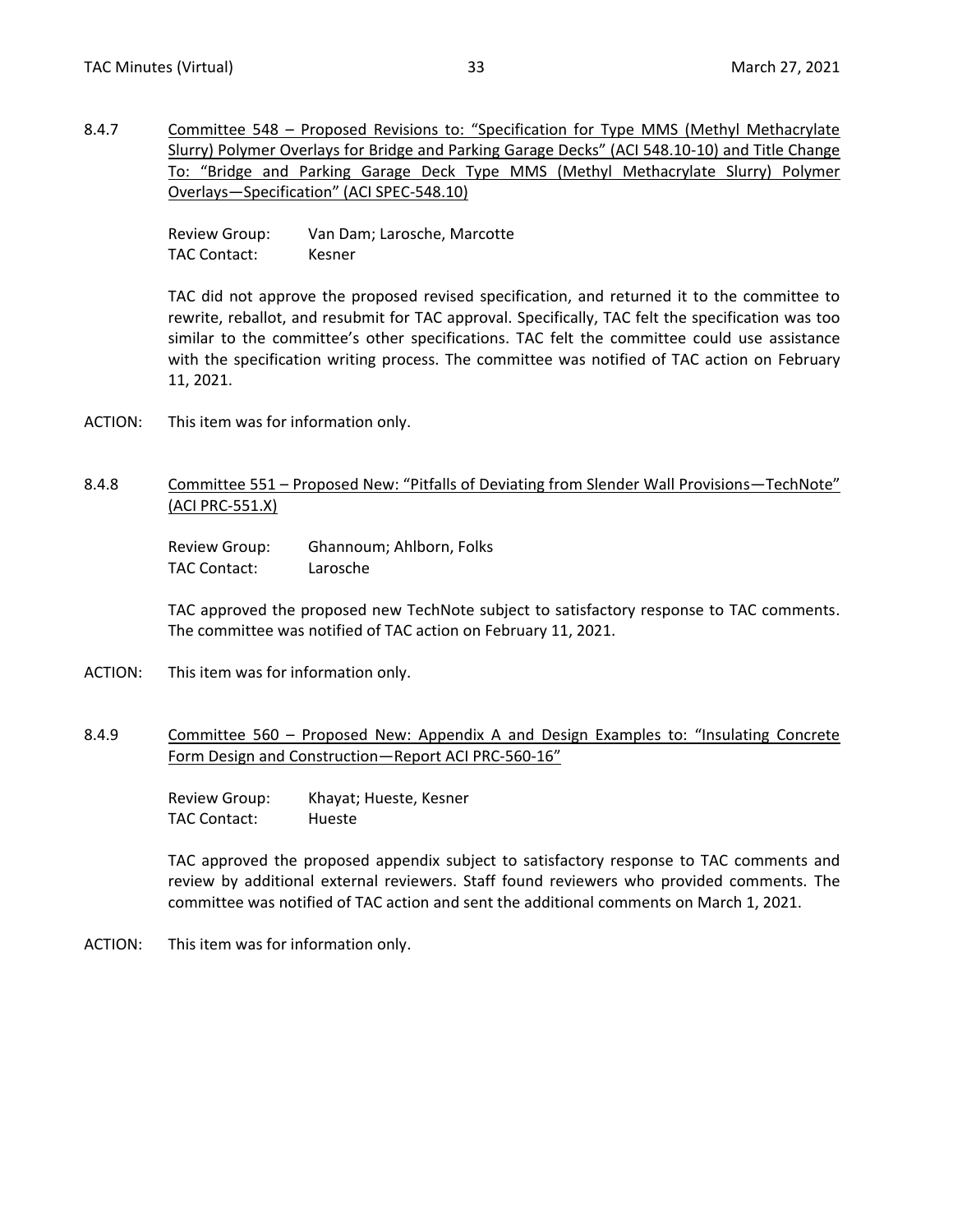- <span id="page-24-0"></span>9. SPECIAL PUBLICATIONS *(Open Meeting)*
- 9.1 SPs in Progress

References: TAC Agenda, July 15-16, 2020, Item 9.1, page 27, and Exhibit 9.1, pages E-74 to E-75. TAC Agenda, October 24, 2020, Item 9.1, page 30 and Exhibit 9.1, pages E-396 to E-397.

The status of SPs previously approved by TAC is shown in Agenda Exhibit 9.1.

- ACTION: No TAC action was required.
- 9.2 Proposed ACI Special Publications (SPs)
- 9.2.1 Final Request for SP Materials, Analysis, Structural Design, and Applications of Textile-Reinforced Concrete/Fabric-Reinforced Cementitious Matrix

Reference: TAC Agenda, March 27, 2021, Item 9.2.1, page 37 and Exhibit 9.2.1.

Exhibit 9.2.1 was a web ballot issued December 9, 2020, ending December 23, 2020.

Out of the 13 eligible voting members 9 voting members voted affirmative with no comments, 2 voted affirmative with comments (Frosch and Schindler), and 2 did not return (Folks and Mobasher).

- REPORT: Staff forwarded the comments to the SP editor and notified the editor of the ballot results. This item passed.
- ACTION: This item was for information only.
- 9.2.2 Final Request for SP Foundations for Dynamic Equipment

Reference: TAC Agenda, March 27, 2021, Item 9.2.2 page 37 and Exhibit 9.2.2 A.

Exhibit 9.2.2 was a web ballot issued January 21, 2021, ending February 4, 2021.

Out of the 13 eligible voting members 12 voting members voted affirmative with no comments, and 1 did not return (Mobasher).

- REPORT: Staff notified the editor of the ballot results. This item passed.
- ACTION: This item was for information only.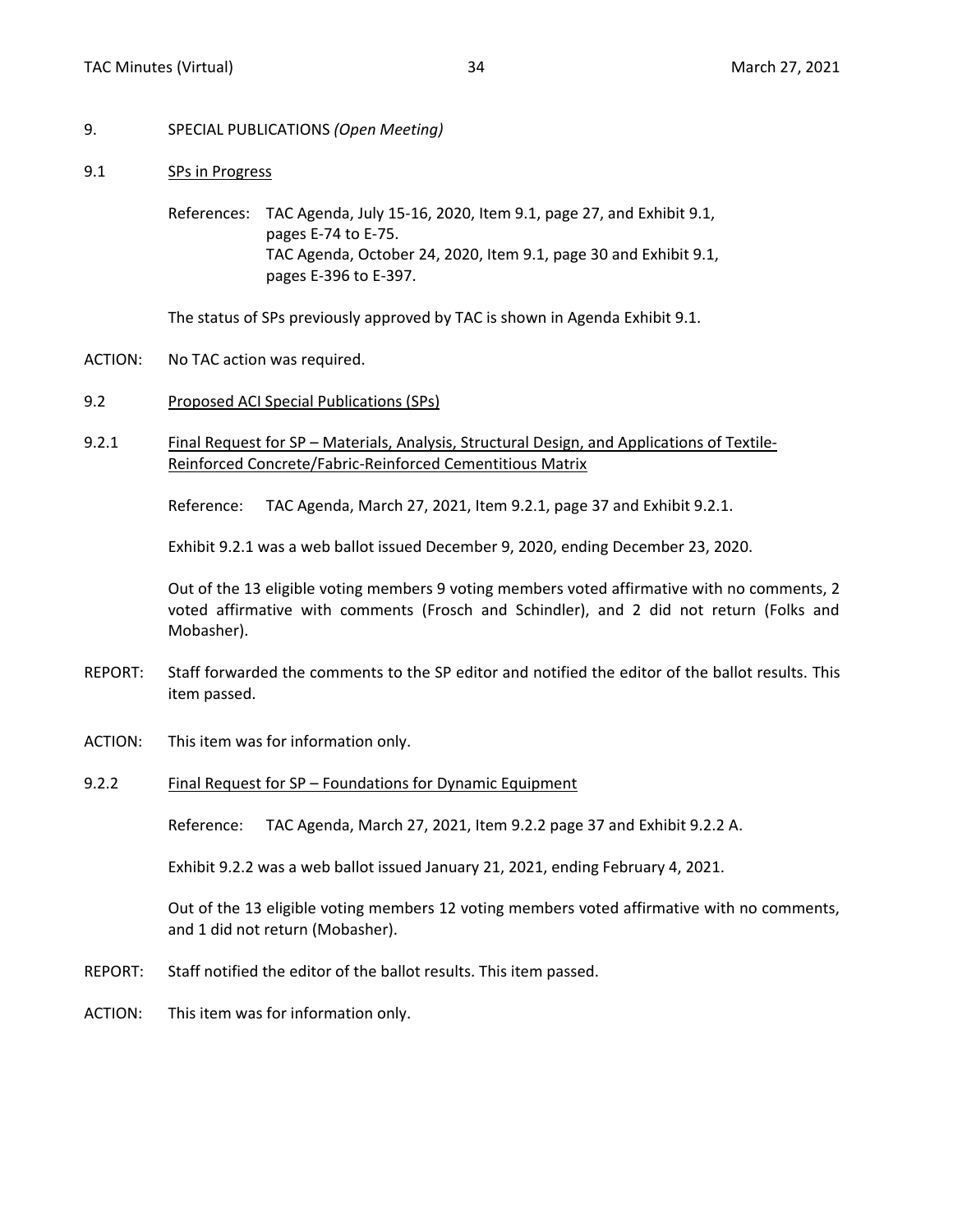### <span id="page-25-0"></span>9.2.3 Preliminary Request for SP – Best Practices and Lessons Learned for Teaching Concrete Materials and Reinforced Concrete

Reference: TAC Agenda, March 27, 2021, item 9.2.3, page 38 and Exhibit 9.2.2 B.

Exhibit 9.2.2 was a web ballot issued January 21, 2021, ending February 4, 2021.

Out of the 13 eligible voting members 10 voting members voted affirmative with no comments, 2 voted affirmative with comments (Hueste and Schindler) and 1 did not return (Mobasher).

- REPORT: Staff forwarded the comments to the SP editor and notified the editor of the ballot results. This item passed.
- ACTION: This item was for information only.
- 9.2.4 Final Request for SP Field Applications of Non-Conventional Reinforcing and Strengthening Methods for Bridges and Structures

Reference: TAC Agenda, March 27, 2021, item 9.2.4, page 38 and Exhibit 9.2.4.

Exhibit 9.2.4 was a web ballot issued November 4, 2020, ending November 18, 2020.

Out of the 13 eligible voting members 10 voting members voted affirmative with no comments, 3 voted affirmative with comments (Frosch, Hueste and Kesner).

- REPORT: Staff forwarded the comments to the SP editor and notified the editor of the ballot results. This item passed.
- ACTION: This item was for information only.
- 9.2.5 Final Request for SP Eleventh ACI/RILEM International Conference on Cementitious Materials and Alternative Binders for Sustainable Concrete (ICCM2021)

Reference: TAC Agenda, March 27, 2021, Supplemental Item 9.2.5 and Supplemental Exhibit 9.2.5.

Supplemental Exhibit 9.2.5 was a web ballot issued March 12, 2021, ending March 19, 2021.

Out of the 13 eligible voting members 9 voting members voted affirmative with no comments, 2 voted affirmative with comments (Frosch and Mobasher), 1 abstained (Kesner), and 1 did not return (Larosche).

- REPORT: Staff forwarded the comments to the SP editor and notified the editor of the ballot results. This item passed.
- ACTION: This item was for information only.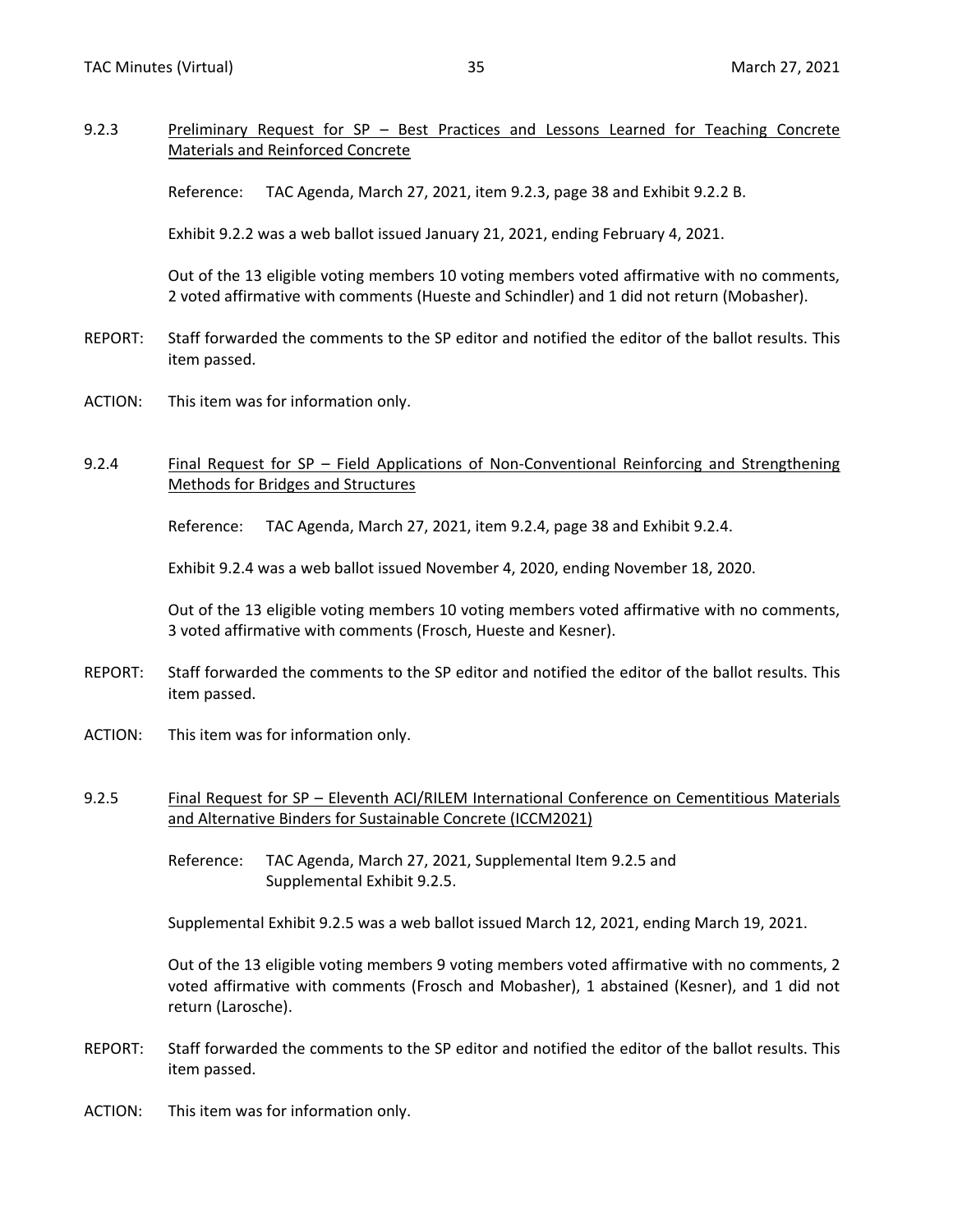#### <span id="page-26-0"></span>9.3 TAC Ad-Hoc Review Task Group

Reference: TAC Agenda, March 27, 2021, Item 9.3 and Item 3.2 of these minutes.

Each year an ad-hoc review group will be selected by the Awards Task Group Chair to review and select the top two SP papers that were nominated by the SP editors.

- REPORT: Staff has uploaded the editor's nominated papers along with their justifications to a new folder under correspondence (SP Awards) on the 90-TG11 - TAC Awards Task Group committee home page.
- ACTION: No TAC action was required at this time.
- *NOTE: Staff initiated a TAC ballot on April 7 with a canvassing date of April 21, 2021. The ballot results will be reported at the 2021 summer meeting.*

#### 10. TECHNICAL COMMITTEE AFFAIRS *(Open Meeting)*

#### 10.1 Technical Committee Chair Breakfast Meeting

The chair breakfast is held on the Monday morning of each ACI convention week. ACI technical committee chairs are expected to attend this event to hear updates on important recent developments and to meet fellow chairs, TAC members, and ACI staff. The presentations will be uploaded to the ACI website under the Document Development Guidance page.

- REPORT: The Technical Chair Breakfast Meeting has been cancelled until further notice. Vital information will be passed along via TAC Newsletter.
- ACTION: This item was for information only.
- CONTACT: Brown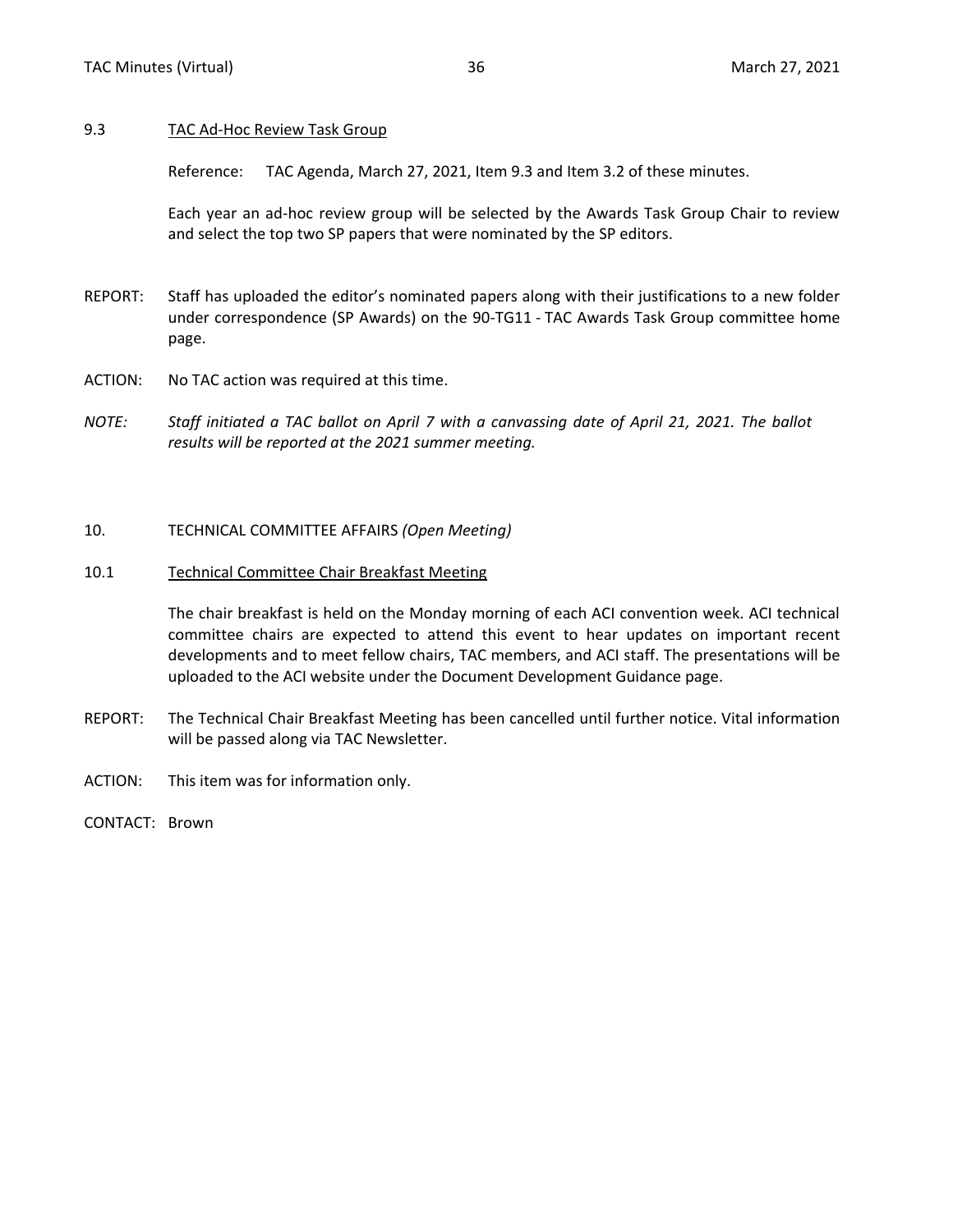#### <span id="page-27-0"></span>10.2 Leadership Training Workshop (TAC, EAC, and CPC)

Leadership Training Workshops are generally offered twice a year at ACI Headquarters and are open to all committee officers. Staff extended the invitation to subcommitee chairs.

Due to many officers having been through the training already, staff decided to only offer this training once in 2020.

The 2020 training was held at ACI HQ on February 24-25, 2020.

- REPORT: Staff has created leadership training videos that will be uploaded to the Committee Pages. Committee officers will be asked to watch the videos, after which, an online workshop will be held. It will be a time in which they can meet with staff and ask questions. The workshop will be held this summer on a date TBD.
- ACTION: This item was for information only.
- CONTACT: Senecal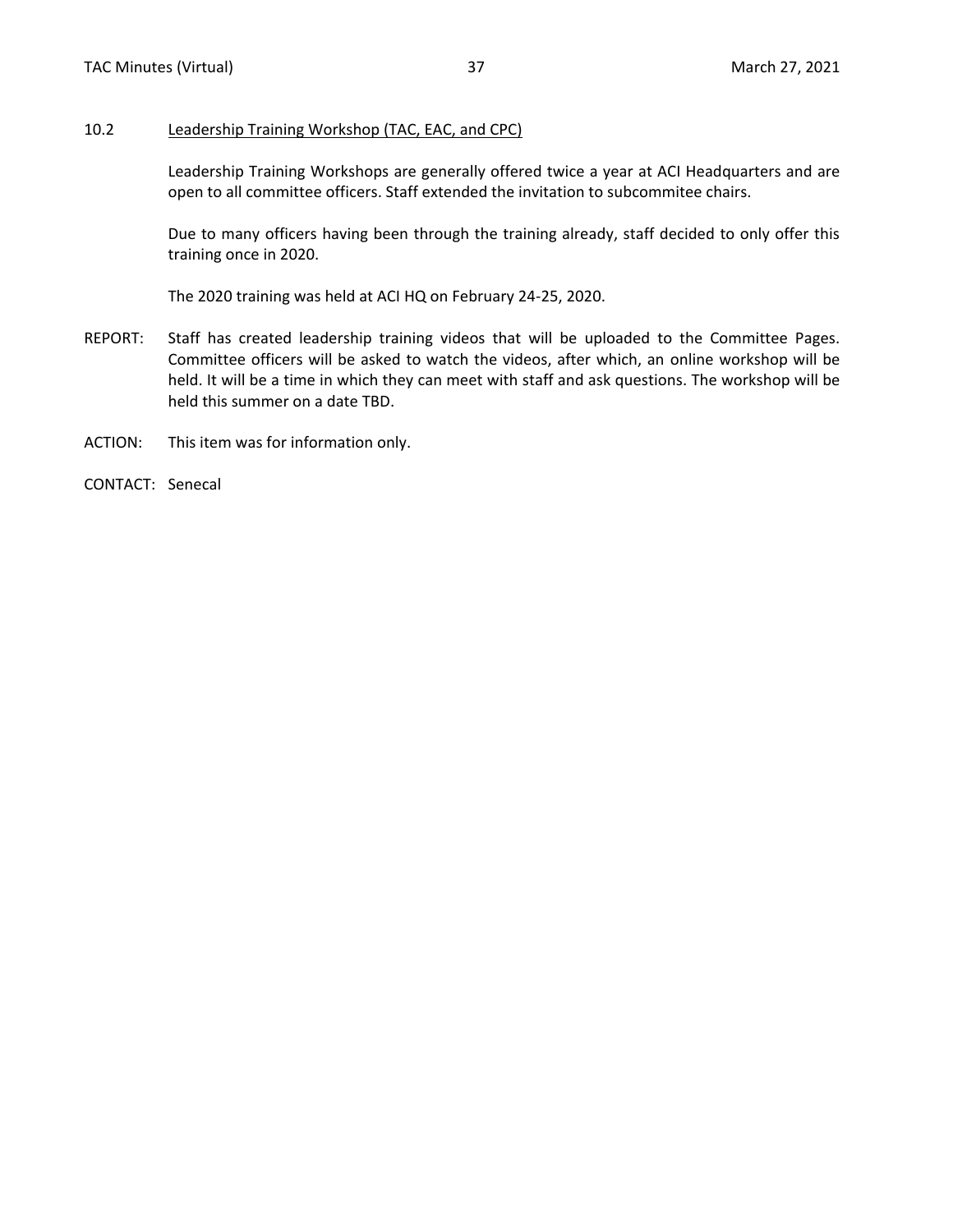#### <span id="page-28-0"></span>10.3 Mission Changes

10.3.1 Committee 232 Title and Mission Change Request

Reference: TAC Agenda, February 10, 2021, Item 5, and Exhibit 5. TAC Agenda, March 27, 2021, Exhibit 10.3.1.

ACI Committee 232 met on October 26, 2020, and voted on the proposed changes listed below. The ballot passed.

On November 2, 2020, Committee 232 Chair Ivan Diaz emailed staff requesting a change to the committee's title and mission. Chair Diaz's email request and reasoning for the request as well as the the ballot results were shown in Exhibit 5. TAC was asked to discuss the negative votes.

Current Title: "Fly ash in concrete"

Proposed Title: "Fly ash and bottom ash in concrete"

Current Mission: "Develop and report information on the use of fly ash in concrete"

Proposed Mission: "Develop and report information on the use of fly ash and bottom ash in concrete as a supplementary cementitious material."

REPORTS: a) At the February 2021 TAC meeting, TAC has approved Committee 232's proposed title: **"Fly ash and bottom ash in concrete"**

> TAC wanted to make a few changes to the mission so that it stays consistent with other missions.

> Therefore, TAC suggested the mission of **"Develop and report information on the use of fly ash and bottom ash in concrete"**.

> Staff member Dudley passed these suggestions along to Chair Diaz via email on February 11, 2021. He was not receptive to these changes because the committee does not cover aggregates as part of their work, which is within the scope of ACI 221. TAC Contact Schindler is in agreements with Chair Diaz.

b) TAC Contact for ACI 232, Schindler reported that he agreed with the reasoning of Chair Diaz.

ACTION: TAC approved the proposed title and mission change.

CONTACT: Schindler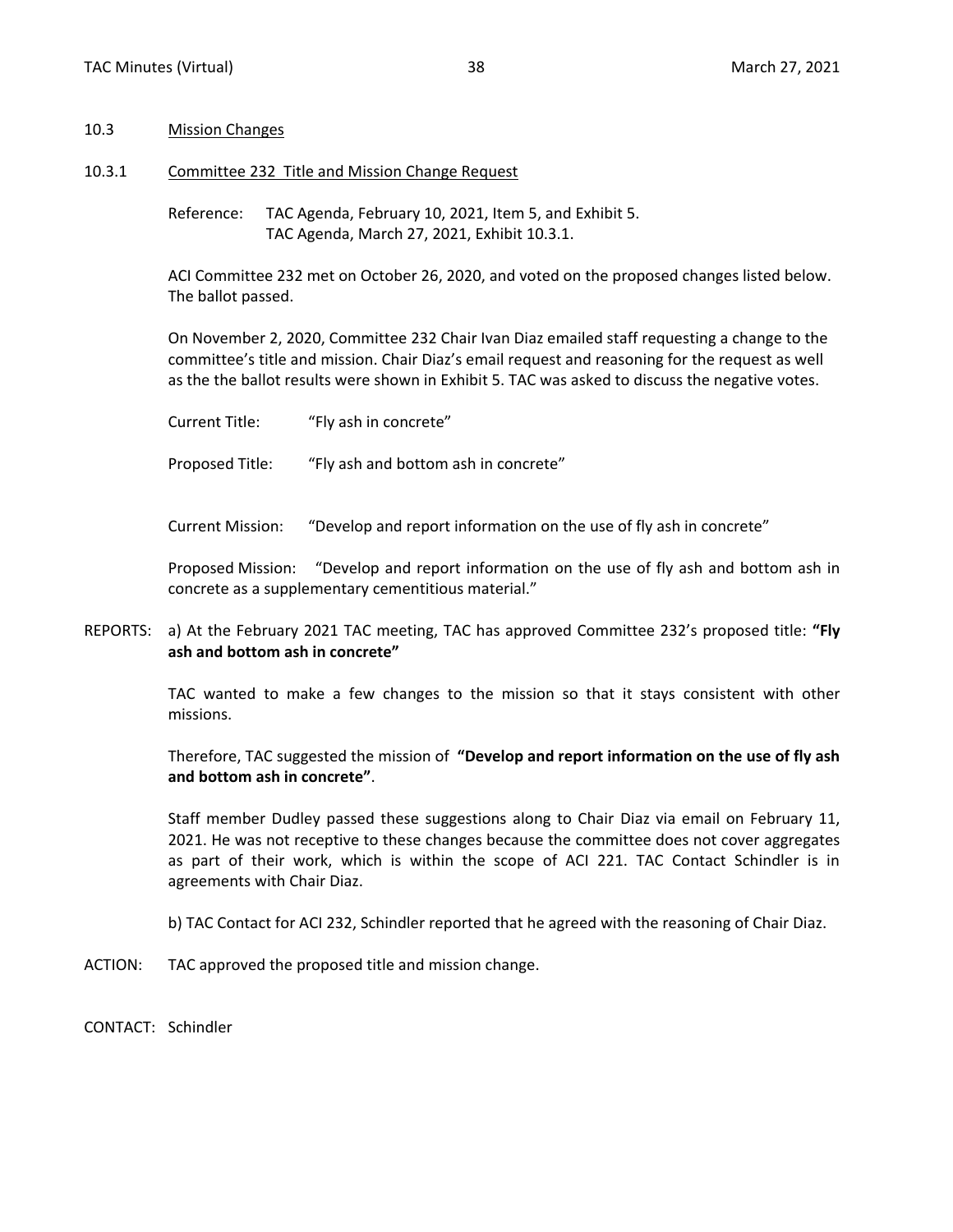- <span id="page-29-0"></span>11. POLICIES AND PROCEDURES *(Open Meeting)*
- 11.1 New Code Committees

References: TAC Minutes, March 27-28, 2020, Item 3.3.3. TAC Agenda, October 24, 2020, Supplemental Exhibit 11.1a, b, and c. TAC Agenda, March 27, 2021, Exhibit 11.1.

At the December meeting the following questions needed to be answered so that TAC may provide adequate direction to the chair candidates for ACI 349, 350 and 440. The plan is to send TAC's decision on how code committees will operate in the future to the candidates. We should have specific direction for 349, 350, and 440. TAC agreed that code committees should have a scheduled beginning and ending date at which time the code will be published and the committee discharged.

- 1. Code committees are restricted to writing only a code document.
- 2. Code committees would be stand alone from the main committee. A suggestions is that they be called an "AFFILIATED CODE COMMITTEE". For example, 440 AFF. TAC would appoint the chair.They all operate under the same rules.
- 3. ACI 350 should be rolled into the new structure ASAP. Committee 350 as a technical committee will be independent from the code committee. The intent needs to be clear that there will be a new code committee and this will be discussed in the interview. This interview can take place in February at the next virtual TAC meeting.
- 4. ACI 440 should transition gradually because they are not finished with their work on FRP sheets and bars. Committee 440 will continue working on what they are doing. Letters needs to be written and to explain the intent. Interview for the main chair should take place in February.
- 5. ACI 349 transition should be gradual. Committee 349 as a technical committee will be independent from the code committee. The intent needs to be clear that there will be a new code committee and this will be discussed in the interview. This interview can take place in February at the next virtual TAC meeting.

TAC approved the following motion:

" Future code committees will be standalone independent committees and may be given a new number or a number that is affiliated with an existing technical committee."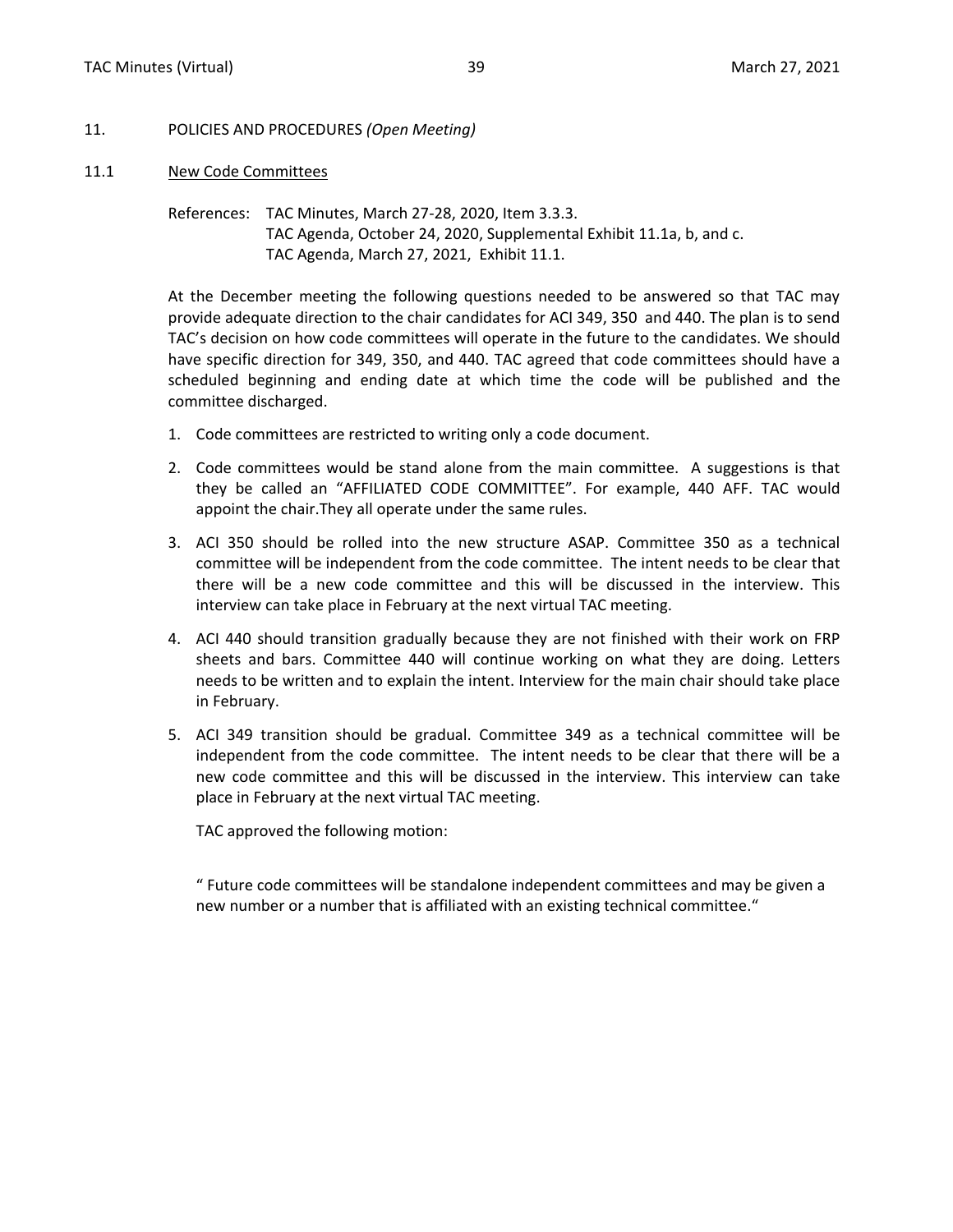#### 11.1 New Code Committees *(Continued)*

At the February 2021 virtual TAC meeting, TAC appointed the new chairs for the sitting committees for ACI 349, 350, and 440. The following actions are in progress.

- Staff will start the process of establishing a new code committee for the existing code documents from ACI 350: "Code Requirements for Environmental Concrete Structures" and "Seismic Design of Liquid-Containing Concrete Structures and Commentary."
- Staff will start the process of establishing a new code committee for a new code, "Externally Bonded Fiber-Reinforced Polymer Systems for Strengthening Concrete Structures—Code."
- A new code committee will be established for the document, "Building Code Requirements for Structural Concrete Reinforced Internally with Fiber-Reinforced Polymer (FRP) Bars," after the current committee, ACI 440, publishes the first version.
- A new code committee will be established for the document, "Code Requirements for Nuclear Safety-Related Concrete Structures and Commentary," after the current committee, ACI 349, publishes the next revision.

Ballot results for the establishment of a new code committee for the existing code documents from ACI 350: "Code Requirements for Environmental Concrete Structures" and "Seismic Design of Liquid-Containing Concrete Structures and Commentary" and "Externally Bonded Fiber-Reinforced Polymer Systems for Strengthening Concrete Structures—Code" are shown in Exhibit 11.1.

- REPORT: Due to time constraints, TAC was unable to discuss this item.
- ACTION: This item was deferred to be discussed at the 2021 summer TAC meeting.
- CONTACT: Kesner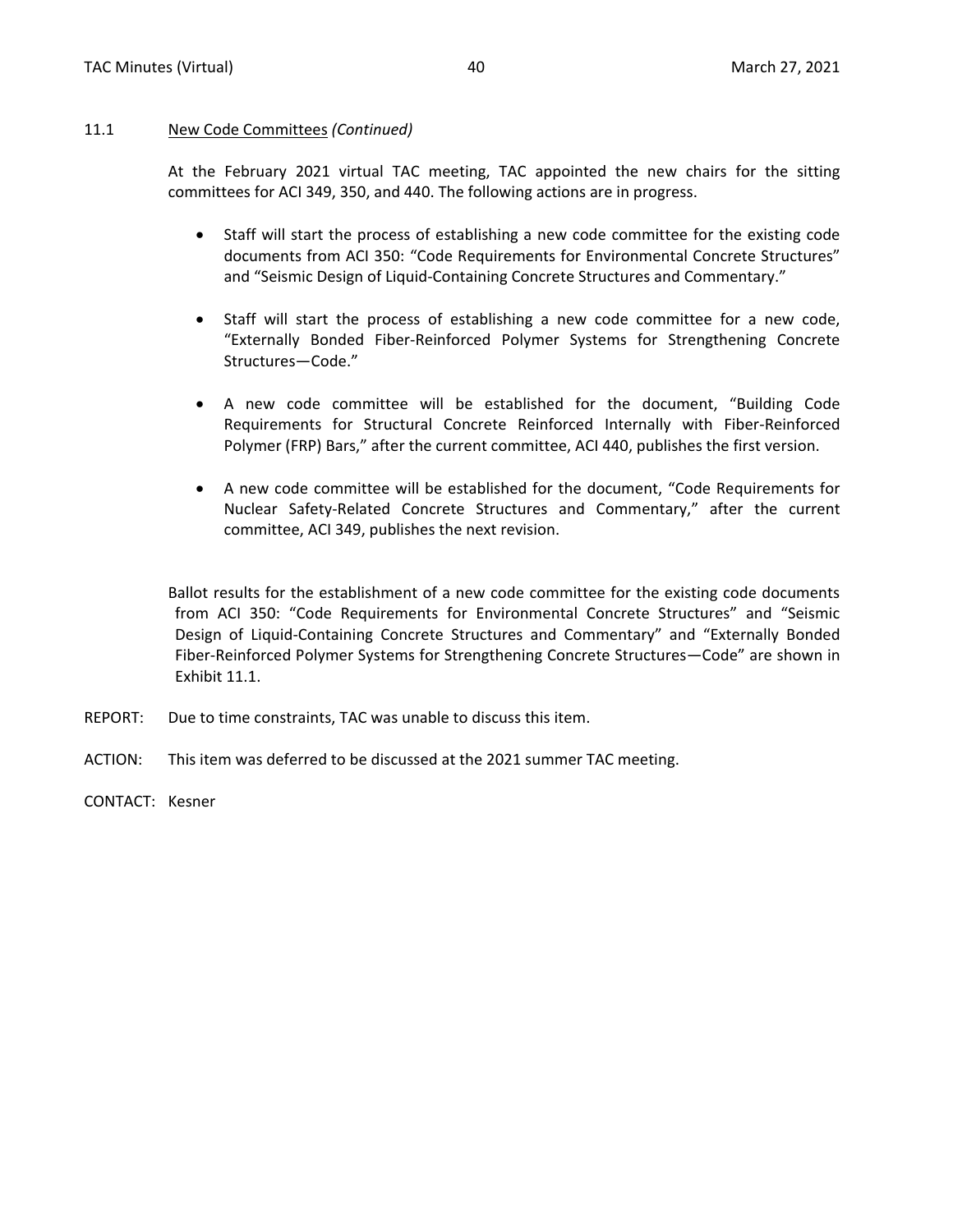#### <span id="page-31-0"></span>11.1.1 Proposal for new Code Committee on Pools and Watershapes

Reference: TAC Agenda, March 27, 2021, Supplemental Exhibit 11.1.1.

In email to Matt Senecal, Charles Hanskat, F.ACI, Executive Director, American Shotcrete Association, requested the Development of an ACI Code for the Pool, Spa and Watershape Industry.

- REPORT: The proposal was shown in Supplemental Exhibit 11.1.1.
- ACTION: a. Larosche Motion: Create this new code on Pools and Watershapes. Seconded by Folks. Mobasher voted negative. Mobasher believes it is premature to develop a committee and would be preferable to develop a best practices document first. Mobasher was not found persuasive. TAC voted and approved this proposal to develop a new Code Committee on Pools and Watershapes.

b. TAC approved the proposed title: "Concrete Pool and Watershape Code"

c. TAC did not approve the original proposed mission, but did modify it and approve the following:

"Develop and maintain code requirements for concrete pools, spas, and other recreational watershapes."

d. TAC voted to approved Charles Hanskat as the chair.

e. The committee is expected to submit the formal document development request with the appropriate information about scope, audience, related committees and especially proposed outline.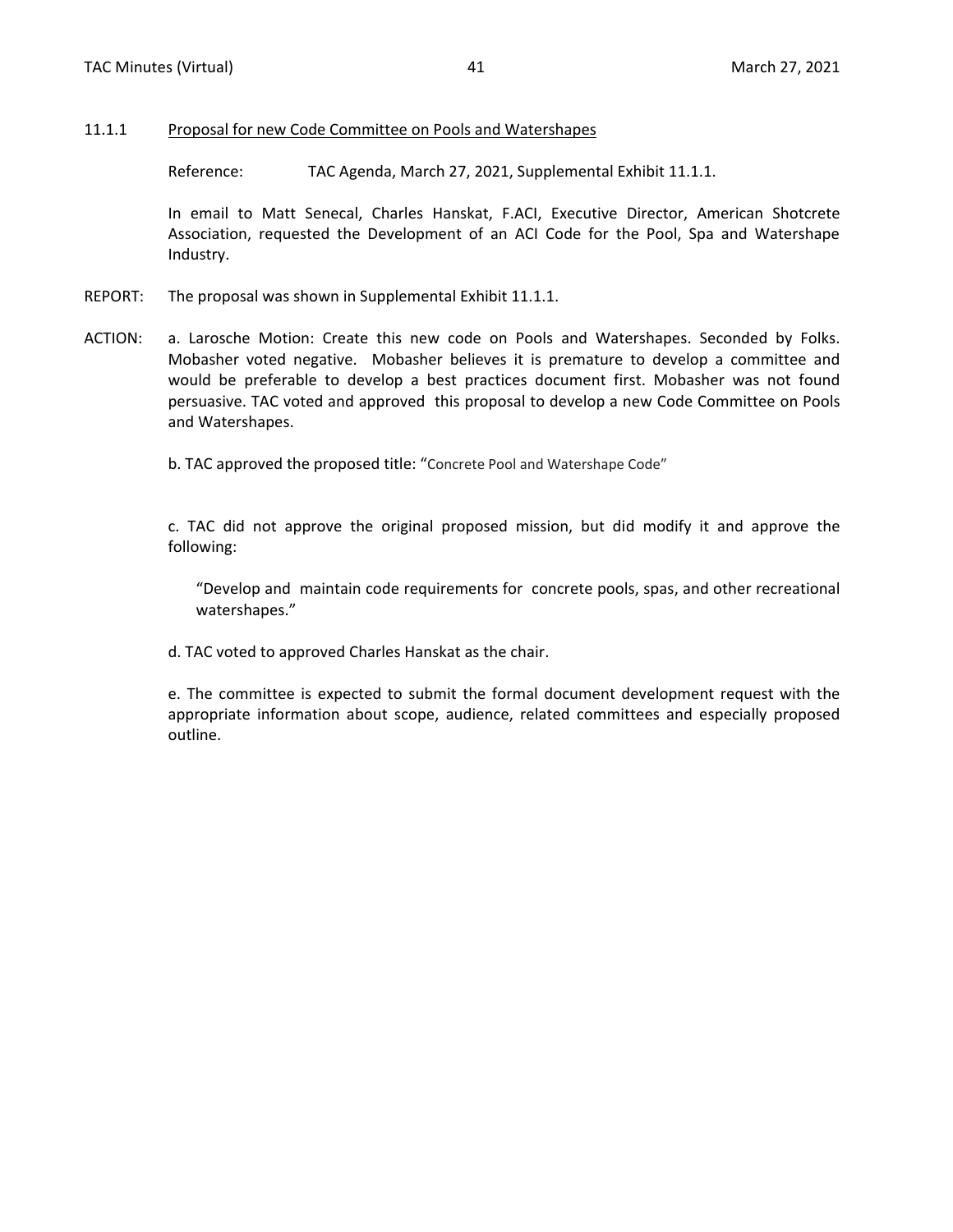#### <span id="page-32-0"></span>11.2 Incrementally Updated Documents

References: TAC Minutes, October 12-13, 2018, Item 8.1.8. TAC Agenda, March 22-23, 2019, Exhibit 11.2. TAC Agenda, July 15-16, 2020, Item 8.1.3, and Supplemental Exhibit 8.1.3. TAC Agenda, October 24, 2020, Supplemental Exhibit 11.2. TAC Agenda, March 27, 2021, Exhibit 11.2a and 11.2b.

The ACI Executive staff has recently attended the *digitalNow* conference in Austin. One idea from the conference that may change how our committees operate is continuous document updating. The basic idea is that revisions to a document will be published as ballots are completed. Challenging problems are: interrelated ballots, TAC review, standardization, and delivery of this information.

The key benefit is having the latest information in the hands of the user. The current process bundles information by time limit requirements. This process incapsulates information that may have been vetted years before it reaches the public. This has created the unfortunate situation that some information is obsolete before it is published. Continuous updating can remove this problem.

A task group was formed to discuss this topic and possible committees that TAC might want to have try this. The TG members are Marcotte, Khayat, Mobasher, and Goodwin.

Feedback from TAC members:

- Many TAC members felt it would be a large burden on TAC to review every ballot.
- It could be confusing if the ballot under review was part of a series of changes; would not have full picture for review.
- Kahn suggested we get feedback from our committee chairs before we try to make too many decisions on this item.

The general feedback from the chair breakfast in Las Vegas:

- Should be optional; it would probably not work for all documents
- Would TAC consider only reviewing portions of documents?

Other interesting feedback:

- People don't like reading long documents
- Smaller documents are more manageable
- Offer an online subscription that is searchable
- Offer online editing

TAC has agreed to partially review one document since we started this discussion. In the TAC Minutes, October 12-13, 2018, Item 8.1.8, TAC granted approval for ACI 201.2R to be balloted on an ongoing basis. TAC did not set any rules on how this process would work. TAC should discuss a possible process. The biggest hurdle foreseen for this new direction is how TAC will review changes.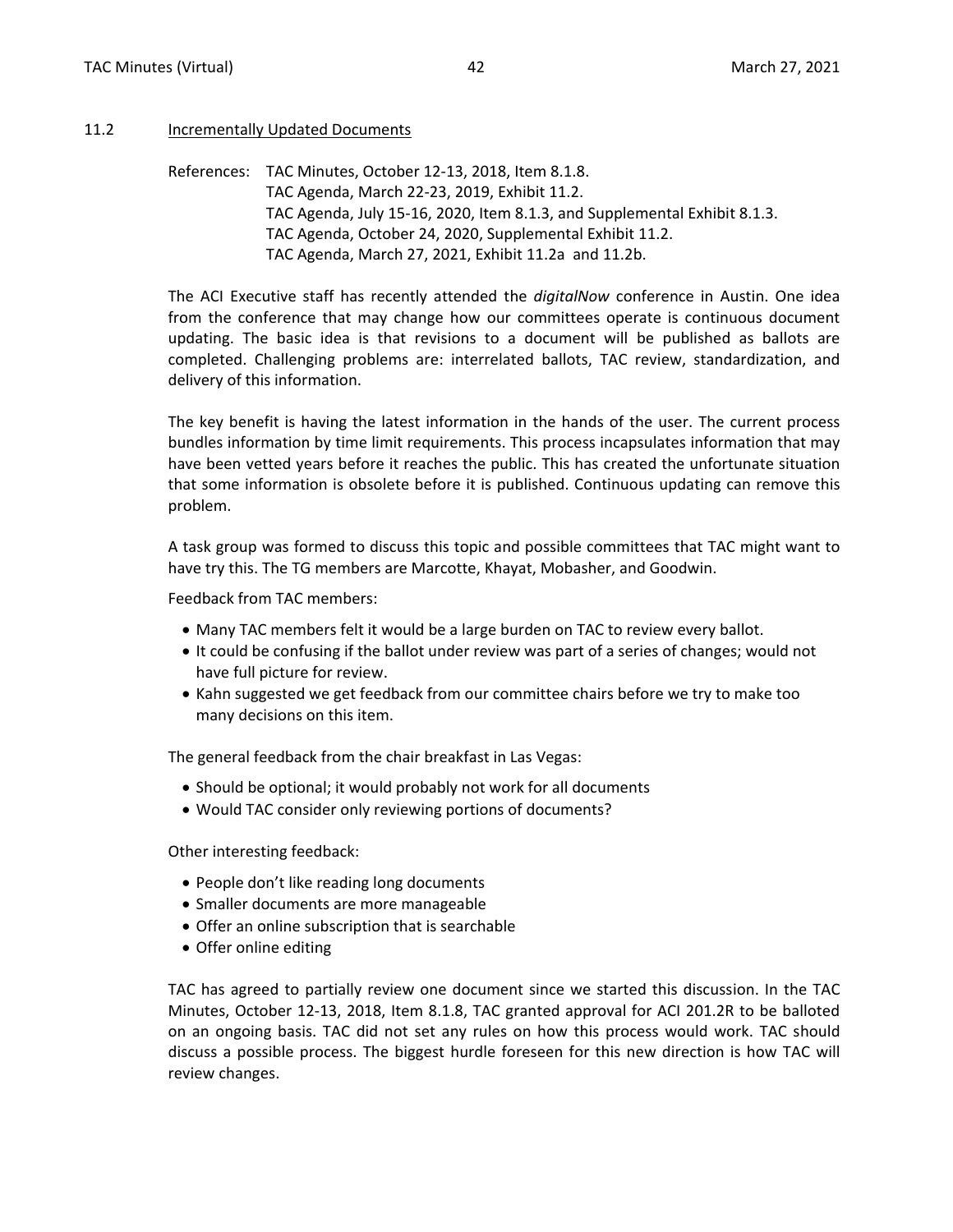#### 11.2 Incrementally Updated Documents (*Continued*)

Tholen presented a new product: ACI 318 PLUS. It is a searchable online product that ties many resources to the provisions of the code. This product could be expanded to present changes to documents as ballots are approved. It could become part of our document development web pages or it may be shared with a wider audience. It has the benefit of seeing the original document, the cross-out/underline version, and the final version with a click of a button. When a committee has decided they are done with their last ballot, staff can immediately send it out for review or publishing.

TAC Contact Van Dam to ask Committee 201 to provide feedback on this process and report back to TAC in fall 2019.

- 1) Van Dam reported that he had emailed the chair of 201 and the committee is progressing. The first chapter is in progress and they plan to move forward in the next year.
- 2) Process:
	- The document will be published after each submission. Changes to the document may be isolated or throughout the document. It is anticipated that a committee is working on a small amount of work. The work, for example, may be on a single chapter or a concept that affects many chapters.
	- TAC will be able to see the document in its entirety. TAC agrees to keep its review only to the content related to the submittal. If TAC finds that significant portions of the document are affected outside of the content of the submittal, the submittal will be returned for revision, reballoting, and resubmittal.
	- A preface that describes the change shall be provided by the committee to help the public understand what has changed in this incremental improvement.

In Spring 2020, TAC voted to approve the process.

In Item 8.1.3, Committee 221 wanted a chance of having their document continuously updated. See Item for TAC comments on ballot.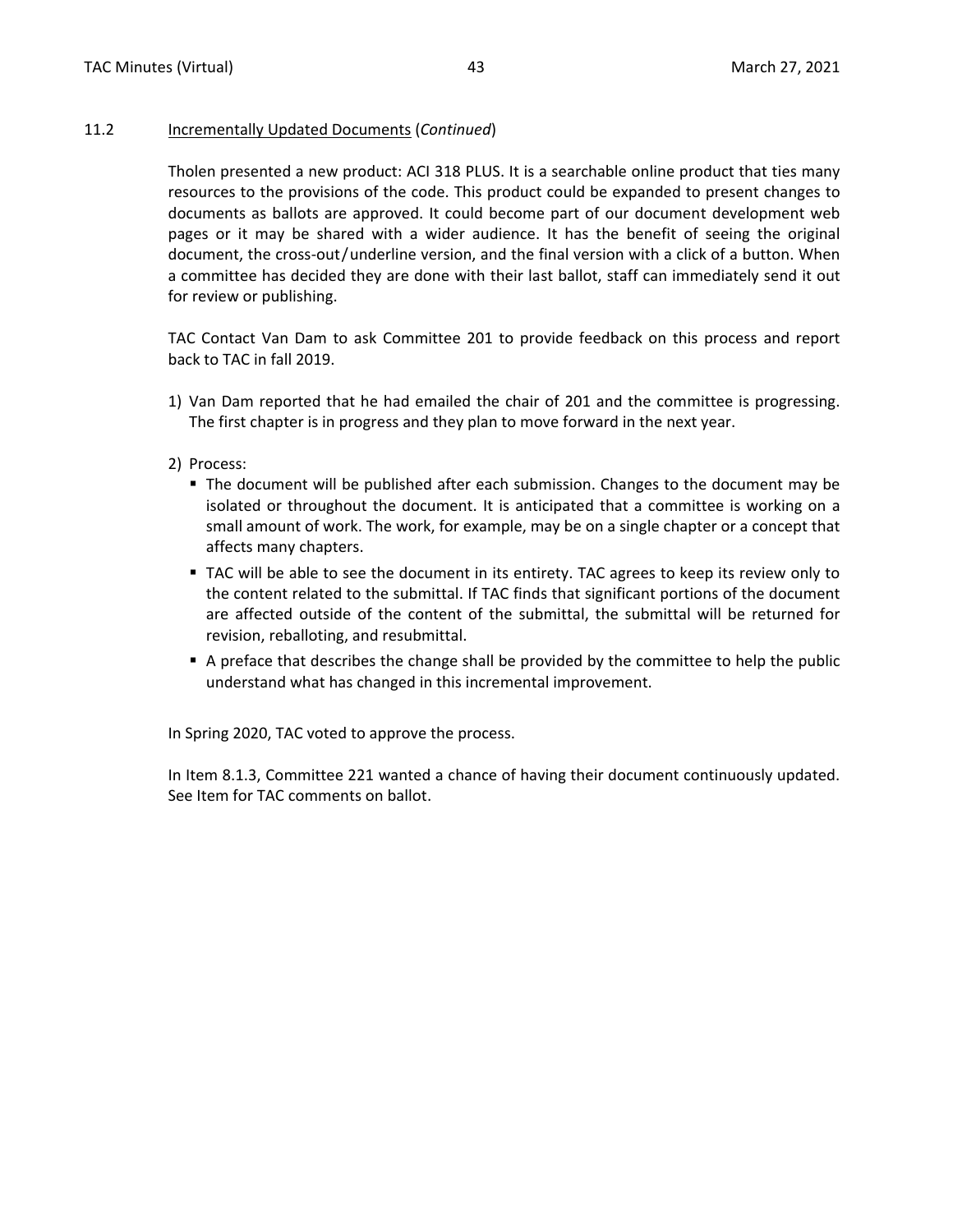#### 11.2 Incrementally Updated Documents (*Continued*)

Another point of discussion is the publishing of the continuous update. ACI hopes to eventually place all technical committee documents in the 318+ system. This means that ACI will soon have the ability to show living documents. Though this may not work for code writing committees (assuming), it may be an excellent benefit for those members on non-code writing committees.

At the summer meeting, TAC discussed the pros and cons of continuous document development. The general conclusion of the discussion is that an incremental development may be more appropriate. The greatest concern is that a document may never get a comprehensive revision, if it is only updated with small improvements. It may be that a committee should submit a plan of how their document will eventually be completely revised. As part of the plan, there could be incremental publications that allow for information to be more quickly released to the public.

TAC formed an Incremental Document Development Task Group that includes: Hueste (Chair) Folks, Ghannoum, Schindler, and Senecal (staff).

The task group met virtually on September 29, 2020. An outline of their discussion is shown in Supplemental Exhibit 11.2.

Brown suggested the outline shown in Supplemental Exhibit 11.2 be balloted by TAC so the TAC Members can provide feedback.

TAC was balloted and the results are shown in Exhibit 11.2a and 11.2b.

- REPORT: Due to time constraints, TAC was unable to discuss this item.
- ACTION: This item was deferred to be discussed at the 2021 summer TAC meeting.

CONTACT: Hueste

: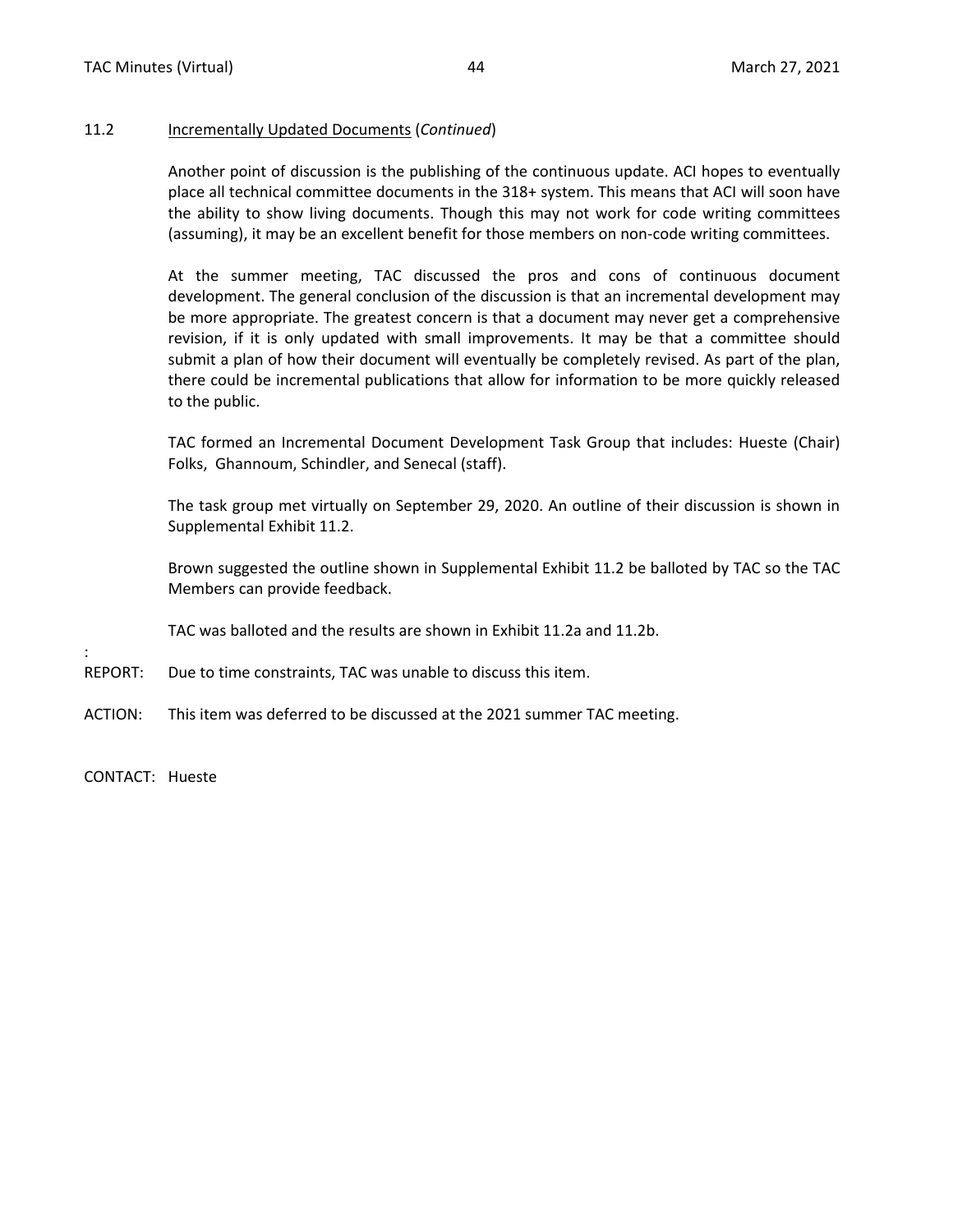#### <span id="page-35-0"></span>11.3 Coordination of Information between Committees

References: TAC Agenda, July 15-16, 2020, Item 3.3.3.1. TAC Agenda, October 24, 2020, Supplemental Exhibit 11.1a, b, and c.

The creation of the new code committees has brought forward the issue of coordination between committees. Several ongoing concerns and new concerns have been raised:

- How will these new code committees coordinate with 318 or each other in the future?
- If current committees like 350 are divided, how will the code committee communicate with the technical committee on that topic?
	- o Should there be liaisons between the two?
	- o Do liaisons really work?
	- o Should there be a code change proposal process where technical committees can bring items to the code committee? Can a member from the technical committee be a temporary liaison so that the code change proposal has a champion?
- Should TAC set up TAC subcommittees whose task it is to make sure committees are communicating? Would these subcommittees decide which information can reside where or settle disagreements?
	- o See Item 3.3.3.1, TAC thought at the 2020 spring meeting that just such a committee should be made.
	- o Does the role of TRRC change?
	- o Do other TAC Subcommittees need to be made?

The New Code Committee Task Group will create a framework/process and eventually a code coordination committee may be established.

- REPORT: Due to time constraints, TAC was unable to discuss this item.
- ACTION: This item was deferred to be discussed at the 2021 summer TAC meeting.

CONTACT: Kesner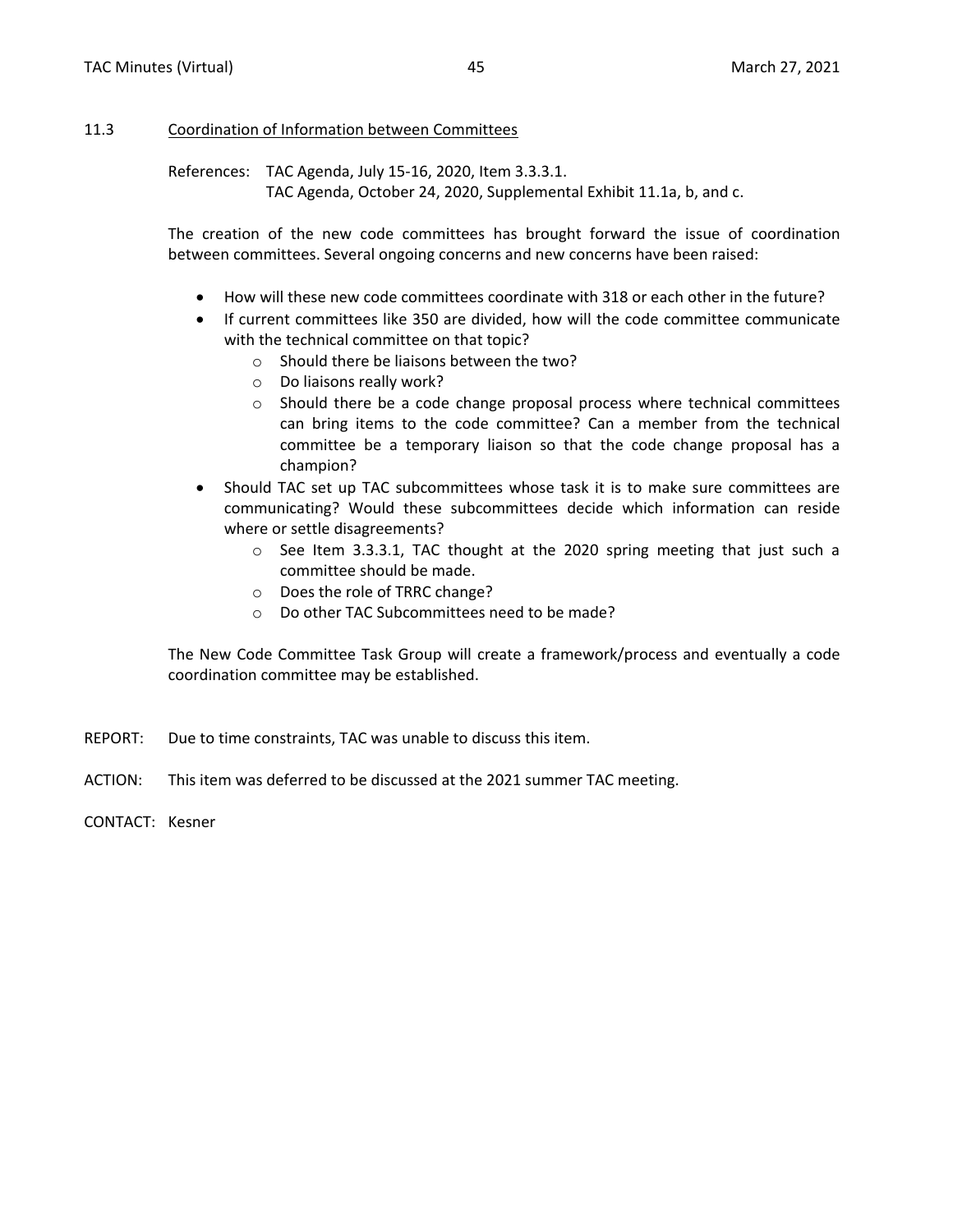### *Exhibit 7.1*

<span id="page-36-0"></span>

|                                           | Session Requests for Atlanta, GA-Fall 2021                                                                            |                                    | E-1<br>Exhibit 7.1                                    |                                                                                  |                  |                                                              |                                                                                                   |                |                                                                                                 |                |                           |                                     |
|-------------------------------------------|-----------------------------------------------------------------------------------------------------------------------|------------------------------------|-------------------------------------------------------|----------------------------------------------------------------------------------|------------------|--------------------------------------------------------------|---------------------------------------------------------------------------------------------------|----------------|-------------------------------------------------------------------------------------------------|----------------|---------------------------|-------------------------------------|
| Sponsoring<br>Committee<br><b>Numbers</b> | <b>Title</b>                                                                                                          | Preliminary<br>Request<br>Received | Preliminary<br><b>Number</b><br>of<br><b>Sessions</b> | Preliminary<br><b>Number</b><br>of Sessions<br>Approved/<br><b>Approval Date</b> |                  | Final<br>Request<br>Received                                 | <b>Final Number</b><br>of Sessions<br>Requested/<br><b>Presentations</b><br>(Papers)<br>Requested |                | <b>Final Number</b><br>of Sessions<br>Approved/<br><b>Presentations</b><br>(Papers)<br>Approved |                | Final<br>Approval<br>Date | <b>Session</b><br><b>Moderators</b> |
|                                           |                                                                                                                       |                                    | Requested                                             | <b>Number</b><br>Approved                                                        | Date<br>Approved |                                                              | <b>Sessions</b>                                                                                   |                | Papers Sessions Papers                                                                          |                |                           |                                     |
| 117<br>134                                | Tolerance Considerations to Enhance Constructability                                                                  | 10/29/20                           | $\mathbf{1}$                                          | $\mathbf{1}$                                                                     | 11/18/20         | 4/5/21                                                       | $\mathbf{1}$                                                                                      | 6              | $\mathbf{1}$                                                                                    | 6              | 4/26/21                   | Cornell<br>Csont                    |
| 120                                       | Concrete Through the Ages                                                                                             | 11/2/20                            | $\mathbf{1}$                                          | $\mathbf{1}$                                                                     | 11/18/20         | 4/2/21                                                       | $\mathbf{1}$                                                                                      | 6              | $\mathbf{1}$                                                                                    | 6              | 4/26/21                   | Borgerson                           |
| 130<br>$E-702$                            | Adapting and Reuse of Concrete Structures                                                                             | 10/23/20                           | $\mathbf{1}$                                          | $\mathbf{1}$                                                                     | 11/18/20         | 4/5/21                                                       | $\mathbf{1}$                                                                                      | 4              | 1                                                                                               | 4              | 4/26/21                   | Kramer<br>Hutton                    |
| 134<br>365<br>222                         | Service Life of Concrete Infrastructure: Constructability,<br><b>Construction Practices &amp; Maintenance Efforts</b> | 4/3/20                             | $\mathbf{1}$                                          | $\mathbf{1}$                                                                     | 4/21/20          | Moved to<br>Spring<br>2022 per<br>phone<br>call on<br>4/7/21 | N/A                                                                                               | N/A            | N/A                                                                                             | N/A            | N/A                       | Vosahlik                            |
| 201<br>232<br>233                         | Advancing Concrete Durability: A Special Session Honoring Michael<br>Thomas                                           | 4/22/21                            | $\overline{2}$                                        | N/A                                                                              | N/A              | 4/22/21                                                      | $\overline{2}$                                                                                    | 9              | $\overline{2}$                                                                                  | 9              | 4/26/21                   | Sutter                              |
| 209<br>564                                | Computer Simulations and Analytical Methods for Concrete<br>3D-Printing                                               | 10/30/20                           | 1                                                     | $\mathbf{1}$                                                                     | 11/18/20         | 4/2/21                                                       | $\mathbf{1}$                                                                                      | 6              | 1                                                                                               | 6              | 4/26/21                   | Cusatis<br>Ferrara                  |
| 223                                       | Shrinkage Compensating Concrete Design and Research in<br>Memory of Edward K. Rice                                    | 3/27/20                            | $\mathbf{1}$                                          | $\mathbf{1}$                                                                     | 4/21/20          | 4/2/21                                                       | $\mathbf{1}$                                                                                      | $\overline{7}$ | $\mathbf{1}$                                                                                    | $\overline{7}$ | 4/26/21                   | Ramseyer<br>Vallens                 |
| 236<br>241                                | Graphene-Based Admixtures in Concrete                                                                                 | 10/28/20                           | $\mathbf{1}$                                          | $\mathbf{1}$                                                                     | 11/18/20         | 4/2/21                                                       | $\mathbf{1}$                                                                                      | 6              | $\mathbf{1}$                                                                                    | 6              | 4/26/21                   | Shi<br>Sha                          |
| 236<br>242                                | <b>Applications of Alternative Cements</b>                                                                            | 10/27/20                           | $\mathbf{1}$                                          | $\mathbf{1}$                                                                     | 11/18/20         | 3/31/21                                                      | $\mathbf{1}$                                                                                      | 6              | $\mathbf{1}$                                                                                    | 6              | 4/26/21                   | <b>Burris</b><br>Ataie              |
| 237                                       | Practical Implementation of Self-Consolidating Concrete                                                               | 10/25/20                           | $\mathbf{1}$                                          | $\mathbf{1}$                                                                     | 11/18/20         | 4/2/21                                                       | $\mathbf{1}$                                                                                      | 4              | $\mathbf{1}$                                                                                    | 4              | 4/26/21                   | Harris                              |
| 238<br>134<br>212                         | Workability Retention & Extension: Keeping Your Concrete<br>Alive                                                     | 10/25/19                           | 1                                                     | 1                                                                                | 11/12/19         | 4/3/20                                                       | 1                                                                                                 | 6              | $\mathbf{1}$                                                                                    | 6              | 4/18/20                   | Vosahlik<br>Van Zetten              |
| 239<br>241<br>544                         | <b>UHPC-Hot Topics</b>                                                                                                | 10/30/20                           | 3                                                     | $\overline{3}$                                                                   | 11/18/20         | 4/2/21                                                       | 3                                                                                                 | 21             | 3                                                                                               | 21             | 4/26/21                   | Wille                               |
|                                           | Exhibit 7.1 - Technical Activities Committee Minutes - March 27, 2021                                                 |                                    |                                                       |                                                                                  |                  |                                                              |                                                                                                   |                |                                                                                                 |                |                           |                                     |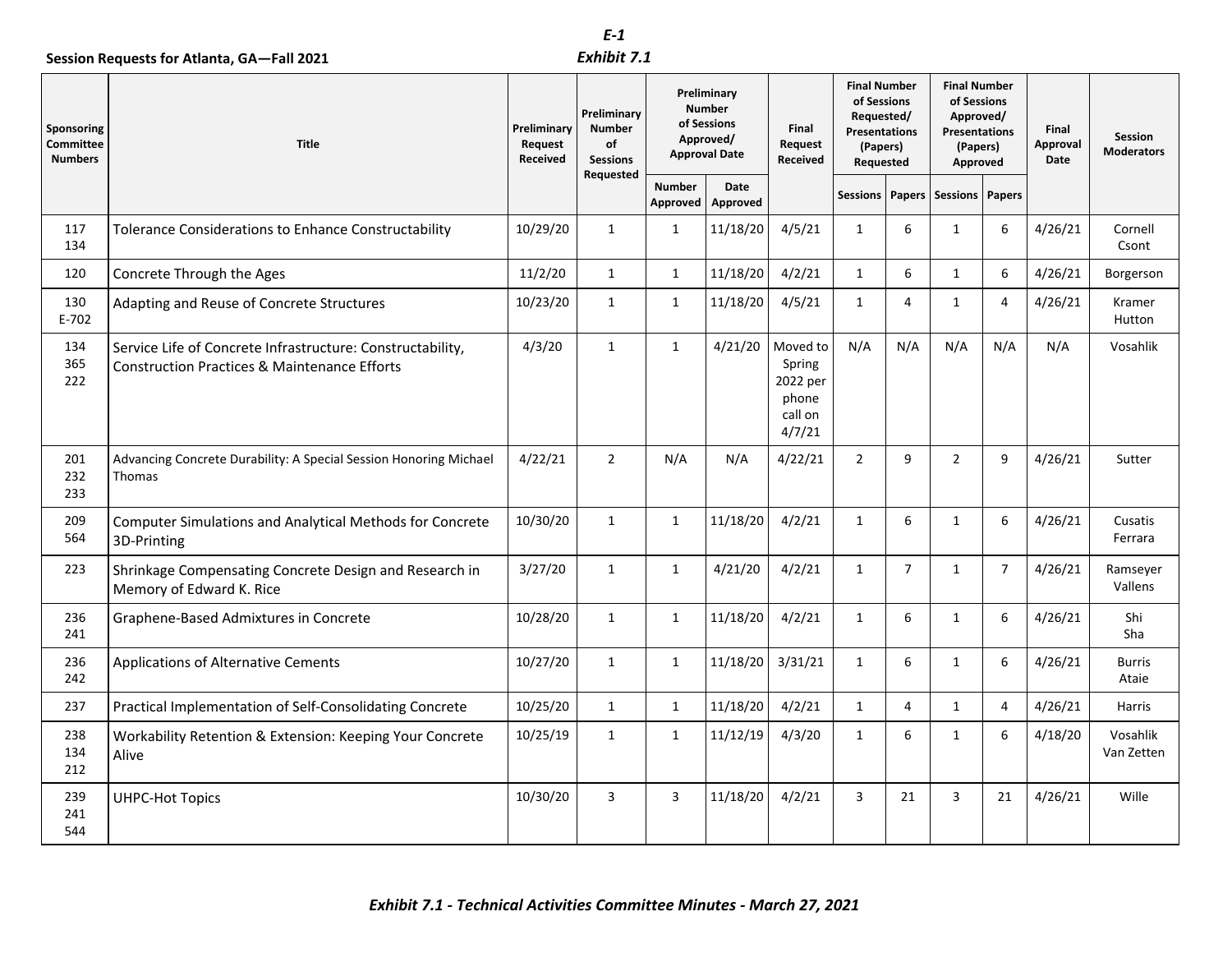|                                                  |                                                                                                     |                                    | E-2                                                                |                                                                                  |                                   |                                     |                |     |                              |                |          |                                |  |                              |                                                                                                   |  |                                                                                                 |  |                           |                                     |
|--------------------------------------------------|-----------------------------------------------------------------------------------------------------|------------------------------------|--------------------------------------------------------------------|----------------------------------------------------------------------------------|-----------------------------------|-------------------------------------|----------------|-----|------------------------------|----------------|----------|--------------------------------|--|------------------------------|---------------------------------------------------------------------------------------------------|--|-------------------------------------------------------------------------------------------------|--|---------------------------|-------------------------------------|
|                                                  | Session Requests for Atlanta, GA-Fall 2021                                                          |                                    | Exhibit 7.1                                                        |                                                                                  |                                   |                                     |                |     |                              |                |          |                                |  |                              |                                                                                                   |  |                                                                                                 |  |                           |                                     |
| Sponsoring<br><b>Committee</b><br><b>Numbers</b> | Title                                                                                               | Preliminary<br>Request<br>Received | Preliminary<br><b>Number</b><br>of<br><b>Sessions</b><br>Requested | Preliminary<br><b>Number</b><br>of Sessions<br>Approved/<br><b>Approval Date</b> |                                   |                                     |                |     |                              |                |          |                                |  | Final<br>Request<br>Received | <b>Final Number</b><br>of Sessions<br>Requested/<br><b>Presentations</b><br>(Papers)<br>Requested |  | <b>Final Number</b><br>of Sessions<br>Approved/<br><b>Presentations</b><br>(Papers)<br>Approved |  | Final<br>Approval<br>Date | <b>Session</b><br><b>Moderators</b> |
|                                                  |                                                                                                     |                                    |                                                                    | <b>Number</b><br>Approved                                                        | Date<br>Approved                  |                                     |                |     | Sessions   Papers   Sessions | Papers         |          |                                |  |                              |                                                                                                   |  |                                                                                                 |  |                           |                                     |
| 240<br>236<br>RILEM                              | Calcined natural Pozzolans, Including Calcined Clays                                                | 10/25/19                           | $\overline{2}$                                                     | $\overline{2}$                                                                   | 11/12/19                          | 4/2/21                              | $\overline{2}$ | 13  | $\overline{2}$               | 13             | 4/26/21  | Kurtis<br>Scrivener<br>Juenger |  |                              |                                                                                                   |  |                                                                                                 |  |                           |                                     |
| 301                                              | ACI 301-20 Specifications for Concrete                                                              | 10/15/19                           | $\overline{2}$                                                     | $\overline{2}$                                                                   | 11/12/19                          | Moved<br>from<br>Raleigh<br>3/18/20 | $\overline{2}$ | 14  | $\overline{2}$               | 14             | 11/18/20 | Wilson<br>Pergalsky            |  |                              |                                                                                                   |  |                                                                                                 |  |                           |                                     |
| 325                                              | <b>Sustainability Considerations for Concrete Pavements</b>                                         | 10/28/20                           | 1                                                                  | $\mathbf{1}$                                                                     | 11/18/20                          | 4/1/21                              | $\mathbf{1}$   | 5   | $\mathbf{1}$                 | 5              | 4/26/21  | Sullivan                       |  |                              |                                                                                                   |  |                                                                                                 |  |                           |                                     |
| 341<br>441                                       | Seismic Repair/Retrofit/Strengthening of Bridges at the Element of<br>System Level                  | 4/3/20                             | $\overline{2}$                                                     | $\overline{2}$                                                                   | 4/21/21                           | 4/2/21                              | $\overline{2}$ | 12  | $\overline{2}$               | 12             | 4/26/21  | Alam<br><b>Billah</b>          |  |                              |                                                                                                   |  |                                                                                                 |  |                           |                                     |
| 342                                              | Drones and High-Resolution Tools in Bridge Evaluation and<br><b>Condition Assessment</b>            | 10/28/20                           | $\mathbf{1}$                                                       | $\mathbf{1}$                                                                     | 11/18/20                          | N/A                                 | N/A            | N/A | N/A                          | N/A            | N/A      | <b>Myers</b>                   |  |                              |                                                                                                   |  |                                                                                                 |  |                           |                                     |
| 343<br>342<br>ACI/ASCE                           | Live Load Distribution on Concrete Bridges: Design,<br>Evaluation, Construction, and Innovation     | 10/30/20                           | $\overline{2}$                                                     | $\overline{2}$                                                                   | 11/18/20                          | 3/31/21                             | $\overline{2}$ | 12  | $\overline{2}$               | $\overline{2}$ | 4/26/21  | Yazdani<br>Dymond              |  |                              |                                                                                                   |  |                                                                                                 |  |                           |                                     |
| 345                                              | Durability, Service Life, and Long-Term Integrity of Concrete<br>Materials, Bridges, and Structures | 12/19/19                           | $\overline{2}$                                                     | $\overline{2}$                                                                   | 4/21/20                           | 9/16/20                             | $\overline{2}$ | 14  | $\overline{2}$               | 14             | 11/18/20 | Kim<br>Shi<br>Pantelides       |  |                              |                                                                                                   |  |                                                                                                 |  |                           |                                     |
| 347                                              | Formwork Systems: Design and Construction                                                           | 3/28/19                            | 1                                                                  | $\mathbf{1}$                                                                     | 4/18/19                           | 10/23/19                            | $\mathbf{1}$   | 6   | $\mathbf{1}$                 | 6              | 11/12/19 | <b>Stivaros</b>                |  |                              |                                                                                                   |  |                                                                                                 |  |                           |                                     |
| 364                                              | Technical Session to Honor Fred Goodwin: Introducing New<br>Technotes - Part 1 and 2                | 3/26/20                            | $\overline{2}$                                                     | $\overline{2}$                                                                   | 4/21/20                           | 10/30/20                            | $\overline{2}$ | 11  | $\overline{2}$               | 11             | 11/18/20 | Van Ocker<br>Jiang             |  |                              |                                                                                                   |  |                                                                                                 |  |                           |                                     |
| 376                                              | Concrete Design and Construction for LNG and other RLG<br>Containment                               | 11/9/20                            | $\mathbf{1}$                                                       | $\mathbf{1}$                                                                     | 11/18/20                          | 3/23/21                             | $\mathbf{1}$   | 6   | $\mathbf{1}$                 | 6              | 4/26/21  | Hiorteset<br>Pawski            |  |                              |                                                                                                   |  |                                                                                                 |  |                           |                                     |
| 378                                              | Major Opportunities for Concrete Structures to Support Large<br><b>Wind Turbines</b>                | 4/17/20                            | 1                                                                  | $\mathbf{1}$                                                                     | 6/1/20                            | 4/2/21                              | 1              | 5   | $\mathbf{1}$                 | 5              | 4/26/21  | Kuchma                         |  |                              |                                                                                                   |  |                                                                                                 |  |                           |                                     |
| 439                                              | 21 <sup>st</sup> Century Steel Reinforcement: Simply Superior                                       | 3/25/19                            | $\mathbf{1}$                                                       | $\mathbf{1}$                                                                     | 4/18/19                           | 10/22/19                            | $\mathbf{1}$   | 6   | $\mathbf{1}$                 | 6              | 11/12/19 | Huza                           |  |                              |                                                                                                   |  |                                                                                                 |  |                           |                                     |
| 440                                              | Research, Development and Applications of FRP<br>Reinforcements                                     | 3/25/20                            | 4                                                                  | 4                                                                                | 4/21/20<br>(3)<br>11/18/20<br>(1) | 2/25/21                             | 4              | 24  | 4                            | 24             | 4/26/21  | Masmoudi                       |  |                              |                                                                                                   |  |                                                                                                 |  |                           |                                     |
|                                                  | Exhibit 7.1 - Technical Activities Committee Minutes - March 27, 2021                               |                                    |                                                                    |                                                                                  |                                   |                                     |                |     |                              |                |          |                                |  |                              |                                                                                                   |  |                                                                                                 |  |                           |                                     |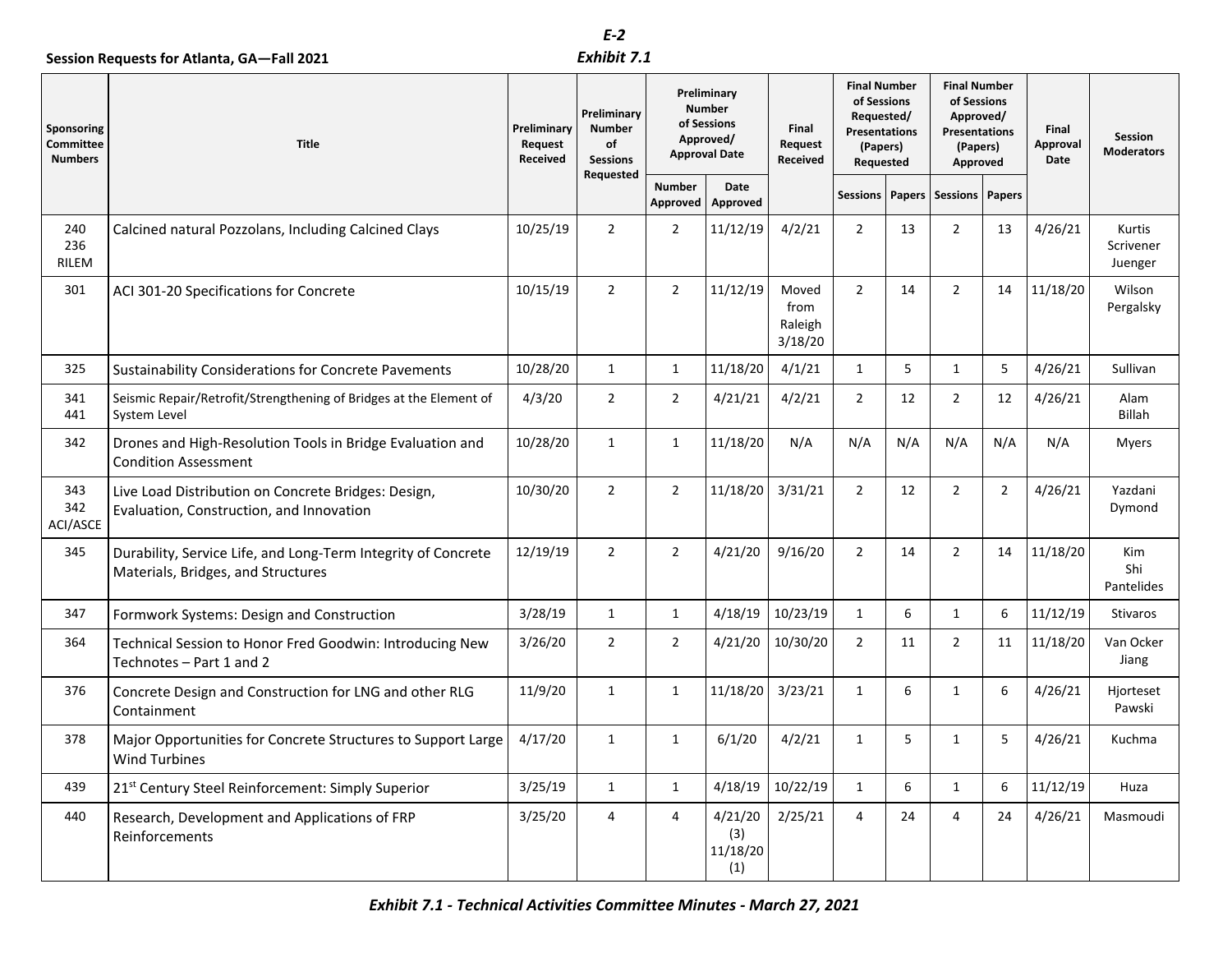#### *Exhibit 7.1*

|                                           |                                                                                                                          |                                    | E-3                                                          |                           |                                                                                  |         |                |                  |                                       |         |                              |                                                                                            |  |                                                                                          |  |                           |                              |
|-------------------------------------------|--------------------------------------------------------------------------------------------------------------------------|------------------------------------|--------------------------------------------------------------|---------------------------|----------------------------------------------------------------------------------|---------|----------------|------------------|---------------------------------------|---------|------------------------------|--------------------------------------------------------------------------------------------|--|------------------------------------------------------------------------------------------|--|---------------------------|------------------------------|
| Sponsoring<br>Committee<br><b>Numbers</b> | Session Requests for Atlanta, GA-Fall 2021<br><b>Title</b>                                                               | Preliminary<br>Request<br>Received | <b>Preliminary</b><br><b>Number</b><br>of<br><b>Sessions</b> |                           | Preliminary<br><b>Number</b><br>of Sessions<br>Approved/<br><b>Approval Date</b> |         | Exhibit 7.1    |                  |                                       |         | Final<br>Request<br>Received | <b>Final Number</b><br>of Sessions<br>Requested/<br>Presentations<br>(Papers)<br>Requested |  | <b>Final Number</b><br>of Sessions<br>Approved/<br>Presentations<br>(Papers)<br>Approved |  | Final<br>Approval<br>Date | Session<br><b>Moderators</b> |
|                                           |                                                                                                                          |                                    | Requested                                                    | <b>Number</b><br>Approved | Date<br>Approved                                                                 |         |                |                  | Sessions   Papers   Sessions   Papers |         |                              |                                                                                            |  |                                                                                          |  |                           |                              |
| 441                                       | Recent Advances in the Behavior of Reinforced Concrete<br>Columns: A Session Honoring the Memory of Dr. Asad<br>Esmaeily | 3/31/19                            | $\mathbf{1}$                                                 | $\mathbf{1}$              | 4/18/19                                                                          | 9/28/19 | $\mathbf{1}$   | $\boldsymbol{6}$ | $\mathbf{1}$                          | $\,6\,$ | 11/12/19                     | Rasheed<br>Al-Rahmani                                                                      |  |                                                                                          |  |                           |                              |
| 445                                       | Effective Use of the Strut-and-Tie Method Per ACI 318-19                                                                 | 10/29/20                           | $\overline{2}$                                               | $\overline{2}$            | 11/18/20                                                                         | 4/1/21  | $\overline{2}$ | 10               | $\overline{2}$                        | 10      | 4/26/21                      | Novak<br>Klein                                                                             |  |                                                                                          |  |                           |                              |
| 544                                       | Fiber Reinforced Concrete for Optimized and Sustainable<br>Construction                                                  | 10/28/20                           | $\mathbf{1}$                                                 | $\mathbf{1}$              | 11/18/20                                                                         | 4/2/21  | $\mathbf{1}$   | 6                | $\mathbf{1}$                          | $\,6\,$ | 4/26/21                      | Bonakdar<br>Ferrara                                                                        |  |                                                                                          |  |                           |                              |
| 555                                       | Concrete with Recycled Materials                                                                                         | 10/30/20                           | $\overline{2}$                                               | $\overline{2}$            | 11/18/20                                                                         | 4/2/21  | $\overline{2}$ | 11               | $\overline{2}$                        | 11      | 4/26/21                      | Mahgoub<br>Ibrahim<br>Khodair                                                              |  |                                                                                          |  |                           |                              |
| <b>Totals</b>                             |                                                                                                                          |                                    | 41                                                           | 41                        |                                                                                  |         | 41             | 242              | 41                                    | 242     |                              |                                                                                            |  |                                                                                          |  |                           |                              |
|                                           |                                                                                                                          |                                    |                                                              |                           |                                                                                  |         |                |                  |                                       |         |                              |                                                                                            |  |                                                                                          |  |                           |                              |
|                                           | Exhibit 7.1 - Technical Activities Committee Minutes - March 27, 2021                                                    |                                    |                                                              |                           |                                                                                  |         |                |                  |                                       |         |                              |                                                                                            |  |                                                                                          |  |                           |                              |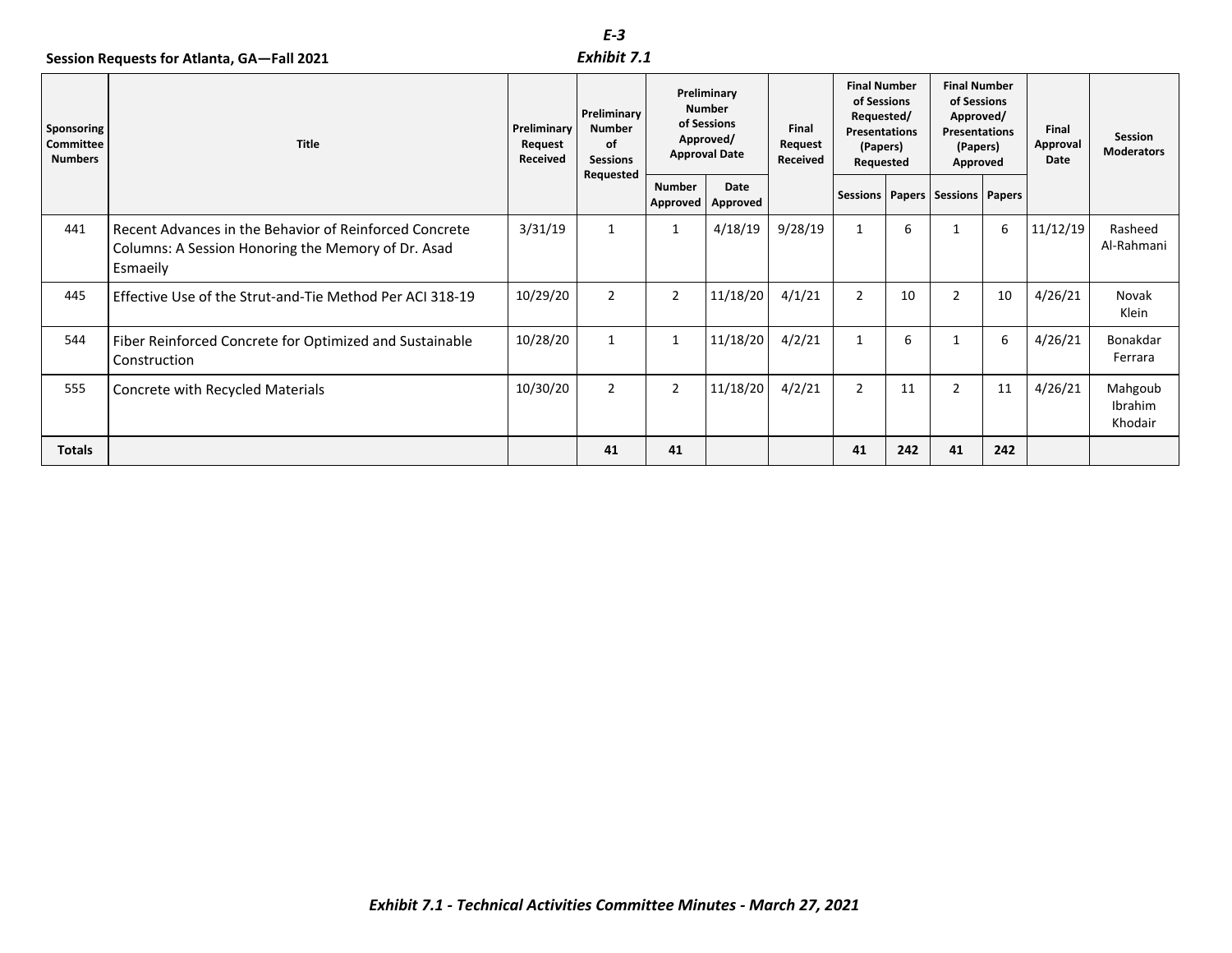# *Exhibit 7.1*

### **Mini Sessions for Atlanta, GA—Fall 2021**

| Aesthetic Aspects of Concrete<br>Constructability: Hot Topics, Recent Developments and Case Studies<br>Design Tolerance Consideration to Enhance Constructability<br>Advances in Early-Age Testing for Long-Term Performance of Concrete<br>Innovative Material Sources for Concrete Pavements<br>Introduction to ACI 435R-20 Report on Deflection of Non prestressed<br><b>Concrete Structures</b><br>Introduction of ACI 442.2 Report<br>Report on Construction of Houses with ICF Walls Versus Wood Frame Walls | 4/2/21<br>4/2/21<br>4/2/21<br>3/27/21<br>3/14/21<br>4/3/21<br>3/31/21<br>4/2/21 | $\mathbf{1}$<br>$\mathbf{1}$<br>$\mathbf{1}$<br>$\mathbf{1}$<br>$\mathbf{1}$<br>$\mathbf{1}$<br>$\mathbf{1}$ | Werner<br>Vosahlik<br>Csont<br>Ghahremaninezhad<br>Smith<br>Freytag<br>ElBatanouny |
|--------------------------------------------------------------------------------------------------------------------------------------------------------------------------------------------------------------------------------------------------------------------------------------------------------------------------------------------------------------------------------------------------------------------------------------------------------------------------------------------------------------------|---------------------------------------------------------------------------------|--------------------------------------------------------------------------------------------------------------|------------------------------------------------------------------------------------|
|                                                                                                                                                                                                                                                                                                                                                                                                                                                                                                                    |                                                                                 |                                                                                                              |                                                                                    |
|                                                                                                                                                                                                                                                                                                                                                                                                                                                                                                                    |                                                                                 |                                                                                                              |                                                                                    |
|                                                                                                                                                                                                                                                                                                                                                                                                                                                                                                                    |                                                                                 |                                                                                                              |                                                                                    |
|                                                                                                                                                                                                                                                                                                                                                                                                                                                                                                                    |                                                                                 |                                                                                                              |                                                                                    |
|                                                                                                                                                                                                                                                                                                                                                                                                                                                                                                                    |                                                                                 |                                                                                                              |                                                                                    |
|                                                                                                                                                                                                                                                                                                                                                                                                                                                                                                                    |                                                                                 |                                                                                                              |                                                                                    |
|                                                                                                                                                                                                                                                                                                                                                                                                                                                                                                                    |                                                                                 |                                                                                                              |                                                                                    |
|                                                                                                                                                                                                                                                                                                                                                                                                                                                                                                                    |                                                                                 | $\mathbf{1}$                                                                                                 | Sculthorpe                                                                         |
|                                                                                                                                                                                                                                                                                                                                                                                                                                                                                                                    |                                                                                 | 8                                                                                                            |                                                                                    |
|                                                                                                                                                                                                                                                                                                                                                                                                                                                                                                                    |                                                                                 |                                                                                                              |                                                                                    |
|                                                                                                                                                                                                                                                                                                                                                                                                                                                                                                                    | *The mini session will be hosted by the committee that is shown in red          |                                                                                                              |                                                                                    |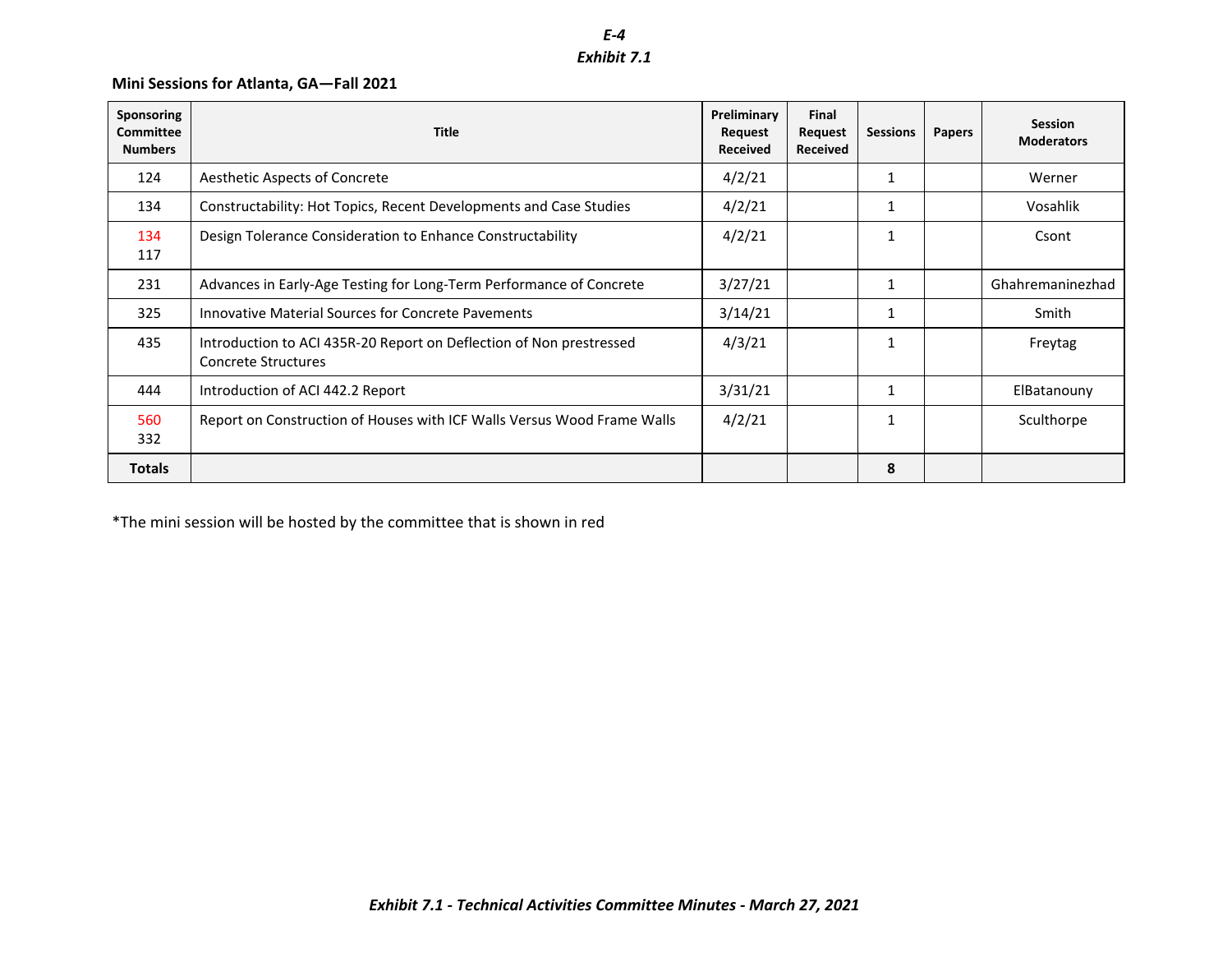|                                           | Session Requests for Orlando, FL-Spring 2022                                                                          |                                    | E-5<br>Exhibit 7.1                                                 |                                                                                  |                  |                                                               |                                                                                                   |  |                                                                                          |  |                                  |                              |
|-------------------------------------------|-----------------------------------------------------------------------------------------------------------------------|------------------------------------|--------------------------------------------------------------------|----------------------------------------------------------------------------------|------------------|---------------------------------------------------------------|---------------------------------------------------------------------------------------------------|--|------------------------------------------------------------------------------------------|--|----------------------------------|------------------------------|
| Sponsoring<br>Committee<br><b>Numbers</b> | <b>Title</b>                                                                                                          | Preliminary<br>Request<br>Received | Preliminary<br><b>Number</b><br>of<br><b>Sessions</b><br>Requested | Preliminary<br><b>Number</b><br>of Sessions<br>Approved/<br><b>Approval Date</b> |                  | Final<br>Request<br>Received                                  | <b>Final Number</b><br>of Sessions<br>Requested/<br><b>Presentations</b><br>(Papers)<br>Requested |  | <b>Final Number</b><br>of Sessions<br>Approved/<br>Presentations<br>(Papers)<br>Approved |  | Final<br><b>Approval</b><br>Date | Session<br><b>Moderators</b> |
|                                           |                                                                                                                       |                                    |                                                                    | <b>Number</b><br>Approved                                                        | Date<br>Approved |                                                               | <b>Sessions</b>                                                                                   |  | Papers   Sessions   Papers                                                               |  |                                  |                              |
| 117<br>134                                | <b>Constructability and Tolerance Considerations</b>                                                                  | 4/1/21                             | $\mathbf{1}$                                                       | $\mathbf{1}$                                                                     | 4/26/21          |                                                               |                                                                                                   |  |                                                                                          |  |                                  | Vosahlik                     |
| 134<br>365<br>222                         | Service Life of Concrete Infrastructure: Constructability,<br><b>Construction Practices &amp; Maintenance Efforts</b> | 4/3/20                             | $\mathbf{1}$                                                       | $\mathbf{1}$                                                                     | 4/21/20          | Moved<br>from<br>Atlanta<br>per<br>phone<br>call on<br>4/7/21 |                                                                                                   |  |                                                                                          |  |                                  | Vosahlik                     |
| 201<br>221                                | Deleterious Oxidation Reaction of Iron Sulfides in Concrete<br>Aggregate                                              | 3/16/21                            | $\mathbf{1}$                                                       | $\mathbf{1}$                                                                     | 4/26/21          |                                                               |                                                                                                   |  |                                                                                          |  |                                  | Snyder                       |
| 201<br>231<br>207                         | Early-Age Verification of DEF Potential                                                                               | 3/31/21                            | $\mathbf{1}$                                                       | $\mathbf{1}$                                                                     | 4/26/21          |                                                               |                                                                                                   |  |                                                                                          |  |                                  | D'Ambrosia                   |
| 216                                       | ASCE/SEI Manual of Practice No. 138: Performance-Based Fire<br>Design Guidance for Concrete Structures                | 3/18/21                            | $\mathbf{1}$                                                       | $\mathbf{1}$                                                                     | 4/26/21          |                                                               |                                                                                                   |  |                                                                                          |  |                                  | Mueller                      |
| 232<br>236                                | Use of Bottom Ash as a Concrete SCM                                                                                   | 4/2/21                             | $\mathbf{1}$                                                       | $\mathbf{1}$                                                                     | 4/26/21          |                                                               |                                                                                                   |  |                                                                                          |  |                                  | Rajabipour                   |
| 237<br>211                                | Making SCC More Sustainable with Low Binder Solutions                                                                 | 2/19/21                            | $\mathbf{1}$                                                       | $\mathbf{1}$                                                                     | 4/26/21          |                                                               |                                                                                                   |  |                                                                                          |  |                                  | Ozyildirim                   |
| 237<br>304<br>238                         | Pushing the Envelope in Processing and Placement of SCC                                                               | 4/2/21                             | $\overline{2}$                                                     | $\overline{2}$                                                                   | 4/26/21          |                                                               |                                                                                                   |  |                                                                                          |  |                                  | Khayat                       |
| 238                                       | Lessons Learned from Round-Robin Test on Concrete<br>Rheometers                                                       | 4/2/21                             | $\mathbf{1}$                                                       | $\mathbf{1}$                                                                     | 4/26/21          |                                                               |                                                                                                   |  |                                                                                          |  |                                  | Feys                         |
| 238<br>325<br>309                         | Workability of Pavement Concrete for Successful Construction                                                          | 3/31/21                            | $\mathbf{1}$                                                       | $\mathbf{1}$                                                                     | 4/26/21          |                                                               |                                                                                                   |  |                                                                                          |  |                                  | Hu                           |
| 239<br>544<br>241                         | <b>UHPC - Student Experiences</b>                                                                                     | 4/2/21                             | $\overline{2}$                                                     | $\overline{2}$                                                                   | 4/26/21          |                                                               |                                                                                                   |  |                                                                                          |  |                                  | Wille                        |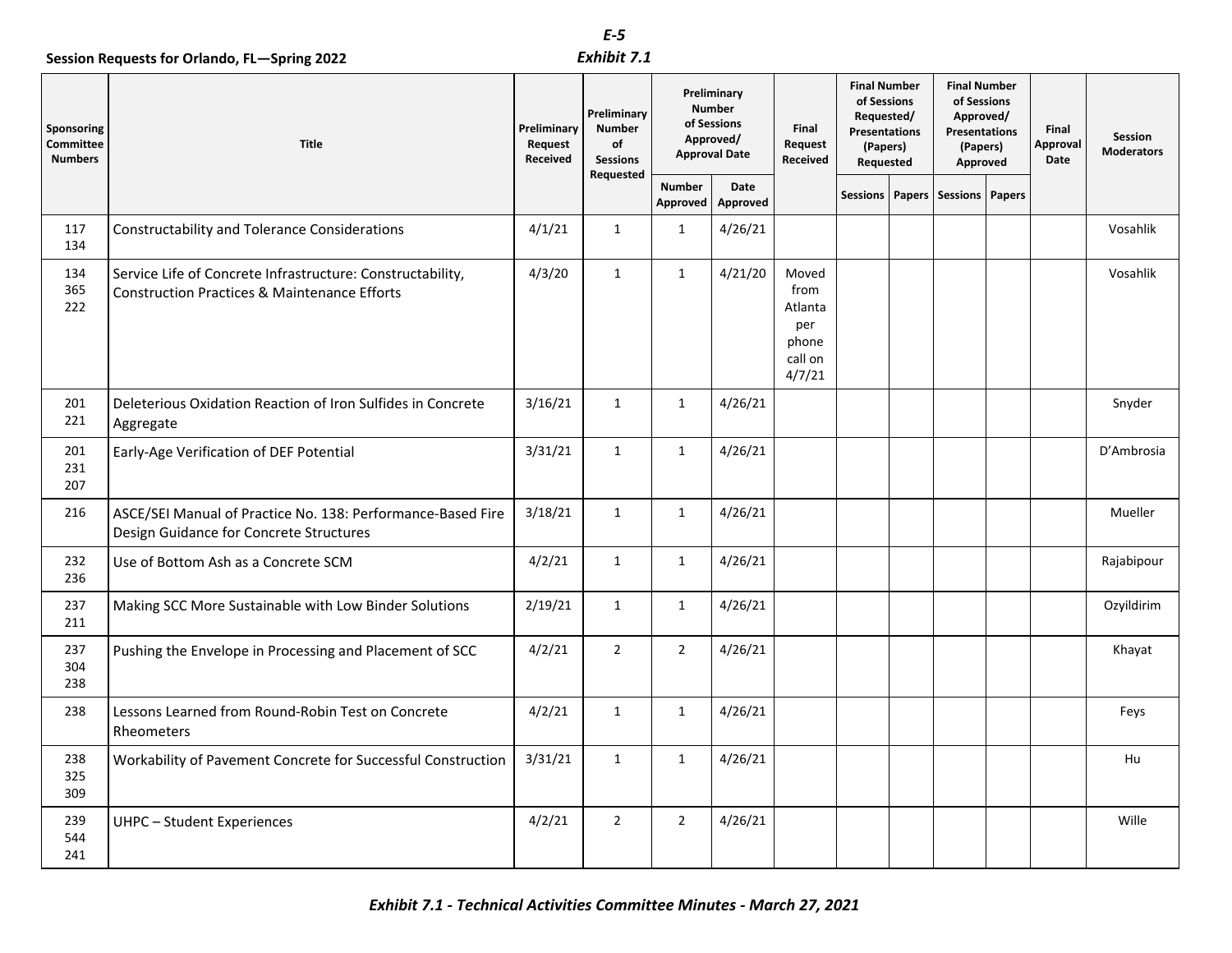### *Exhibit 7.1*

|                                                  | Session Requests for Orlando, FL-Spring 2022                                                                         |                                    | E-6<br>Exhibit 7.1                                                 |                                                                                  |                     |                              |                                                                                                   |  |                                                                                                 |  |                           |                                     |
|--------------------------------------------------|----------------------------------------------------------------------------------------------------------------------|------------------------------------|--------------------------------------------------------------------|----------------------------------------------------------------------------------|---------------------|------------------------------|---------------------------------------------------------------------------------------------------|--|-------------------------------------------------------------------------------------------------|--|---------------------------|-------------------------------------|
| Sponsoring<br><b>Committee</b><br><b>Numbers</b> | Title                                                                                                                | Preliminary<br>Request<br>Received | Preliminary<br><b>Number</b><br>of<br><b>Sessions</b><br>Requested | Preliminary<br><b>Number</b><br>of Sessions<br>Approved/<br><b>Approval Date</b> |                     | Final<br>Request<br>Received | <b>Final Number</b><br>of Sessions<br>Requested/<br><b>Presentations</b><br>(Papers)<br>Requested |  | <b>Final Number</b><br>of Sessions<br>Approved/<br><b>Presentations</b><br>(Papers)<br>Approved |  | Final<br>Approval<br>Date | <b>Session</b><br><b>Moderators</b> |
|                                                  |                                                                                                                      |                                    |                                                                    | <b>Number</b><br>Approved                                                        | Date<br>Approved    |                              | Sessions                                                                                          |  | Papers Sessions Papers                                                                          |  |                           |                                     |
| 241                                              | Nano Coatings - A New Defense Paradigm for Ultimate<br>Concrete Performance                                          | 3/27/21                            | $\mathbf{1}$                                                       | $\mathbf{1}$                                                                     | 4/26/21             |                              |                                                                                                   |  |                                                                                                 |  |                           | Sobolev                             |
| 241                                              | Meta-Concrete: Achieving Multi-Functionality Through<br>Nanotechnology                                               | 4/5/21                             | 1                                                                  | $\mathbf{1}$                                                                     | 4/26/21             |                              |                                                                                                   |  |                                                                                                 |  |                           | Lu                                  |
| 325                                              | Concrete Airfield Pavement Research, Sustainability and<br>Construction                                              | 3/26/21                            | $\mathbf{1}$                                                       | $\mathbf{1}$                                                                     | 4/26/21             |                              |                                                                                                   |  |                                                                                                 |  |                           | Wierciszewski                       |
| 341<br>441                                       | Behavior, Design, Analysis and Construction of<br>Nonconventional/Atypical Reinforced Concrete (RC)<br>Columns/Piers | 4/3/21                             | $\overline{2}$                                                     | $\overline{2}$                                                                   | 4/26/21             |                              |                                                                                                   |  |                                                                                                 |  |                           | Alam                                |
| 345                                              | Developments, Applications, and Case Studies in UHPC for<br><b>Bridges and Structures</b>                            | 9/18/20<br>3/2921                  | 3                                                                  | 3                                                                                | 11/18/20<br>4/26/21 |                              |                                                                                                   |  |                                                                                                 |  |                           | Kim<br>Nolan<br>Nanni               |
| 348                                              | Reliability and Safety of Existing Concrete Structures                                                               | 3/30/21                            | $\mathbf{1}$                                                       | $\mathbf{1}$                                                                     | 4/26/21             |                              |                                                                                                   |  |                                                                                                 |  |                           | Susksawang                          |
| 380                                              | Applications of Structural Plain Concrete                                                                            | 3/31/21                            | $\mathbf{1}$                                                       | $\mathbf{1}$                                                                     | 4/26/21             |                              |                                                                                                   |  |                                                                                                 |  |                           | Pinkerton                           |
| 444                                              | Application of Artificial Intelligence (AI) and Machine Learning<br>(ML) to SHM                                      | 4/2/21                             | $\mathbf{1}$                                                       | $\mathbf{1}$                                                                     | 4/26/21             |                              |                                                                                                   |  |                                                                                                 |  |                           | ElBatanouny                         |
| 551                                              | Advancements of Engineering Tilt-Up Panels                                                                           | 3/30/21                            | $\overline{4}$                                                     | $\overline{4}$                                                                   | 4/26/21             |                              |                                                                                                   |  |                                                                                                 |  |                           | Baty                                |
| 562                                              | 5 <sup>th</sup> ACI/JCI Joint Seminar - Performance-Based Modeling of<br><b>Reinforced Concrete Structures</b>       | 10/25/19<br>4/5/21                 | $\overline{4}$                                                     | $\overline{4}$                                                                   | 11/12/19<br>4/26/21 |                              |                                                                                                   |  |                                                                                                 |  |                           | Kesner                              |
| 564                                              | Properties and Performance of Hardened 3D-Printed Cement-<br><b>Based Materials</b>                                  | 3/30/21                            | $\overline{2}$                                                     | $\overline{2}$                                                                   | 4/26/21             |                              |                                                                                                   |  |                                                                                                 |  |                           | Neithalath                          |
| Totals                                           |                                                                                                                      |                                    | 34                                                                 | 34                                                                               |                     |                              |                                                                                                   |  |                                                                                                 |  |                           |                                     |
|                                                  | Exhibit 7.1 - Technical Activities Committee Minutes - March 27, 2021                                                |                                    |                                                                    |                                                                                  |                     |                              |                                                                                                   |  |                                                                                                 |  |                           |                                     |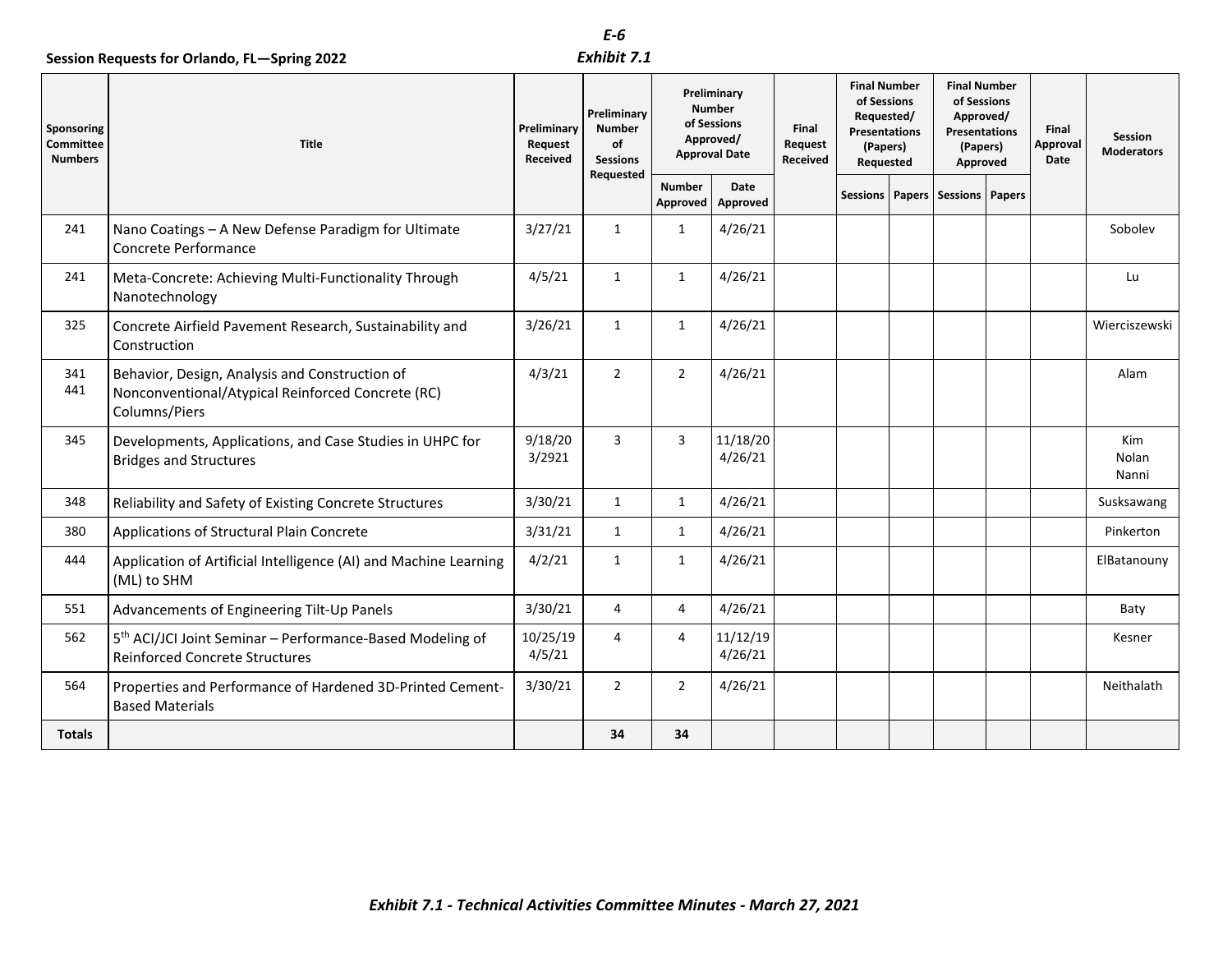### *Exhibit 7.1*

|                                           |                                                                                                                                                                                                                                                                         |                                    | $E - 7$                                                            |                                                                   |                  |                              |                                                                     |  |                                                    |  |                           |                              |
|-------------------------------------------|-------------------------------------------------------------------------------------------------------------------------------------------------------------------------------------------------------------------------------------------------------------------------|------------------------------------|--------------------------------------------------------------------|-------------------------------------------------------------------|------------------|------------------------------|---------------------------------------------------------------------|--|----------------------------------------------------|--|---------------------------|------------------------------|
|                                           | Session Requests for Dallas, TX-Fall 2022                                                                                                                                                                                                                               |                                    | Exhibit 7.1                                                        |                                                                   | Preliminary      |                              | <b>Final Number</b>                                                 |  | <b>Final Number</b><br>of Sessions                 |  |                           |                              |
| Sponsoring<br>Committee<br><b>Numbers</b> | <b>Title</b>                                                                                                                                                                                                                                                            | Preliminary<br>Request<br>Received | Preliminary<br><b>Number</b><br>of<br><b>Sessions</b><br>Requested | <b>Number</b><br>of Sessions<br>Approved/<br><b>Approval Date</b> |                  | Final<br>Request<br>Received | of Sessions<br>Requested/<br>Presentations<br>(Papers)<br>Requested |  | Approved/<br>Presentations<br>(Papers)<br>Approved |  | Final<br>Approval<br>Date | Session<br><b>Moderators</b> |
|                                           |                                                                                                                                                                                                                                                                         |                                    |                                                                    | <b>Number</b><br>Approved                                         | Date<br>Approved |                              |                                                                     |  | Sessions   Papers   Sessions   Papers              |  |                           |                              |
| 120                                       | Don't mess with Texas Concrete - A Historical Perspective of<br>the Concrete Industry                                                                                                                                                                                   | 3/31/21                            | $\mathbf{1}$                                                       | $\mathbf{1}$                                                      | 4/26/21          |                              |                                                                     |  |                                                    |  |                           | Kramer                       |
| 345<br>342                                | Concrete Olympics: Design, Construction, Evaluation, And<br>Repair of Concrete Bridges and Structures with Member of the<br>American Concrete Institute, Korea Concrete Institute, Taiwan<br>Concrete Institute and International Federation for Structural<br>Concrete | 3/19/21                            | 4                                                                  | $\overline{4}$                                                    | 4/26/21          |                              |                                                                     |  |                                                    |  |                           | Kim                          |
| <b>Totals</b>                             |                                                                                                                                                                                                                                                                         |                                    | 5                                                                  | 5                                                                 |                  |                              |                                                                     |  |                                                    |  |                           |                              |
|                                           |                                                                                                                                                                                                                                                                         |                                    |                                                                    |                                                                   |                  |                              |                                                                     |  |                                                    |  |                           |                              |
|                                           | Exhibit 7.1 - Technical Activities Committee Minutes - March 27, 2021                                                                                                                                                                                                   |                                    |                                                                    |                                                                   |                  |                              |                                                                     |  |                                                    |  |                           |                              |